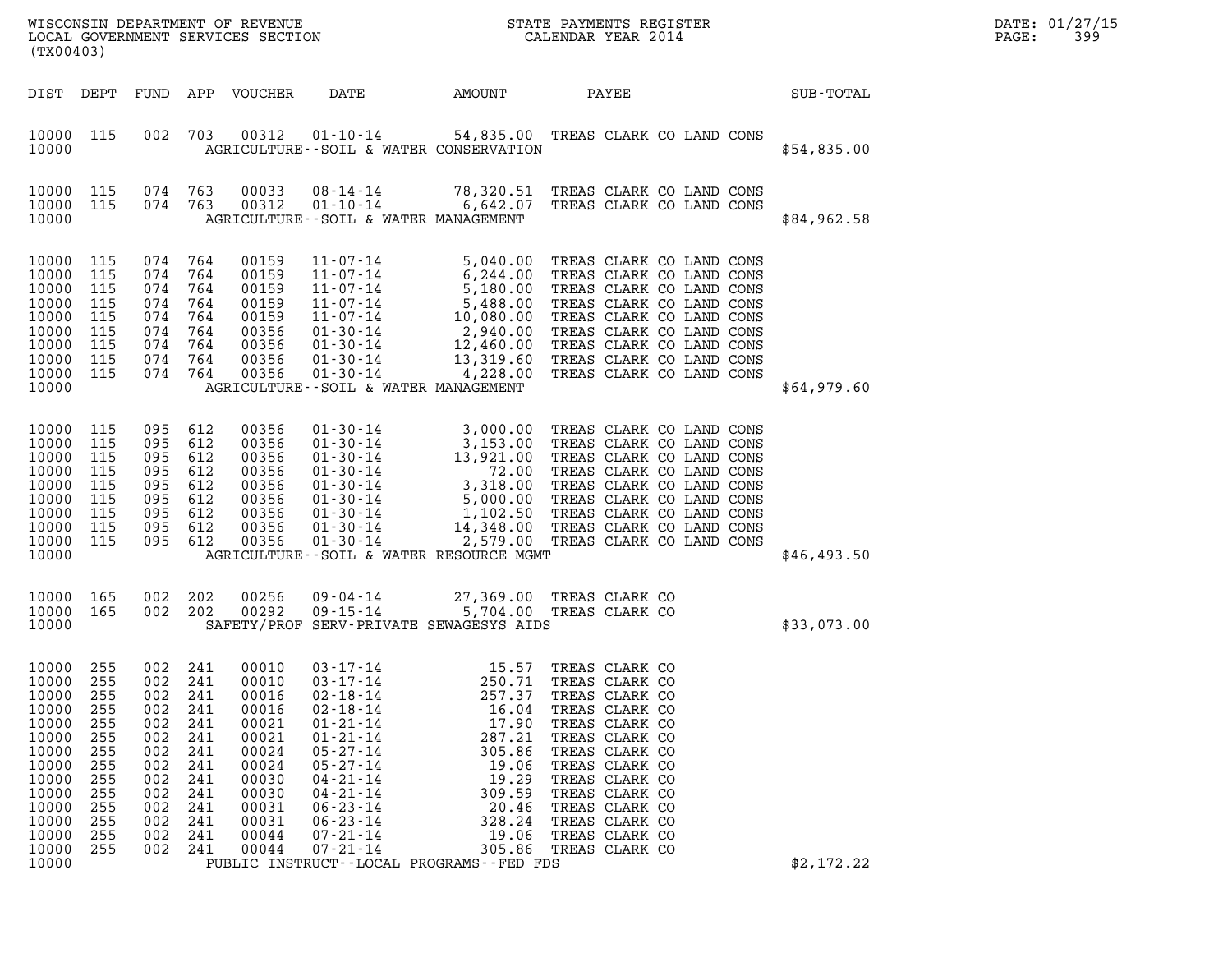| WISCONSIN DEPARTMENT OF REVENUE<br>LOCAL GOVERNMENT SERVICES SECTION<br>(TY) | STATE PAYMENTS REGISTER<br>CALENDAR YEAR 2014 | DATE: 01/27/15<br>400<br>PAGE: |
|------------------------------------------------------------------------------|-----------------------------------------------|--------------------------------|

| WISCONSIN DEPARTMENT OF REVENUE<br>LOCAL GOVERNMENT SERVICES SECTION THE STATE PAYMENTS REGISTER<br>(TYAQAAQ)<br>(TX00403) |     |  |  |               |                                                                                                                                                                                                                                                                                        |  |                          |  |              | DATE: 01/27/15<br>PAGE: 400 |
|----------------------------------------------------------------------------------------------------------------------------|-----|--|--|---------------|----------------------------------------------------------------------------------------------------------------------------------------------------------------------------------------------------------------------------------------------------------------------------------------|--|--------------------------|--|--------------|-----------------------------|
|                                                                                                                            |     |  |  |               | DIST DEPT FUND APP VOUCHER DATE AMOUNT PAYEE PAYEE                                                                                                                                                                                                                                     |  |                          |  |              |                             |
| 10000                                                                                                                      |     |  |  |               | $\begin{array}{cccccccc} 10000 & 370 & 002 & 941 & 02746 & 05-19-14 & 6,138.95 & \text{TREAS CLARK CO} \\ 10000 & 370 & 002 & 941 & 02781 & 05-23-14 & 9,462.00 & \text{TREAS CLARK CO} \end{array}$<br>NAT RESOURCES-GENERAL OPERATIONS-FEDERAL                                       |  |                          |  | \$15,600.95  |                             |
|                                                                                                                            |     |  |  |               | 10000 370 012 547 01200 12-03-14 3,756.84 TREAS CLARK CO<br>\$3,756.84 TREAS CLARK CO                                                                                                                                                                                                  |  |                          |  |              |                             |
|                                                                                                                            |     |  |  |               | $\begin{tabular}{lllllllll} 10000& 370 & 012 & 548 & 00739 & 10-01-14 & 3,850.00 & \text{TREAS CLARK CO} \\ & \text{NAT RESOURCES--UTV PROJECT AIDS-GAS TAX & \end{tabular}$                                                                                                           |  |                          |  | \$3,850.00   |                             |
|                                                                                                                            |     |  |  |               | $\begin{array}{cccccc} 10000 & 370 & 012 & 549 & 00068 & 03 \cdot 03 \cdot 14 & & 170.54 & \text{TREAS CLARK CO LAND CONS} \\ 10000 & 370 & 012 & 549 & 00161 & 04 \cdot 01 \cdot 14 & & 440.00 & \text{TREAS CLARK CO LAND CONS} \end{array}$<br>10000 NAT RESOURCES--WILDLIFE DAMAGE |  |                          |  | \$610.54     |                             |
|                                                                                                                            |     |  |  |               | 10000 370 012 551 00165 09-29-14 12,778.36 TREAS CLARK CO \$12,778.36<br>10000 NAT RESOURCES--ALL TERRAIN VEHICLE ENF                                                                                                                                                                  |  |                          |  |              |                             |
|                                                                                                                            |     |  |  |               | 10000 370 012 552 00116 09-29-14 6,597.19 TREAS CLARK CO<br>10000 NAT RESOURCES - SNOWMOBILE ENFORCEMENT                                                                                                                                                                               |  |                          |  | \$6,597.19   |                             |
| 10000 370<br>10000 370<br>10000 370<br>10000 370<br>10000                                                                  |     |  |  |               | 012 553 00019 09-22-14 11,845.27 TREAS CLARK CO LAND CONS<br>012 553 00056 11-20-14 2,565.10 TREAS CLARK CO LAND CONS<br>012 553 00056 11-20-14 2,827.61 TREAS CLARK CO LAND CONS<br>012 553 00068 03-03-14 3,998.84 TREAS CLARK CO LAN<br>NAT RESOURCES--WILDLIFE DAMAGE CLAIMS       |  |                          |  | \$21, 236.82 |                             |
|                                                                                                                            |     |  |  |               | 10000 370 012 563 00618 09-23-14 3,271.00 TREAS CLARK CO<br>10000 NAT RESOURCES--COUNTY CONSERVATION AIDS                                                                                                                                                                              |  |                          |  | \$3,271.00   |                             |
|                                                                                                                            |     |  |  |               | 10000 370 012 564 00276 04-04-14 6,280.38 TREAS CLARK CO<br>10000 NAT RESOURCES - RECREATION AIDS - FISH                                                                                                                                                                               |  |                          |  | \$6,280.38   |                             |
| 10000<br>10000                                                                                                             | 370 |  |  | 012 566 00001 | 09-16-14<br>NAT RESOURCES-FOREST CROP/MANAGED FOREST                                                                                                                                                                                                                                   |  | 25,877.15 TREAS CLARK CO |  | \$25,877.15  |                             |
| 10000<br>10000                                                                                                             | 370 |  |  | 012 569 00499 | 09-16-14<br>NAT RESOURCES -- SNOWMOBILE TRAIL AIDS                                                                                                                                                                                                                                     |  | 33,123.08 TREAS CLARK CO |  | \$33,123.08  |                             |
| 10000<br>10000                                                                                                             | 370 |  |  | 012 572 00005 | $04 - 01 - 14$<br>NAT RESOURCES - - URBAN FORESTRY/CO FORESTS                                                                                                                                                                                                                          |  | 45,673.28 TREAS CLARK CO |  | \$45,673.28  |                             |

10000 370 012 574 02426 04-29-14 24,769.90 TREAS CLARK CO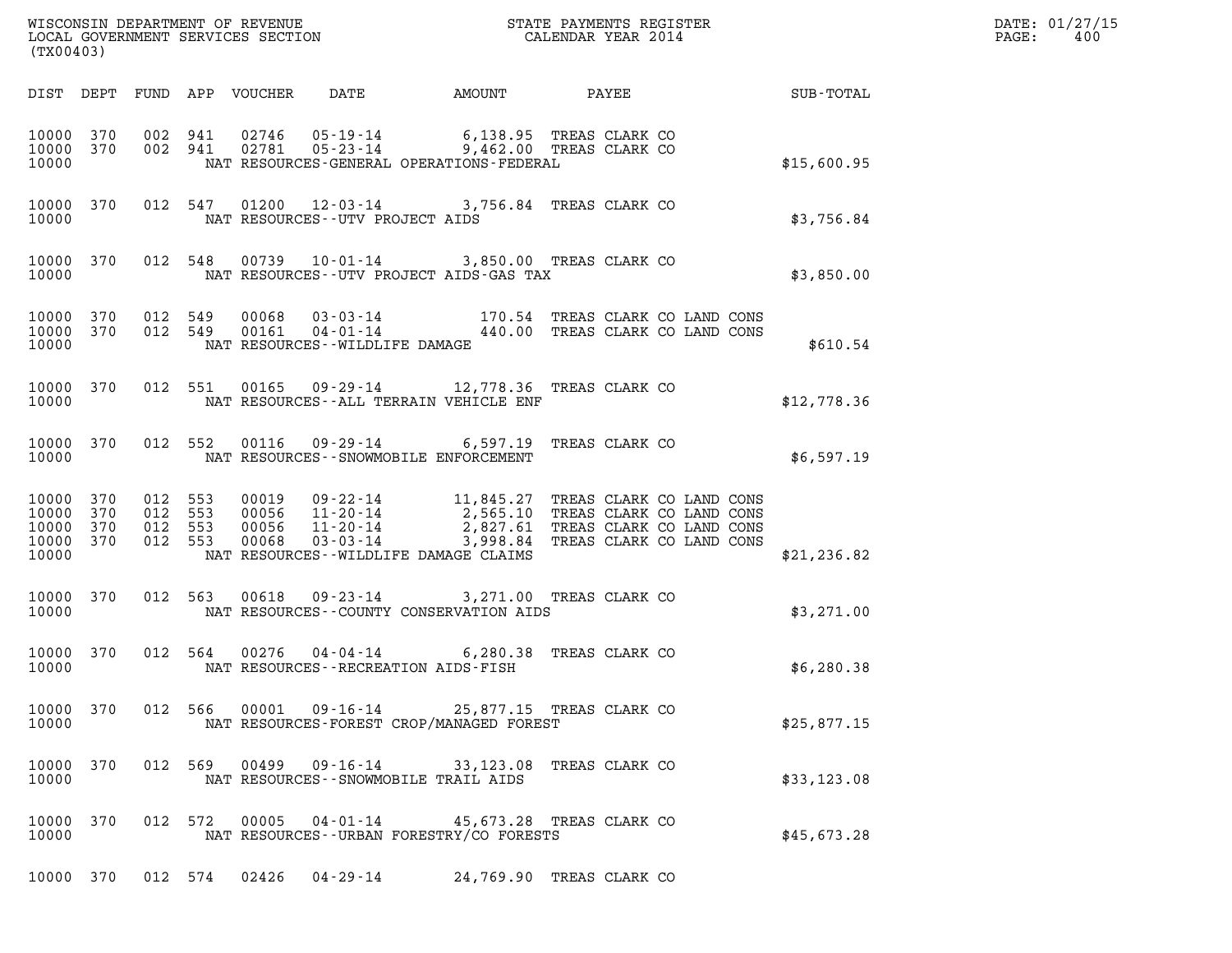| WISCONSIN DEPARTMENT OF REVENUE<br>LOCAL GOVERNMENT SERVICES SECTION<br>(TX00403) | STATE PAYMENTS REGISTER<br>CALENDAR YEAR 2014 | DATE: 01/27/15<br>PAGE:<br>401 |
|-----------------------------------------------------------------------------------|-----------------------------------------------|--------------------------------|

DIST DEPT FUND APP VOUCHER DATE AMOUNT PAYEE SUB-TOTAL 10000 NAT RESOURCES--SNOWMOBILE TRAIL AIDS \$24,769.90 10000 370 012 575 00236 08-18-14 47,625.00 TREAS CLARK CO 10000 370 012 575 00236 08-18-14 47,625.00 TREAS CLARK CO<br>10000 370 012 575 01033 10-31-14 47,625.00 TREAS CLARK CO<br>10000 370 012 575 02740 05-19-14 7,975.16 TREAS CLARK COUNT? 10000 370 012 575 00236 08-18-14 47,625.00 TREAS CLARK CO<br>10000 370 012 575 01033 10-31-14 47,625.00 TREAS CLARK CO<br>10000 370 012 575 02740 05-19-14 7,975.16 TREAS CLARK COUNTY<br>10000 NAT RESOURCES--SNOWMOBILE TRAIL AIDS 10000 NAT RESOURCES--SNOWMOBILE TRAIL AIDS \$103,225.16 10000 370 012 576 01030 10-31-14 13,345.50 TREAS CLARK CO 10000 370 012 576 01030 10-31-14 13,345.50 TREAS CLARK CO<br>10000 370 012 576 01031 10-31-14 11,989.50 TREAS CLARK CO<br>10000 370 012 576 01207 12-03-14 23,373.00 TREAS CLARK CO 10000 370 012 576 01030 10-31-14 13,345.50 TREAS CLARK CO<br>10000 370 012 576 01031 10-31-14 11,989.50 TREAS CLARK CO<br>10000 370 012 576 01207 12-03-14 23,373.00 TREAS CLARK CO<br>10000 370 012 576 01211 12-03-14 7.435.87 TREAS 10000 370 012 576 01030 10-31-14 13,345.50 TREAS CLARK CO<br>10000 370 012 576 01031 10-31-14 11,989.50 TREAS CLARK CO<br>10000 370 012 576 01207 12-03-14 7,435.87 TREAS CLARK CO<br>10000 370 012 576 01418 12-26-14 9,490.00 TREAS C 10000 370 012 576 01031 10-31-14 11,989.50 TREAS CLARK CO<br>10000 370 012 576 01207 12-03-14 23,373.00 TREAS CLARK CO<br>10000 370 012 576 01211 12-03-14 7,435.87 TREAS CLARK CO<br>10000 370 012 576 01722 02-25-14 9,490.00 TREAS C 10000 370 012 576 01207 12-03-14 23,373.00 TREAS CLARK CO<br>10000 370 012 576 01211 12-03-14 7,435.87 TREAS CLARK CO<br>10000 370 012 576 01418 12-26-14 9,490.00 TREAS CLARK CO<br>10000 370 012 576 01722 02-25-14 9,490.00 TREAS CL 10000 NAT RESOURCES--ALL-TERRAIN VEHICLE TRAIL \$75,123.87 10000 370 012 577 01725 02-26-14 280.21 TREAS CLARK CO 10000 NAT RESOURCES--ALL-TERRAIN VEHICLE TRAIL \$280.21 10000 370 012 584 00059 09-30-14 114.00 TREAS CLARK CO 10000 NAT RESOURCES--PMT IN LIEU OF TAXES AND CONTROLLER TO \$114.00 10000 370 095 512 01427 01-22-14 952,290.00 TREAS CLARK CO 10000 370 095 512 01427 01-22-14 952,290.00 TREAS CLARK CO<br>10000 NAT RESOURCES--STEWARDSHIP 2000 10000 370 095 517 02510 04-30-14 116,945.74 TREAS CLARK CO LAND CONS 10000 370 095 517 02510 04-30-14 116,945.74 TREAS CLARK CO-LAND CONS<br>10000 370 095 517 02526 05-01-14 62,000.00 TREAS CLARK CO-LAND CONS<br>10000 370 095 517 02527 05-01-14 62.000.00 TREAS CLARK CO-LAND CONS 10000 370 095 517 02510 04-30-14 116,945.74 TREAS CLARK CO-LAND CONS<br>10000 370 095 517 02526 05-01-14 62,000.00 TREAS CLARK CO-LAND CONS<br>10000 370 095 517 02527 05-01-14 62,000.00 TREAS CLARK CO-LAND CONS<br>10000 NAT RESOURC 10000 370 095 517 02510 04-30-14 116,945.74 TREAS-CLARK-CO-LAND-CONS<br>10000 370 095 517 02526 05-01-14 62,000.00 TREAS-CLARK-CO-LAND-CONS<br>10000 370 095 517 02527 05-01-14 62,000.00 TREAS-CLARK-CO-LAND-CONS<br>10000 10000 395 011 168 14010 05-05-14 79,971.00 COUNTY OF CLARK 10000 395 011 168 14010 05-05-14 79,971.00 COUNTY OF CLARK<br>10000 10000 TRANSPORTATION--ELDERLY & DISABLED 10000 TRANSPORTATION--ELDERLY & DISABLED<br>10000 395 011 170 05284 03-03-14 14,431.16 TREAS CLARK CO 10000 TRANSPORTATION--COUNTY FOREST ROAD AIDS \$14,431.16 10000 395 011 177 16004 06-04-14 9,992.00 COUNTY OF CLARK 10000 395 011 177 24004 07-07-14 9,992.00 COUNTY OF CLARK 10000 395 011 177 16004 06-04-14 9,992.00 COUNTY. OF CLARK<br>10000 395 011 177 24004 07-07-14 9,992.00 COUNTY. OF CLARK<br>10000 395 011 177 42004 12-30-14 9,991.00 COUNTY. OF CLARK 10000 395 011 177 16004 06-04-14 9,992.00 COUNTY OF CLARK<br>10000 395 011 177 24004 07-07-14 9,992.00 COUNTY OF CLARK<br>10000 395 011 177 26004 09-30-14 9,991.00 COUNTY OF CLARK<br>10000 395 011 177 42004 12-30-14 5,995.00 COUNTY 10000 TRANSPORTATION--TRANSIT AID \$35,970.00 10000 395 011 182 02304 01-30-14 44,494.00 TREAS CLARK CO 10000 395 011 182 26764 10-09-14 26,894.00 TREAS CLARK CO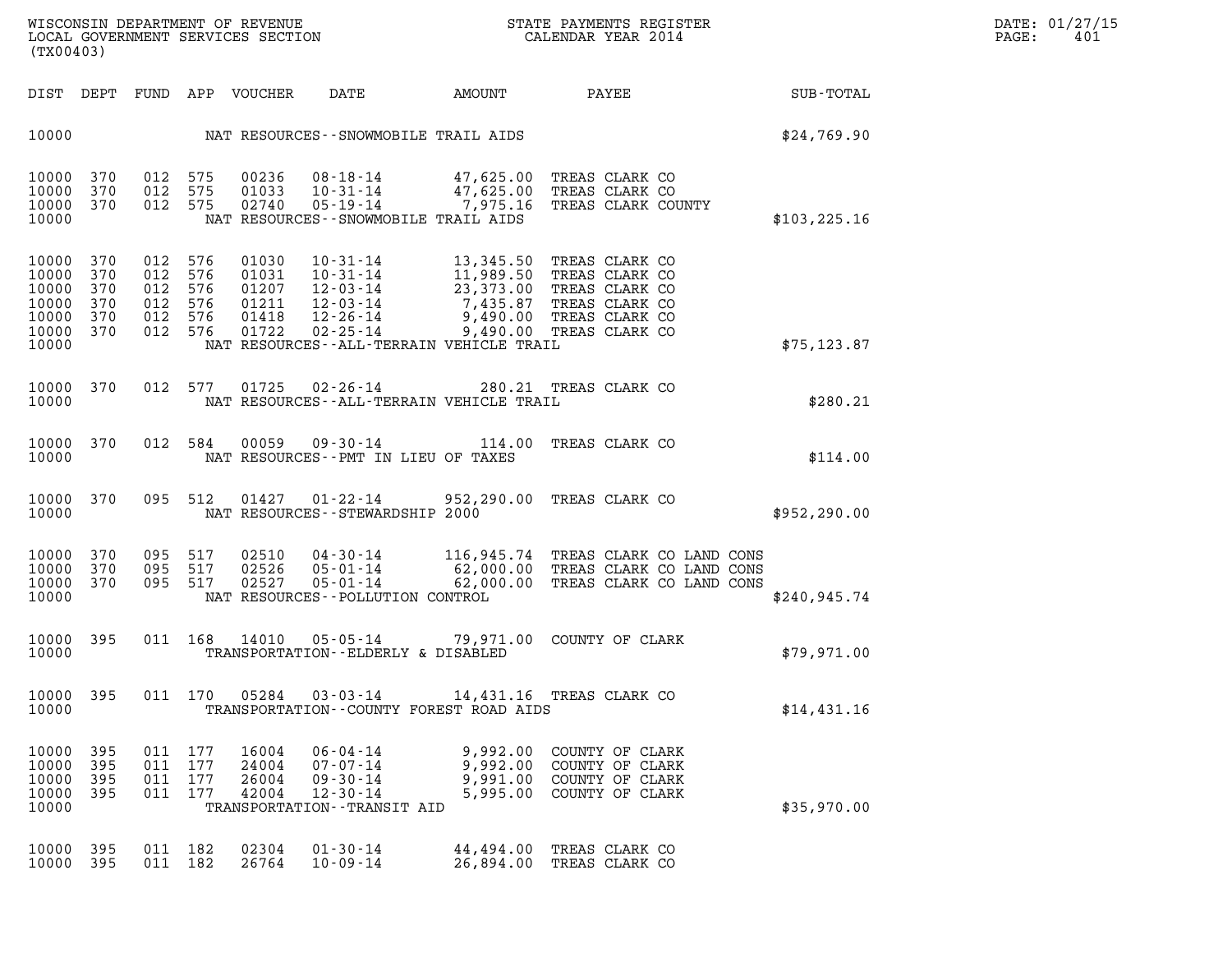| WISCONSIN DEPARTMENT OF REVENUE   | STATE PAYMENTS REGISTER | DATE: 01/27/15 |
|-----------------------------------|-------------------------|----------------|
| LOCAL GOVERNMENT SERVICES SECTION | CALENDAR YEAR 2014      | 402<br>PAGE:   |

| WISCONSIN DEPARTMENT OF REVENUE<br>LOCAL GOVERNMENT SERVICES SECTION CALENDAR YEAR 2014<br>(TX00403)     |                                                                                        |                                                                    |                                                                                              |                                                                                                          |                                                                                                                                                                                  |                                                                                                                                                                                                                                                                           | STATE PAYMENTS REGISTER                                                                                                                  |                | $\mathtt{PAGE}$ : | DATE: 01/27/15<br>402 |
|----------------------------------------------------------------------------------------------------------|----------------------------------------------------------------------------------------|--------------------------------------------------------------------|----------------------------------------------------------------------------------------------|----------------------------------------------------------------------------------------------------------|----------------------------------------------------------------------------------------------------------------------------------------------------------------------------------|---------------------------------------------------------------------------------------------------------------------------------------------------------------------------------------------------------------------------------------------------------------------------|------------------------------------------------------------------------------------------------------------------------------------------|----------------|-------------------|-----------------------|
|                                                                                                          | DIST DEPT                                                                              |                                                                    |                                                                                              | FUND APP VOUCHER                                                                                         |                                                                                                                                                                                  |                                                                                                                                                                                                                                                                           | DATE AMOUNT PAYEE SUB-TOTAL                                                                                                              |                |                   |                       |
| 10000                                                                                                    | 10000 395<br>10000 395                                                                 |                                                                    | 011 182<br>011 182                                                                           | 26765<br>31110                                                                                           | $11 - 17 - 14$                                                                                                                                                                   | TRANSPORTATION - - TRANSIT AIDS - FEDERAL                                                                                                                                                                                                                                 | 10-09-14 27,063.00 TREAS CLARK CO<br>11-17-14 27,827.00 TREAS CLARK CO                                                                   | \$126, 278.00  |                   |                       |
| 10000<br>10000<br>10000<br>10000                                                                         | 10000 395<br>395<br>395<br>395                                                         |                                                                    | 011 185<br>011 185<br>011 185<br>011 185                                                     | 11143<br>15694<br>24335<br>27394                                                                         | 05 - 05 - 14<br>06 - 23 - 14<br>09 - 17 - 14<br>10 - 14 - 14                                                                                                                     | 275.98<br>TRANSPORTATION - - HIGHWAY SAFETY - FEDERAL                                                                                                                                                                                                                     | 545.70 TREAS CLARK CO<br>TREAS CLARK CO<br>529.09 TREAS CLARK CO<br>893.77 TREAS CLARK CO                                                | \$2, 244.54    |                   |                       |
| 10000<br>10000                                                                                           | 10000 395<br>10000 395<br>395                                                          |                                                                    | 011 190<br>011 190<br>011 190                                                                | 02010<br>18010<br>28010                                                                                  |                                                                                                                                                                                  | TRANSPORTATION--GENERAL TRANSP AIDS-GTA                                                                                                                                                                                                                                   | 01-06-14 151,410.70 COUNTY OF CLARK<br>07-07-14 302,821.40 COUNTY OF CLARK<br>10-06-14 151,410.73 COUNTY OF CLARK                        | \$605, 642.83  |                   |                       |
| 10000<br>10000                                                                                           | 10000 395<br>10000 395<br>395                                                          |                                                                    | 011 278<br>011 278<br>011 278                                                                | 19240<br>32926<br>98951                                                                                  |                                                                                                                                                                                  | TRANSPORTATION - - LRIP/TRIP/MSIP GRANTS                                                                                                                                                                                                                                  | 07-23-14 7,171.11 TREAS CLARK CO<br>12-03-14 135,563.68 TREAS CLARK CO<br>01-07-14 6,955.14 TREAS CLARK CO                               | \$149,689.93   |                   |                       |
| 10000                                                                                                    | 10000 410                                                                              |                                                                    | 002 116                                                                                      | 11261                                                                                                    | CORRECTIONS - - LOCAL AID                                                                                                                                                        | 11-05-14 25,024.08 TREAS CLARK CO                                                                                                                                                                                                                                         |                                                                                                                                          | \$25,024.08    |                   |                       |
| 10000<br>10000<br>10000<br>10000<br>10000<br>10000<br>10000<br>10000<br>10000<br>10000<br>10000<br>10000 | 10000 435<br>435<br>435<br>435<br>435<br>435<br>435<br>435<br>435<br>435<br>435<br>435 | 005<br>005<br>005<br>005<br>005<br>005<br>005<br>005<br>005        | 005 000<br>005 000<br>000<br>000<br>000<br>000<br>000<br>000<br>000<br>000<br>000<br>005 000 | 90412<br>90415<br>90416<br>90417<br>90419<br>90420<br>90500<br>90502<br>90506<br>90508<br>90509<br>90510 | $12 - 01 - 14$<br>HEALTH SERVICES - - STATE/FED AIDS                                                                                                                             | 01-01-14<br>03-01-14<br>03-01-14<br>15,471.00 CLARK CO<br>04-01-14<br>191,605.00 CLARK CO<br>05-01-14<br>191,605.00 CLARK CO<br>06-01-14<br>38,663.00 CLARK CO<br>07-01-14<br>892,861.00 CLARK CO<br>08-01-14<br>158,993.00 CLARK CO<br>09-01-14<br>46,824.0<br>30,969.00 | CLARK CO                                                                                                                                 | \$1,699,635.00 |                   |                       |
| 10000<br>10000<br>10000<br>10000<br>10000<br>10000<br>10000<br>10000<br>10000<br>10000                   | 437<br>437<br>437<br>437<br>437<br>437<br>437<br>437<br>437<br>437                     | 005<br>005<br>005<br>005<br>005<br>005<br>005<br>005<br>005<br>005 | 000<br>000<br>000<br>000<br>000<br>000<br>000<br>000<br>000<br>000                           | 00000<br>00000<br>00000<br>00000<br>00000<br>00000<br>00000<br>00000<br>00000<br>00000                   | $01 - 06 - 14$<br>$01 - 30 - 14$<br>$02 - 05 - 14$<br>$02 - 28 - 14$<br>$03 - 05 - 14$<br>$04 - 07 - 14$<br>$04 - 30 - 14$<br>$05 - 05 - 14$<br>$06 - 05 - 14$<br>$06 - 06 - 14$ | 259.91 CLARK<br>8,466.86 CLARK<br>7,941.90 CLARK<br>153.75 CLARK<br>185, 319.64<br>11,340.27 CLARK                                                                                                                                                                        | 78,059.74 CLARK CHILD SUPPORT<br>11,344.21 CLARK CHILD SUPPORT<br>75,402.36 CLARK CHILD SUPPORT<br>CLARK<br>2,616.92 CLARK CHILD SUPPORT |                |                   |                       |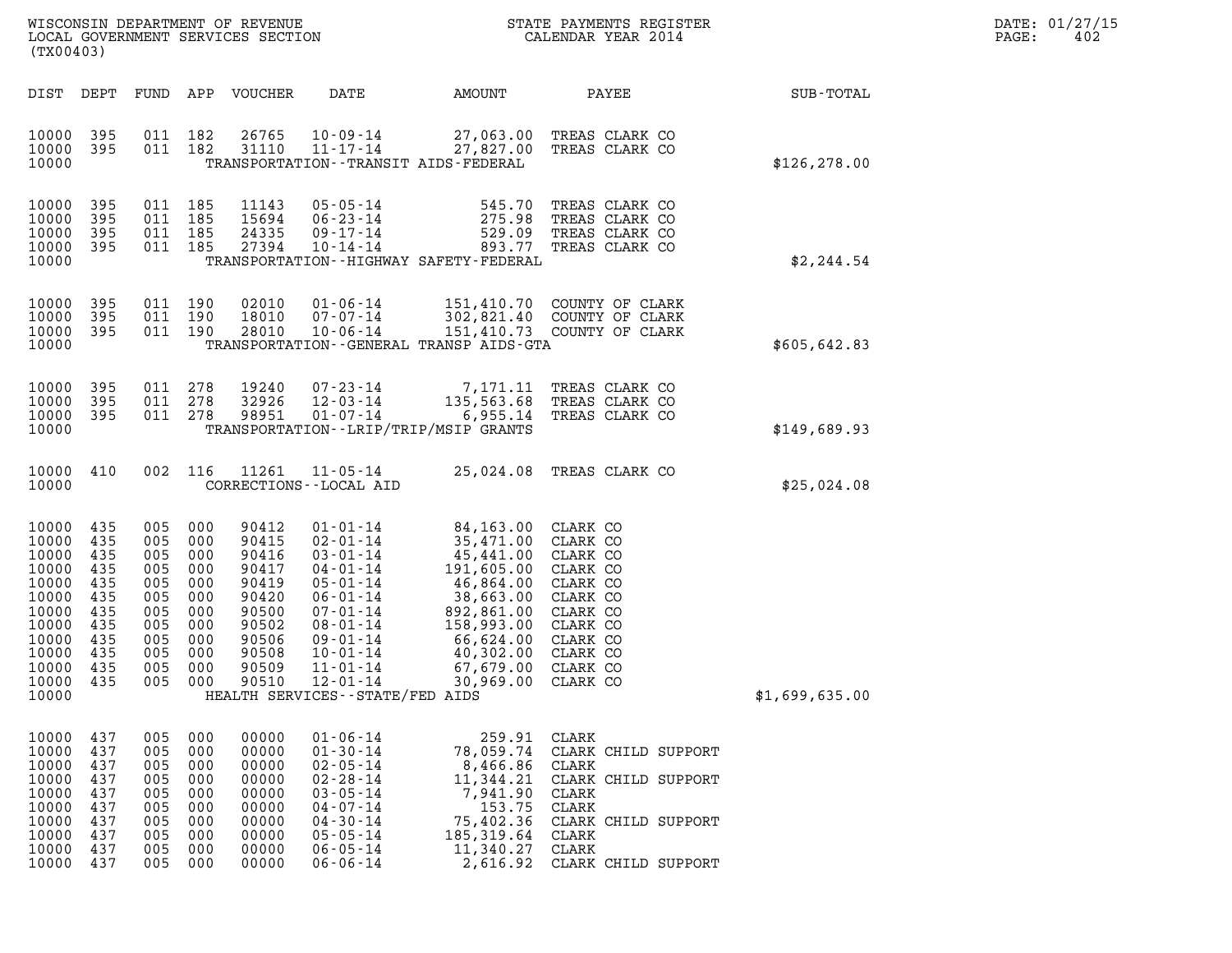| (TX00403)                                                                                                         |                                                                                         |                                                                                         |                                                                                         |                                                                                                                   |                                                                                                          |                                                                                                                                                                                                                                                                                                                                                 |                                                                |                  |                |  |
|-------------------------------------------------------------------------------------------------------------------|-----------------------------------------------------------------------------------------|-----------------------------------------------------------------------------------------|-----------------------------------------------------------------------------------------|-------------------------------------------------------------------------------------------------------------------|----------------------------------------------------------------------------------------------------------|-------------------------------------------------------------------------------------------------------------------------------------------------------------------------------------------------------------------------------------------------------------------------------------------------------------------------------------------------|----------------------------------------------------------------|------------------|----------------|--|
| DIST DEPT                                                                                                         |                                                                                         |                                                                                         |                                                                                         | FUND APP VOUCHER                                                                                                  | <b>DATE</b>                                                                                              |                                                                                                                                                                                                                                                                                                                                                 |                                                                | AMOUNT PAYEE     | SUB-TOTAL      |  |
| 10000<br>10000<br>10000<br>10000<br>10000<br>10000<br>10000<br>10000<br>10000<br>10000<br>10000<br>10000<br>10000 | 437<br>437<br>437<br>437<br>437<br>437<br>437<br>437<br>437<br>437<br>437<br>437<br>437 | 005<br>005<br>005<br>005<br>005<br>005<br>005<br>005<br>005<br>005<br>005<br>005<br>005 | 000<br>000<br>000<br>000<br>000<br>000<br>000<br>000<br>000<br>000<br>000<br>000<br>000 | 00000<br>00000<br>00000<br>00000<br>00000<br>00000<br>00000<br>00000<br>00000<br>00000<br>00000<br>00000<br>00000 | $07 - 07 - 14$<br>$07 - 08 - 14$<br>$07 - 30 - 14$<br>$08 - 05 - 14$<br>$08 - 29 - 14$<br>$09 - 05 - 14$ | 17,860.50 CLARK<br>6,707.42<br>89,605.14<br>335.39<br>295,022.00<br>89,160.90<br>09-05-14<br>10-05-14<br>10-06-14<br>10-30-14<br>63,006.89<br>CLARK CHILD SUPPORT<br>11-03-14<br>1,488.00<br>CLARK CHILD SUPPORT<br>17,418.20<br>CLARK CHILD SUPPORT<br>17,418.20<br>CLARK CHILD SUPPORT<br>17,418.20<br>CLARK CHILD SUPPORT<br>15.898.38<br>CL | <b>CLARK</b><br>CLARK CHILD SUPPORT<br>CLARK<br>CLARK<br>CLARK |                  |                |  |
| 10000<br>10000                                                                                                    | 437                                                                                     | 005                                                                                     | 000                                                                                     | 00000                                                                                                             | $12 - 05 - 14$                                                                                           | 51,162.97 CLARK<br>CHILDREN & FAMILIES--STATE/FEDERAL AIDS                                                                                                                                                                                                                                                                                      |                                                                |                  | \$1,044,286.46 |  |
| 10000<br>10000                                                                                                    | 455                                                                                     |                                                                                         | 002 202                                                                                 | 02375                                                                                                             |                                                                                                          | 11-10-14 750.88 TREAS CLARK CNTY<br>JUSTICE -- LAW ENFORCEMENT TRAINING REIMB                                                                                                                                                                                                                                                                   |                                                                |                  | \$750.88       |  |
| 10000<br>10000                                                                                                    | 455                                                                                     | 002                                                                                     |                                                                                         |                                                                                                                   | 221 13 07-30-14<br>JUSTICE -- LAW ENFORCEMENT SERVICES AID                                               | 660.00                                                                                                                                                                                                                                                                                                                                          |                                                                | TREAS CLARK CNTY | \$660.00       |  |
| 10000<br>10000<br>10000                                                                                           | 455<br>455                                                                              | 002<br>002                                                                              | 231<br>231                                                                              | 01296<br>02375                                                                                                    | JUSTICE - - LAW ENFORCEMENT TRAINING                                                                     | 02-18-14 7,840.00 TREAS CLARK CNTY<br>11-10-14 2,184.00 TREAS CLARK CNTY                                                                                                                                                                                                                                                                        |                                                                |                  | \$10,024.00    |  |
| 10000<br>10000                                                                                                    | 455                                                                                     |                                                                                         | 002 532                                                                                 |                                                                                                                   |                                                                                                          | 07-22-14 15,482.54 TREAS CLARK CO<br>JUSTICE - - VICTIM/WITNESS ASSISTANCE SERV                                                                                                                                                                                                                                                                 |                                                                |                  | \$15,482.54    |  |
| 10000<br>10000                                                                                                    | 455                                                                                     |                                                                                         | 002 539                                                                                 | 008                                                                                                               | JUSTICE - - VICTIM/WITNESS SERVICES                                                                      | 03-10-14 17,486.15 TREAS CLARK CO                                                                                                                                                                                                                                                                                                               |                                                                |                  | \$17,486.15    |  |
| 10000<br>10000                                                                                                    | 465                                                                                     | 002                                                                                     | 305                                                                                     | 01072                                                                                                             |                                                                                                          | 02-07-14 3,430.36 TREAS CLARK CO<br>MILITARY AFFAIRS-EMER MGMT-DISASTER RECO                                                                                                                                                                                                                                                                    |                                                                |                  | \$3,430.36     |  |
| 10000<br>10000                                                                                                    | 465                                                                                     | 002                                                                                     | 337                                                                                     | 01537                                                                                                             | $07 - 09 - 14$                                                                                           | MILITARY AFFAIRS-EMERGENCY MGMT PLANNING                                                                                                                                                                                                                                                                                                        | 5,492.00 TREAS CLARK CO                                        |                  | \$5,492.00     |  |
| 10000<br>10000<br>10000<br>10000<br>10000                                                                         | 465<br>465<br>465<br>465                                                                | 002<br>002<br>002<br>002                                                                | 342<br>342<br>342<br>342                                                                | 00275<br>00973<br>01072<br>01602                                                                                  | $10 - 08 - 14$<br>$01 - 15 - 14$<br>$02 - 07 - 14$<br>$07 - 11 - 14$                                     | 140,621.66 TREAS CLARK CO<br>21,623.78 TREAS CLARK CO<br>20,582.18 TREAS CLARK CO<br>22,547.17<br>MILITARY AFFAIRS-EMERGENCY MGMT-FED FUND                                                                                                                                                                                                      | TREAS CLARK CO                                                 |                  | \$205,374.79   |  |
|                                                                                                                   |                                                                                         |                                                                                         |                                                                                         |                                                                                                                   |                                                                                                          |                                                                                                                                                                                                                                                                                                                                                 |                                                                |                  |                |  |

10000 465 072 364 00921 01-10-14 5,013.00 TREAS CLARK CO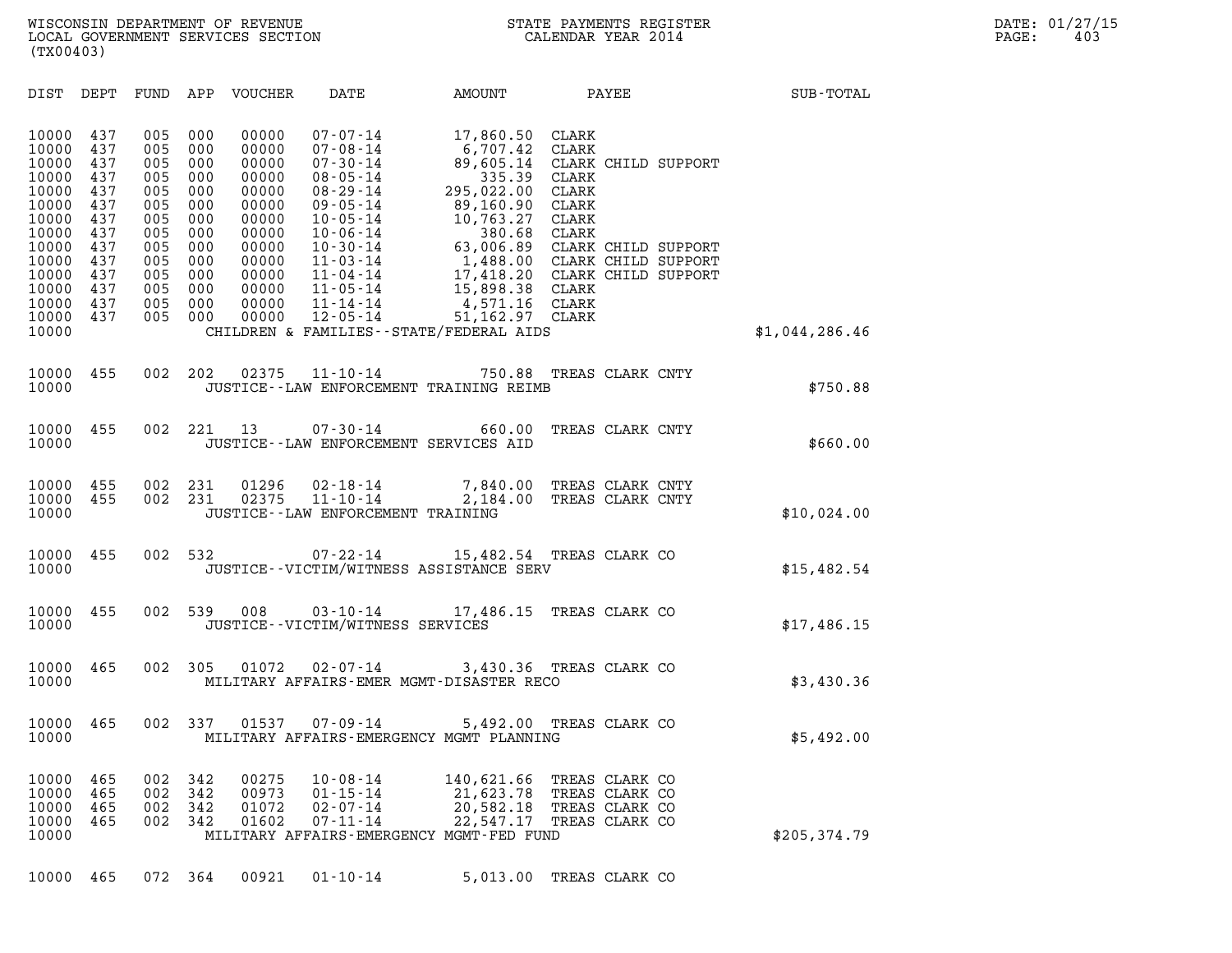| (TX00403)                                                                                                                                                                                                            |                                                                                                                                                               |                                                                                                                                                                                                       |                                                                                         |                                                                                                                                                                                                             |                                                                                                                                                                                                                                                                                                                                                                                                                                                                 |                                                                                     |                                                                                                                                                                                                                                                                                                                                                                                                                            |             | DATE: 01/27/15<br>PAGE:<br>404 |
|----------------------------------------------------------------------------------------------------------------------------------------------------------------------------------------------------------------------|---------------------------------------------------------------------------------------------------------------------------------------------------------------|-------------------------------------------------------------------------------------------------------------------------------------------------------------------------------------------------------|-----------------------------------------------------------------------------------------|-------------------------------------------------------------------------------------------------------------------------------------------------------------------------------------------------------------|-----------------------------------------------------------------------------------------------------------------------------------------------------------------------------------------------------------------------------------------------------------------------------------------------------------------------------------------------------------------------------------------------------------------------------------------------------------------|-------------------------------------------------------------------------------------|----------------------------------------------------------------------------------------------------------------------------------------------------------------------------------------------------------------------------------------------------------------------------------------------------------------------------------------------------------------------------------------------------------------------------|-------------|--------------------------------|
|                                                                                                                                                                                                                      |                                                                                                                                                               |                                                                                                                                                                                                       |                                                                                         | DIST DEPT FUND APP VOUCHER                                                                                                                                                                                  | DATE                                                                                                                                                                                                                                                                                                                                                                                                                                                            |                                                                                     | AMOUNT PAYEE                                                                                                                                                                                                                                                                                                                                                                                                               | SUB-TOTAL   |                                |
|                                                                                                                                                                                                                      |                                                                                                                                                               |                                                                                                                                                                                                       |                                                                                         |                                                                                                                                                                                                             |                                                                                                                                                                                                                                                                                                                                                                                                                                                                 |                                                                                     | 10000 MILITARY AFFAIRS-EMER MGMT-PLANNING AID                                                                                                                                                                                                                                                                                                                                                                              | \$5,013.00  |                                |
| 10000<br>10000                                                                                                                                                                                                       | 485                                                                                                                                                           |                                                                                                                                                                                                       | 002 127                                                                                 | 06262                                                                                                                                                                                                       | VETERANS AFFAIRS GRANTS                                                                                                                                                                                                                                                                                                                                                                                                                                         |                                                                                     | 06-19-14 1,000.00 TREAS CLARK CO                                                                                                                                                                                                                                                                                                                                                                                           | \$1,000.00  |                                |
| 10000<br>10000                                                                                                                                                                                                       | 485                                                                                                                                                           |                                                                                                                                                                                                       | 082 267                                                                                 | 06262                                                                                                                                                                                                       | VETERANS AFFAIRS -- GRANTS TO COUNTIES                                                                                                                                                                                                                                                                                                                                                                                                                          |                                                                                     | 06-19-14 4,500.00 TREAS CLARK CO                                                                                                                                                                                                                                                                                                                                                                                           | \$4,500.00  |                                |
| 10000<br>10000                                                                                                                                                                                                       | 485                                                                                                                                                           | 082 280                                                                                                                                                                                               |                                                                                         | 03401                                                                                                                                                                                                       | VETERANS AFFAIRS - - GRANTS                                                                                                                                                                                                                                                                                                                                                                                                                                     |                                                                                     | 01-30-14 507.84 TREAS CLARK CO                                                                                                                                                                                                                                                                                                                                                                                             | \$507.84    |                                |
| 10000<br>10000                                                                                                                                                                                                       | 485                                                                                                                                                           |                                                                                                                                                                                                       | 083 370                                                                                 | 06262                                                                                                                                                                                                       | VETERANS AFFAIRS -- GRANTS TO COUNTIES                                                                                                                                                                                                                                                                                                                                                                                                                          |                                                                                     | 06-19-14 4,500.00 TREAS CLARK CO                                                                                                                                                                                                                                                                                                                                                                                           | \$4,500.00  |                                |
| 10000<br>10000<br>10000<br>10000<br>10000<br>10000<br>10000<br>10000<br>10000<br>10000<br>10000<br>10000<br>10000<br>10000<br>10000<br>10000<br>10000<br>10000<br>10000<br>10000<br>10000<br>10000<br>10000<br>10000 | 505<br>505<br>505<br>505<br>505<br>505<br>505<br>505<br>505<br>505<br>505<br>505<br>505<br>505<br>505<br>505<br>505<br>505<br>505<br>505<br>505<br>505<br>505 | 002 155<br>002 155<br>002 155<br>002 155<br>002 155<br>002 155<br>002<br>002<br>002<br>002<br>002<br>002<br>002<br>002<br>002<br>002<br>002 155<br>002 155<br>002<br>002 155<br>002<br>002<br>002 155 | 155<br>155<br>155<br>155<br>155<br>155<br>155<br>155<br>155<br>155<br>155<br>155<br>155 | 60088<br>60088<br>60168<br>60168<br>60219<br>60219<br>60320<br>60320<br>60409<br>60409<br>60516<br>60516<br>60592<br>60592<br>60624<br>60624<br>60624<br>60694<br>60694<br>60766<br>60766<br>60808<br>60808 | $\begin{array}{cccc} 08\texttt{-}26\texttt{-}14 & 1,842.00 \\ 08\texttt{-}26\texttt{-}14 & 1,668.00 \\ 09\texttt{-}24\texttt{-}14 & 2,031.00 \\ 11\texttt{-}26\texttt{-}14 & 2,031.00 \\ 11\texttt{-}26\texttt{-}14 & 1,969.00 \\ 12\texttt{-}12\texttt{-}14 & 1,268.00 \\ 12\texttt{-}12\texttt{-}14 & 1,268.00 \\ 01\texttt{-}24\texttt{-}14$<br>$06 - 25 - 14$<br>$06 - 25 - 14$<br>$07 - 09 - 14$<br>$07 - 09 - 14$<br>DOA-HOUSING ASSISTANCE-FEDERAL FUNDS | 1,311.00<br>1,206.00<br>779.00<br>1,855.00                                          | TREAS CLARK CO<br>TREAS CLARK CO<br>TREAS CLARK CO<br>TREAS CLARK CO<br>TREAS CLARK CO<br>TREAS CLARK CO<br>TREAS CLARK CO<br>TREAS CLARK CO<br>TREAS CLARK CO<br>TREAS CLARK CO<br>TREAS CLARK CO<br>TREAS CLARK CO<br>TREAS CLARK CO<br>TREAS CLARK CO<br>TREAS CLARK CO<br>TREAS CLARK CO<br>TREAS CLARK CO<br>TREAS CLARK CO<br>TREAS CLARK CO<br>TREAS CLARK CO<br>TREAS CLARK CO<br>TREAS CLARK CO<br>TREAS CLARK CO | \$38,490.00 |                                |
| 10000<br>10000<br>10000<br>10000<br>10000<br>10000<br>10000<br>10000                                                                                                                                                 | 505<br>505<br>505<br>505<br>505<br>505<br>505<br>505                                                                                                          | 035<br>035<br>035<br>035<br>035<br>035<br>035<br>035                                                                                                                                                  | 371<br>371<br>371<br>371<br>371<br>371<br>371<br>371                                    | 60088<br>60168<br>60219<br>60320<br>60409<br>60409<br>60409<br>60516                                                                                                                                        | $08 - 26 - 14$<br>$09 - 24 - 14$<br>$11 - 26 - 14$<br>$12 - 12 - 14$<br>$01 - 24 - 14$<br>$01 - 24 - 14$<br>$01 - 24 - 14$<br>$03 - 12 - 14$                                                                                                                                                                                                                                                                                                                    | 71.00<br>374.00<br>517.00<br>959.00<br>1,340.00<br>1,898.00<br>1,898.00<br>1,777.00 | TREAS CLARK CO<br>TREAS CLARK CO<br>TREAS CLARK CO<br>TREAS CLARK CO<br>TREAS CLARK CO<br>TREAS CLARK CO<br>TREAS CLARK CO<br>TREAS CLARK CO                                                                                                                                                                                                                                                                               |             |                                |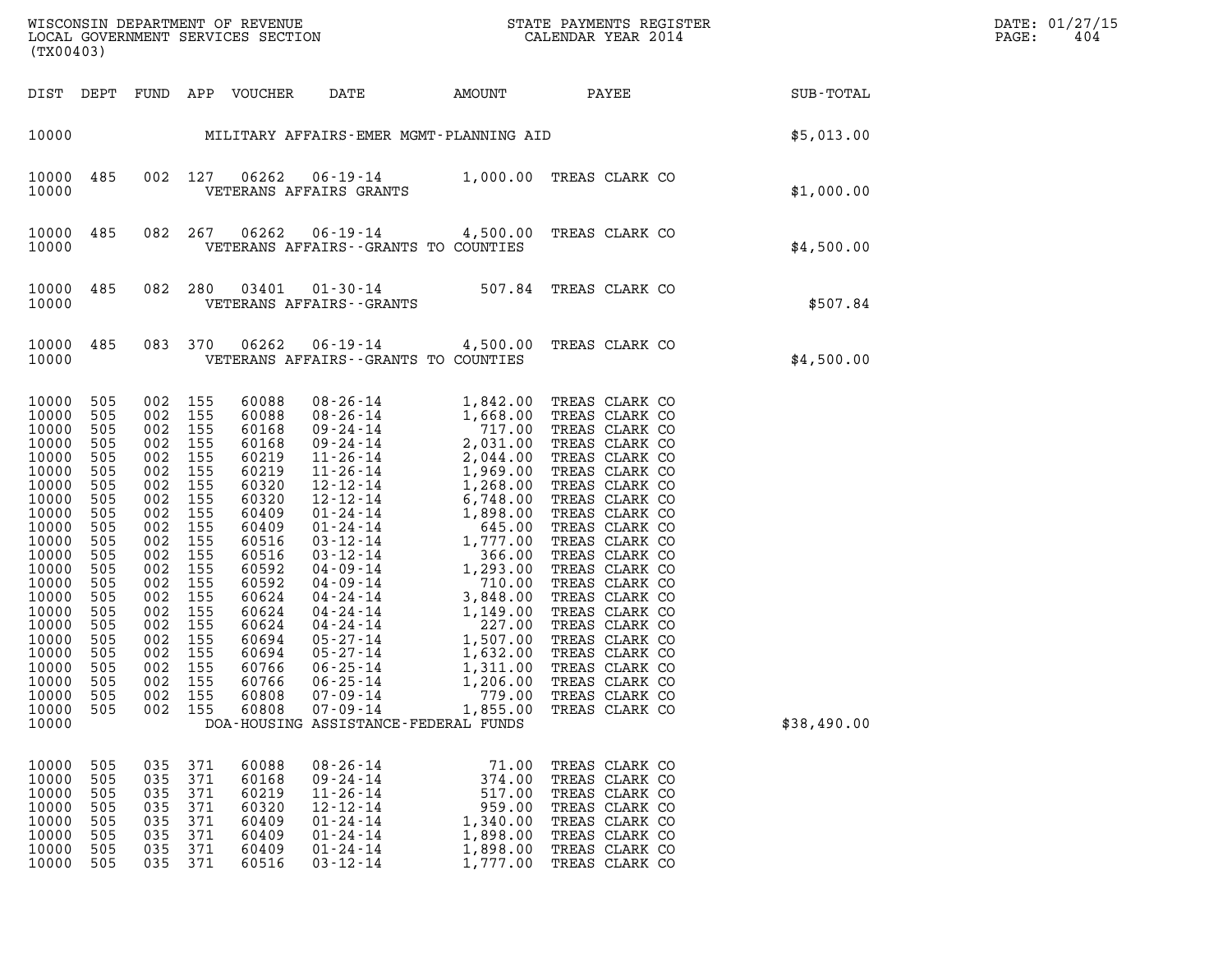| (TX00403)                                                                                                                                                                                                             |                                                                                                                                                                                                                                                                                                         |                                                                                                                                                                                                                                                               |                                                                                                                                             |                                                                                                                                                                                                                                        |                 |
|-----------------------------------------------------------------------------------------------------------------------------------------------------------------------------------------------------------------------|---------------------------------------------------------------------------------------------------------------------------------------------------------------------------------------------------------------------------------------------------------------------------------------------------------|---------------------------------------------------------------------------------------------------------------------------------------------------------------------------------------------------------------------------------------------------------------|---------------------------------------------------------------------------------------------------------------------------------------------|----------------------------------------------------------------------------------------------------------------------------------------------------------------------------------------------------------------------------------------|-----------------|
| <b>DIST</b><br>DEPT                                                                                                                                                                                                   | FUND<br>APP<br>VOUCHER                                                                                                                                                                                                                                                                                  | DATE                                                                                                                                                                                                                                                          | AMOUNT                                                                                                                                      | PAYEE                                                                                                                                                                                                                                  | SUB-TOTAL       |
| 10000<br>505<br>10000<br>505<br>10000<br>505<br>10000<br>505<br>10000<br>505<br>10000<br>505<br>10000<br>505<br>505<br>10000<br>10000<br>505<br>10000<br>505<br>505<br>10000<br>10000<br>505<br>10000<br>505<br>10000 | 035<br>371<br>60516<br>371<br>035<br>60516<br>371<br>035<br>60592<br>371<br>035<br>60592<br>035<br>371<br>60624<br>371<br>035<br>60624<br>035<br>371<br>60694<br>371<br>035<br>60694<br>035<br>371<br>60694<br>371<br>60766<br>035<br>371<br>035<br>60766<br>035<br>371<br>60808<br>371<br>60808<br>035 | $03 - 12 - 14$<br>$03 - 12 - 14$<br>$04 - 09 - 14$<br>$04 - 09 - 14$<br>$04 - 24 - 14$<br>$04 - 24 - 14$<br>$05 - 27 - 14$<br>$05 - 27 - 14$<br>$05 - 27 - 14$<br>$06 - 25 - 14$<br>06-25-14<br>$07 - 09 - 14$<br>$07 - 09 - 14$<br>DOA--PUBLIC BENEFITS FUND | 1,776.00<br>1,513.00<br>710.00<br>710.00<br>1,149.00<br>1,151.00<br>1,507.00<br>83.00<br>609.00<br>106.00<br>1,312.00<br>1,850.00<br>464.00 | TREAS CLARK CO<br>TREAS CLARK CO<br>TREAS CLARK CO<br>TREAS CLARK CO<br>TREAS CLARK CO<br>TREAS CLARK CO<br>TREAS CLARK CO<br>TREAS CLARK CO<br>TREAS CLARK CO<br>TREAS CLARK CO<br>TREAS CLARK CO<br>TREAS CLARK CO<br>TREAS CLARK CO | \$21,774.00     |
|                                                                                                                                                                                                                       |                                                                                                                                                                                                                                                                                                         |                                                                                                                                                                                                                                                               |                                                                                                                                             |                                                                                                                                                                                                                                        |                 |
| 505<br>10000<br>505<br>10000<br>10000                                                                                                                                                                                 | 089<br>166<br>00149<br>05093<br>089<br>166                                                                                                                                                                                                                                                              | $08 - 11 - 14$<br>$01 - 28 - 14$<br>DOA--LAND INFORMATION FUND                                                                                                                                                                                                | 1,000.00                                                                                                                                    | 23,868.00 TREAS CLARK CO<br>TREAS CLARK CO                                                                                                                                                                                             | \$24,868.00     |
| 10000<br>835<br>835<br>10000<br>10000                                                                                                                                                                                 | 002<br>105<br>43168<br>80271<br>002<br>105                                                                                                                                                                                                                                                              | $11 - 17 - 14$<br>REVENUE - - STATE SHARED REVENUES                                                                                                                                                                                                           |                                                                                                                                             | 07-28-14 293, 729.39 TREAS CLARK CO<br>1,669,040.09 TREAS CLARK CO                                                                                                                                                                     | \$1,962,769.48  |
| 835<br>10000<br>10000                                                                                                                                                                                                 | 002<br>109<br>01010                                                                                                                                                                                                                                                                                     | 07-28-14<br>REVENUE--EXEMPT COMPUTER AID                                                                                                                                                                                                                      |                                                                                                                                             | 16,533.00 TREAS CLARK CO                                                                                                                                                                                                               | \$16,533.00     |
| 835<br>10000<br>10000<br>835<br>10000                                                                                                                                                                                 | 302<br>002<br>10018<br>002<br>302<br>11018                                                                                                                                                                                                                                                              | 07-28-14<br>$07 - 28 - 14$<br>REVENUE-FIRST DOLLAR/SCHOOL LEVY CREDITS                                                                                                                                                                                        |                                                                                                                                             | 2,642,426.03 TREAS CLARK CO<br>911,363.05 TREAS CLARK CO                                                                                                                                                                               | \$3,553,789.08  |
| 835<br>10000<br>10000                                                                                                                                                                                                 | 021<br>363<br>37299                                                                                                                                                                                                                                                                                     | $03 - 24 - 14$<br>REVENUE--LOTTERY CREDIT -                                                                                                                                                                                                                   | 959,640.45                                                                                                                                  | TREAS CLARK CO                                                                                                                                                                                                                         | \$959,640.45    |
| 10000                                                                                                                                                                                                                 |                                                                                                                                                                                                                                                                                                         | DISTRICT TOTAL APPROPRIATIONS                                                                                                                                                                                                                                 |                                                                                                                                             |                                                                                                                                                                                                                                        | \$12,497,178.94 |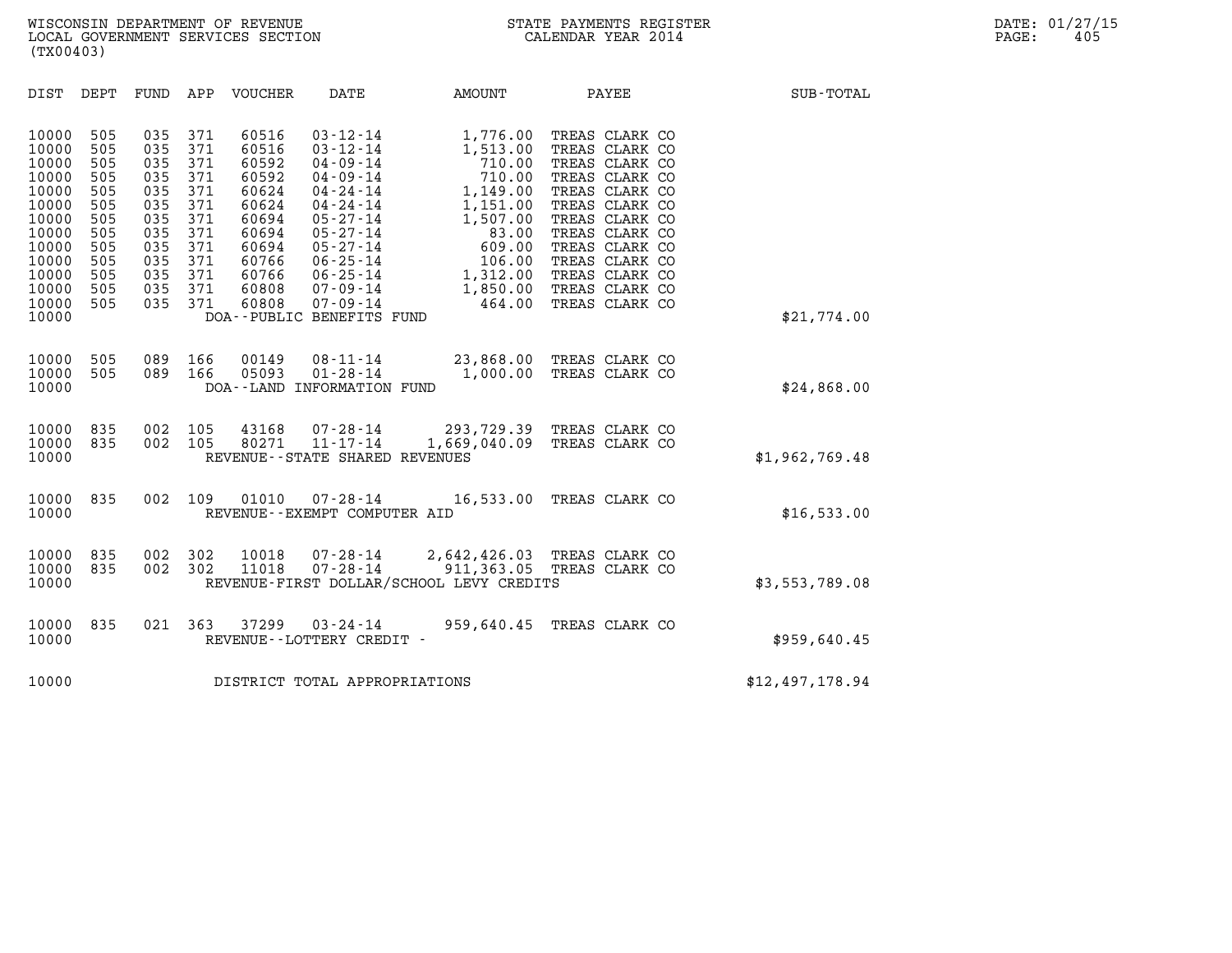| WISCONSIN DEPARTMENT OF REVENUE<br>LOCAL GOVERNMENT SERVICES SECTION<br>(TX00403) |                                          |  |       |                                      |                                              | STATE PAYMENTS REGISTER<br>CALENDAR YEAR 2014                                                                                                                            |                 | DATE: 01/27/15<br>$\mathtt{PAGE}$ :<br>406 |
|-----------------------------------------------------------------------------------|------------------------------------------|--|-------|--------------------------------------|----------------------------------------------|--------------------------------------------------------------------------------------------------------------------------------------------------------------------------|-----------------|--------------------------------------------|
| DIST DEPT FUND APP VOUCHER DATE                                                   |                                          |  |       |                                      | AMOUNT                                       |                                                                                                                                                                          | PAYEE SUB-TOTAL |                                            |
| 10002 165<br>10002                                                                |                                          |  |       |                                      | SAFETY/PROF SERV--FIRE INSURANCE DUES        | 002 225 00218 06-30-14 1,635.23 TREAS TN BEAVER                                                                                                                          | \$1,635.23      |                                            |
| 10002 370<br>10002                                                                | 012 571                                  |  |       |                                      | NAT RESOURCES--FOREST CROP/MFL/CO FOREST     |                                                                                                                                                                          | \$85.38         |                                            |
| 10002 370<br>10002                                                                |                                          |  |       | NAT RESOURCES - - RU RECYCLING GRANT |                                              | 074 670 41310 05-23-14 610.89 TREAS TN BEAVER                                                                                                                            | \$610.89        |                                            |
| 395<br>10002<br>10002<br>395<br>10002<br>395<br>10002 395<br>10002                | 011 191<br>011 191<br>011 191<br>011 191 |  | 30216 |                                      | TRANSPORTATION - - GENERAL TRANSP AIDS - GTA | 04216  01-06-14  32,935.22  TOWN OF BEAVER<br>10216  04-07-14  32,935.22  TOWN OF BEAVER<br>20216 07-07-14 32,935.22 TOWN OF BEAVER<br>10-06-14 32,935.25 TOWN OF BEAVER | \$131,740.91    |                                            |
| 10002 835<br>10002 835<br>10002                                                   | 002 105<br>002 105                       |  |       | REVENUE--STATE SHARED REVENUES       |                                              | 43124 07-28-14 11,784.94 TREAS TN BEAVER<br>80227 11-17-14 66,781.34 TREAS TN BEAVER                                                                                     | \$78,566.28     |                                            |
| 10002 835<br>10002                                                                |                                          |  |       | REVENUE--EXEMPT COMPUTER AID         |                                              | 002 109 02196 07-28-14 3.00 TREAS TN BEAVER                                                                                                                              | \$3.00          |                                            |
| 10002                                                                             |                                          |  |       | DISTRICT TOTAL APPROPRIATIONS        |                                              |                                                                                                                                                                          | \$212,641.69    |                                            |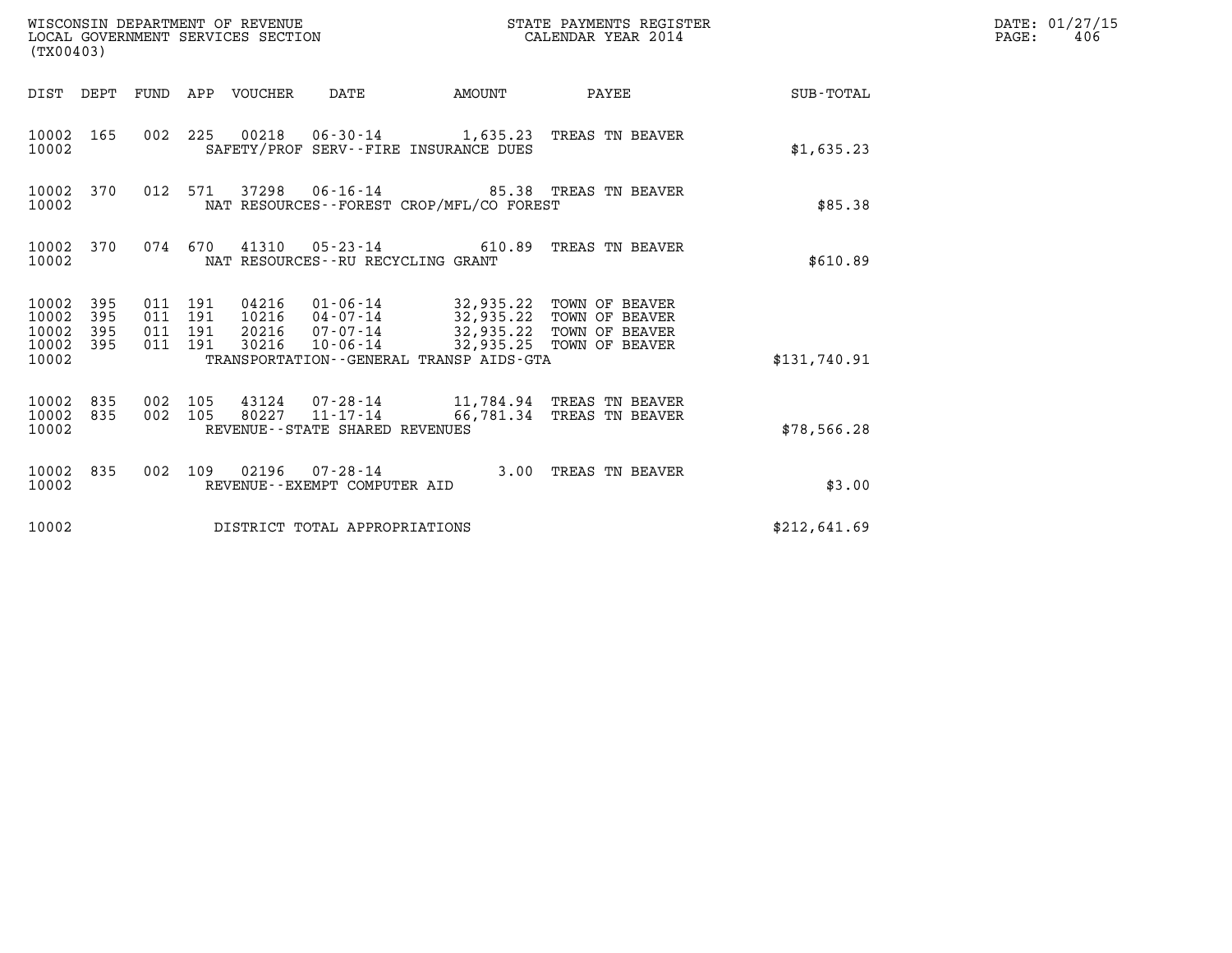| WISCONSIN DEPARTMENT OF REVENUE   | STATE PAYMENTS REGISTER | DATE: 01/27/15 |
|-----------------------------------|-------------------------|----------------|
| LOCAL GOVERNMENT SERVICES SECTION | CALENDAR YEAR 2014      | 407<br>PAGE:   |

| (TX00403)                                                 |  |         |                        |                                     |                                              | WISCONSIN DEPARTMENT OF REVENUE<br>LOCAL GOVERNMENT SERVICES SECTION TERM CALENDAR YEAR 2014                                                                                                                                                                                              |                                                    | DATE: 01/27/15<br>$\mathtt{PAGE:}$<br>407 |
|-----------------------------------------------------------|--|---------|------------------------|-------------------------------------|----------------------------------------------|-------------------------------------------------------------------------------------------------------------------------------------------------------------------------------------------------------------------------------------------------------------------------------------------|----------------------------------------------------|-------------------------------------------|
|                                                           |  |         |                        |                                     |                                              |                                                                                                                                                                                                                                                                                           | DIST DEPT FUND APP VOUCHER DATE AMOUNT PAYEE TOTAL |                                           |
| 10004 165<br>10004                                        |  |         |                        |                                     | SAFETY/PROF SERV--FIRE INSURANCE DUES        | 002 225 00219 06-30-14 251.57 TREAS TN BUTLER                                                                                                                                                                                                                                             | \$251.57                                           |                                           |
| 10004 370<br>10004 370<br>10004 370<br>10004              |  |         |                        |                                     | NAT RESOURCES-SEVERANCE/YIELD/WITHDRAWAL     | 000 001 01DNR 06-19-14 20,437.32 TREAS TOWN BUTTER<br>000 001 02DNR 09-11-14 9,506.68 TREAS TOWN BUTLER<br>000 001 03DNR 11-04-14 2,546.83 TREAS TOWN BUTLER                                                                                                                              | \$32,490.83                                        |                                           |
| 10004                                                     |  |         |                        |                                     | NAT RESOURCES - - FOREST CROP/MFL/CO FOREST  | $\begin{array}{cccccc} 10004 & 370 & 012 & 571 & 37299 & 06\cdot 16\cdot 14 & & & & 690.72 & \text{TREAS TN BUTLER} \\ 10004 & 370 & 012 & 571 & 37299 & 06\cdot 16\cdot 14 & & & 4\,, 067.99 & \text{TREAS TN BUTLER} \end{array}$                                                       | \$4,758.71                                         |                                           |
| 10004 370<br>10004                                        |  |         |                        |                                     | NAT RESOURCES--AIDS IN LIEU OF TAXES         | 012 579 19164 04-16-14 40.00 TREAS TN BUTLER                                                                                                                                                                                                                                              | \$40.00                                            |                                           |
| 10004 370<br>10004                                        |  |         |                        | NAT RESOURCES--RU RECYCLING GRANT   |                                              | 074 670 41311 05-23-14 336.74 TREAS TN BUTLER                                                                                                                                                                                                                                             | \$336.74                                           |                                           |
| 10004 395<br>10004 395<br>10004 395<br>10004 395<br>10004 |  |         |                        |                                     | TRANSPORTATION - - GENERAL TRANSP AIDS - GTA | $\begin{tabular}{cccc} 011 & 191 & 04217 & 01-06-14 & 11,474.14 & TOWN OF BUTLER \\ 011 & 191 & 10217 & 04-07-14 & 11,474.14 & TOWN OF BUTLER \\ 011 & 191 & 20217 & 07-07-14 & 11,474.14 & TOWN OF BUTLER \\ 011 & 191 & 30217 & 10-06-14 & 11,474.14 & TOWN OF BUTLER \\ \end{tabular}$ | \$45,896.56                                        |                                           |
| 10004 835<br>10004 835<br>10004                           |  | 002 105 | 43125<br>002 105 80228 | REVENUE - - STATE SHARED REVENUES   |                                              | 07-28-14 2,796.95 TREAS TN BUTLER<br>11-17-14 15,849.37 TREAS TN BUTLER                                                                                                                                                                                                                   | \$18,646.32                                        |                                           |
| 10004 835<br>10004                                        |  |         |                        | REVENUE--EXEMPT COMPUTER AID        |                                              | 002 109 02197 07-28-14 1.00 TREAS TN BUTLER                                                                                                                                                                                                                                               | \$1.00                                             |                                           |
|                                                           |  |         |                        | 10004 DISTRICT TOTAL APPROPRIATIONS |                                              |                                                                                                                                                                                                                                                                                           | \$102, 421.73                                      |                                           |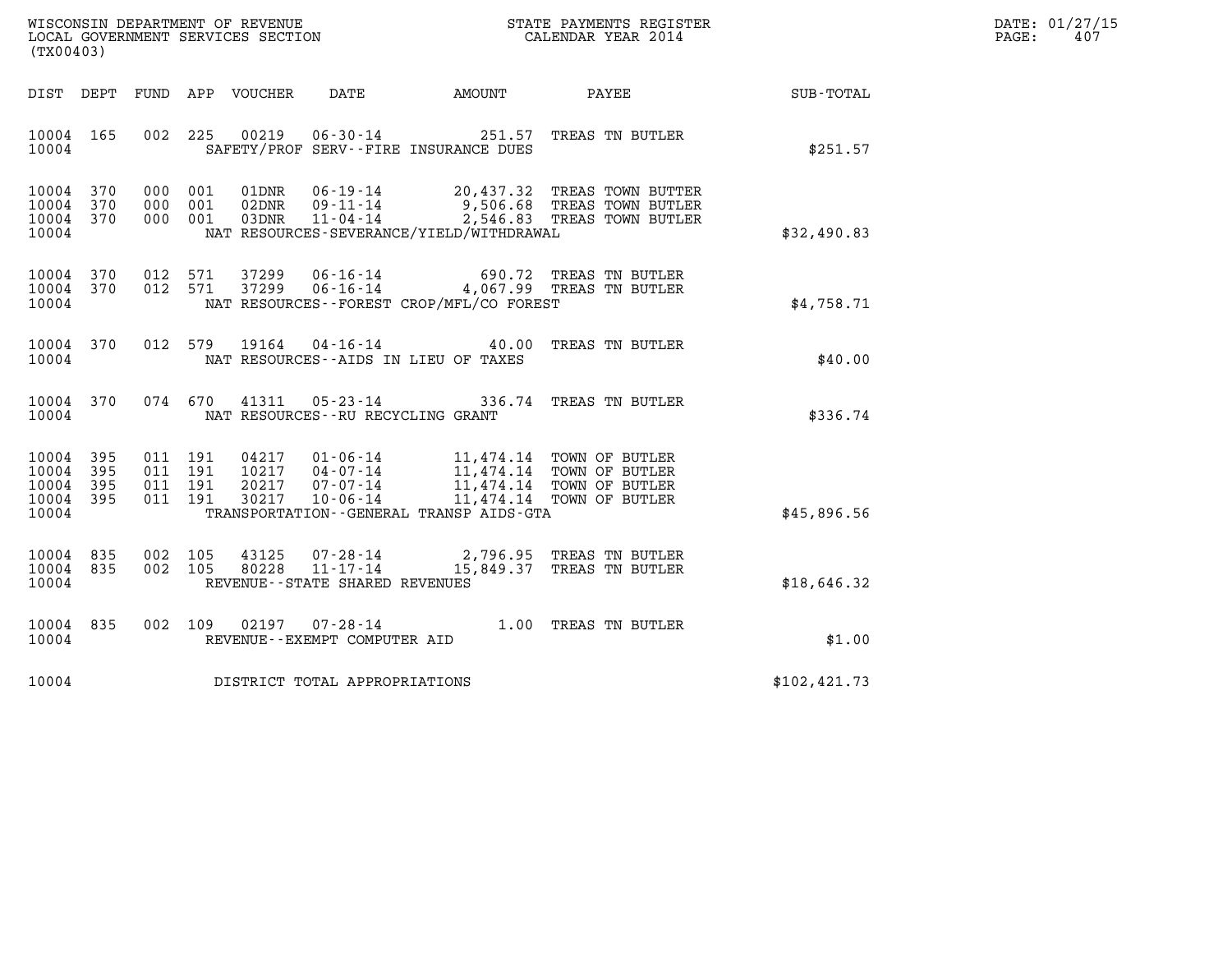| (TX00403)                                 |                          |                                          |         | WISCONSIN DEPARTMENT OF REVENUE<br>LOCAL GOVERNMENT SERVICES SECTION |                                                           |                                                                                                                                                                       | STATE PAYMENTS REGISTER<br>CALENDAR YEAR 2014  |              | DATE: 01/27/15<br>PAGE:<br>408 |
|-------------------------------------------|--------------------------|------------------------------------------|---------|----------------------------------------------------------------------|-----------------------------------------------------------|-----------------------------------------------------------------------------------------------------------------------------------------------------------------------|------------------------------------------------|--------------|--------------------------------|
| DIST DEPT                                 |                          |                                          |         | FUND APP VOUCHER                                                     | DATE                                                      | <b>AMOUNT</b>                                                                                                                                                         | PAYEE                                          | SUB-TOTAL    |                                |
| 10006 165<br>10006                        |                          |                                          |         |                                                                      |                                                           | SAFETY/PROF SERV--FIRE INSURANCE DUES                                                                                                                                 | 002 225 00220 06-30-14 1,473.50 TREAS TN COLBY | \$1,473.50   |                                |
| 10006 370<br>10006                        |                          |                                          | 012 571 |                                                                      | 37300 06-16-14                                            | NAT RESOURCES--FOREST CROP/MFL/CO FOREST                                                                                                                              | 65.20 TREAS TN COLBY                           | \$65.20      |                                |
| 10006 370<br>10006                        |                          | 074 670                                  |         | 41312                                                                | NAT RESOURCES - - RU RECYCLING GRANT                      |                                                                                                                                                                       | 05-23-14 1,564.32 TREAS TN COLBY               | \$1,564.32   |                                |
| 10006<br>10006<br>10006<br>10006<br>10006 | 395<br>395<br>395<br>395 | 011 191<br>011 191<br>011 191<br>011 191 |         | 04218<br>10218<br>20218<br>30218                                     | 07-07-14<br>10-06-14                                      | 01-06-14 24,758.31 TOWN OF COLBY<br>04-07-14 24,758.31 TOWN OF COLBY<br>24,758.31 TOWN OF COLBY<br>24,758.33 TOWN OF COLBY<br>TRANSPORTATION--GENERAL TRANSP AIDS-GTA |                                                | \$99,033.26  |                                |
| 10006 505<br>10006                        |                          |                                          | 002 174 |                                                                      |                                                           | DOA--TRANSMISSION LINE FEE DISTRIBUTION                                                                                                                               | 58920  04-30-14  30,959.00 TREAS TN COLBY      | \$30,959.00  |                                |
| 10006 835<br>10006<br>10006               | 835                      | 002 105<br>002 105                       |         | 43126<br>80229                                                       | 07-28-14<br>11-17-14<br>REVENUE - - STATE SHARED REVENUES | 70,966.49                                                                                                                                                             | 12,587.23 TREAS TN COLBY<br>TREAS TN COLBY     | \$83,553.72  |                                |
| 10006 835<br>10006                        |                          |                                          | 002 109 |                                                                      | REVENUE - - EXEMPT COMPUTER AID                           |                                                                                                                                                                       | 6.00 TREAS TN COLBY                            | \$6.00       |                                |
| 10006                                     |                          |                                          |         |                                                                      | DISTRICT TOTAL APPROPRIATIONS                             |                                                                                                                                                                       |                                                | \$216,655.00 |                                |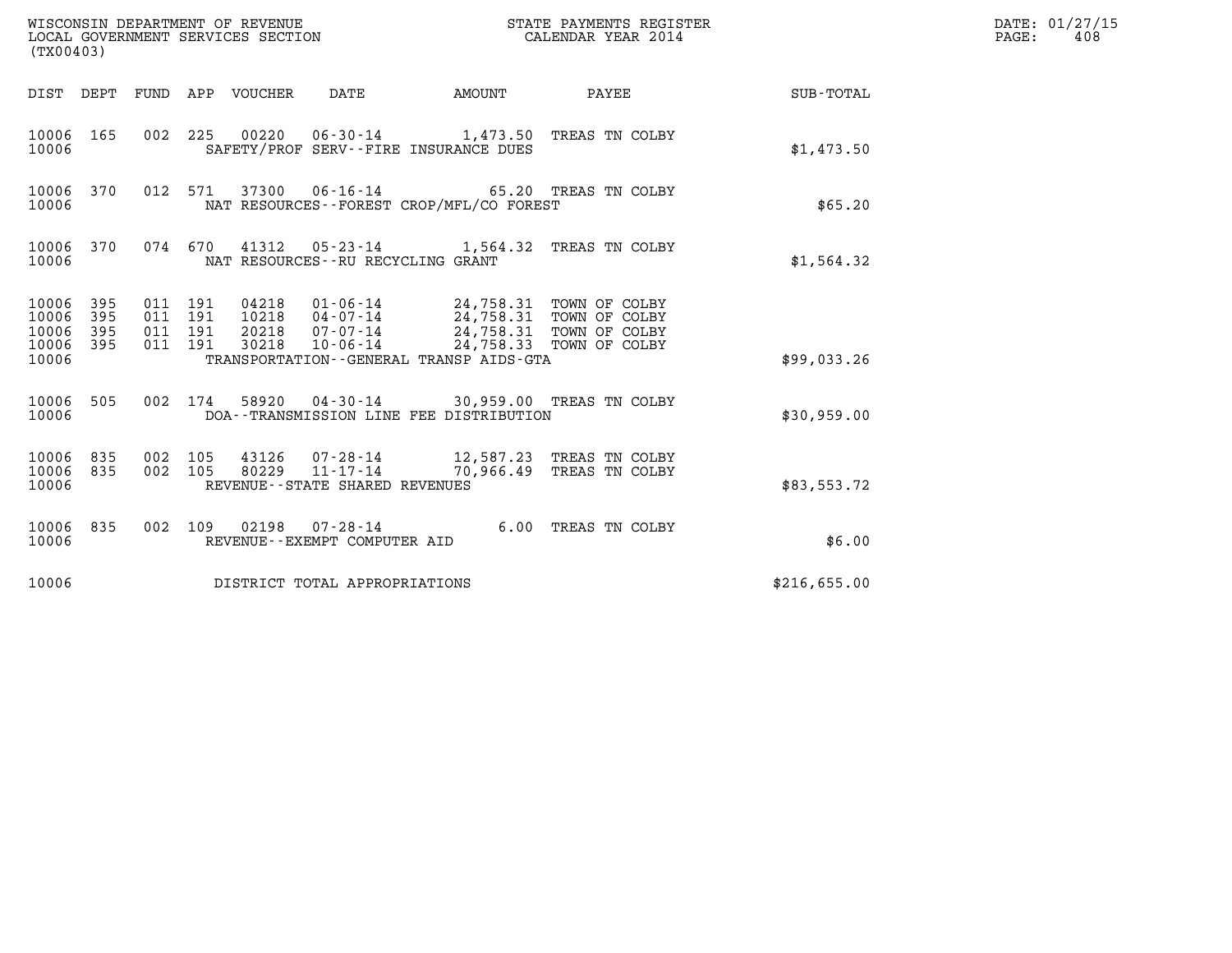| WISCONSIN DEPARTMENT OF REVENUE   | STATE PAYMENTS REGISTER | DATE: 01/27/15 |
|-----------------------------------|-------------------------|----------------|
| LOCAL GOVERNMENT SERVICES SECTION | CALENDAR YEAR 2014      | 409<br>PAGE:   |

| WISCONSIN DEPARTMENT OF REVENUE<br>LOCAL GOVERNMENT SERVICES SECTION<br>STATE PAYMENTS REGISTER<br>LOCAL GOVERNMENT SERVICES SECTION<br>CALENDAR YEAR 2014<br>(TX00403) |                          |                                          |     | DATE: 01/27/15<br>PAGE:<br>409 |                                                                       |                                                    |                                                                                                                                         |              |  |
|-------------------------------------------------------------------------------------------------------------------------------------------------------------------------|--------------------------|------------------------------------------|-----|--------------------------------|-----------------------------------------------------------------------|----------------------------------------------------|-----------------------------------------------------------------------------------------------------------------------------------------|--------------|--|
| DIST DEPT                                                                                                                                                               |                          |                                          |     | FUND APP VOUCHER               | DATE                                                                  | <b>AMOUNT</b>                                      | PAYEE                                                                                                                                   | SUB-TOTAL    |  |
| 10008 165<br>10008                                                                                                                                                      |                          | 002 225                                  |     |                                |                                                                       | SAFETY/PROF SERV--FIRE INSURANCE DUES              | 00221  06-30-14  2,407.92  TREAS TN DEWHURST                                                                                            | \$2,407.92   |  |
| 10008<br>10008 370<br>10008                                                                                                                                             | 370                      | 000<br>000 001                           | 001 | 01DNR<br>03DNR                 | $11 - 04 - 14$                                                        | NAT RESOURCES-SEVERANCE/YIELD/WITHDRAWAL           | 06-19-14 120.11 TREAS TOWN DEWHURST<br>1,421.18 TREAS TOWN DEWHURST                                                                     | \$1,541.29   |  |
| 10008<br>10008 370<br>10008                                                                                                                                             | 370                      | 002 503<br>002 503                       |     | 16432<br>16727                 | 01-30-14<br>$02 - 05 - 14$                                            | 293,487.49<br>NAT RESOURCES--AIDS IN LIEU OF TAXES | TREAS TN DEWHURST<br>29,348.87 TREAS TN DEWHURST<br>TOWN SHARE 1827.94                                                                  | \$322,836.36 |  |
| 10008 370<br>10008<br>10008                                                                                                                                             | 370                      | 012 571<br>012 571                       |     | 37301<br>37301                 |                                                                       | NAT RESOURCES--FOREST CROP/MFL/CO FOREST           | 06-16-14 503.30 TREAS TN DEWHURST<br>06-16-14 4,109.84 TREAS TN DEWHURST<br>4,109.84 TREAS TN DEWHURST                                  | \$4.613.14   |  |
| 10008<br>10008                                                                                                                                                          | 370                      | 074 670                                  |     | 41313                          | NAT RESOURCES -- RU RECYCLING GRANT                                   |                                                    | 05-23-14 939.70 TREAS TN DEWHURST                                                                                                       | \$939.70     |  |
| 10008<br>10008<br>10008<br>10008<br>10008                                                                                                                               | 395<br>395<br>395<br>395 | 011 191<br>011 191<br>011 191<br>011 191 |     | 10219<br>20219<br>30219        | 04219  01-06-14<br>04-07-14                                           | TRANSPORTATION--GENERAL TRANSP AIDS-GTA            | 21,249.38 TOWN OF DEWHURST<br>21, 249.38 TOWN OF DEWHURST<br>07-07-14 21,249.38 TOWN OF DEWHURST<br>10-06-14 21,249.41 TOWN OF DEWHURST | \$84,997.55  |  |
| 10008<br>10008<br>10008                                                                                                                                                 | 835<br>835               | 002 105<br>002 105                       |     |                                | 43127 07-28-14<br>80230 11-17-14<br>REVENUE - - STATE SHARED REVENUES |                                                    | 622.96 TREAS TN DEWHURST<br>3,530.11 TREAS TN DEWHURST                                                                                  | \$4,153.07   |  |
| 10008                                                                                                                                                                   |                          |                                          |     |                                | DISTRICT TOTAL APPROPRIATIONS                                         |                                                    |                                                                                                                                         | \$421,489.03 |  |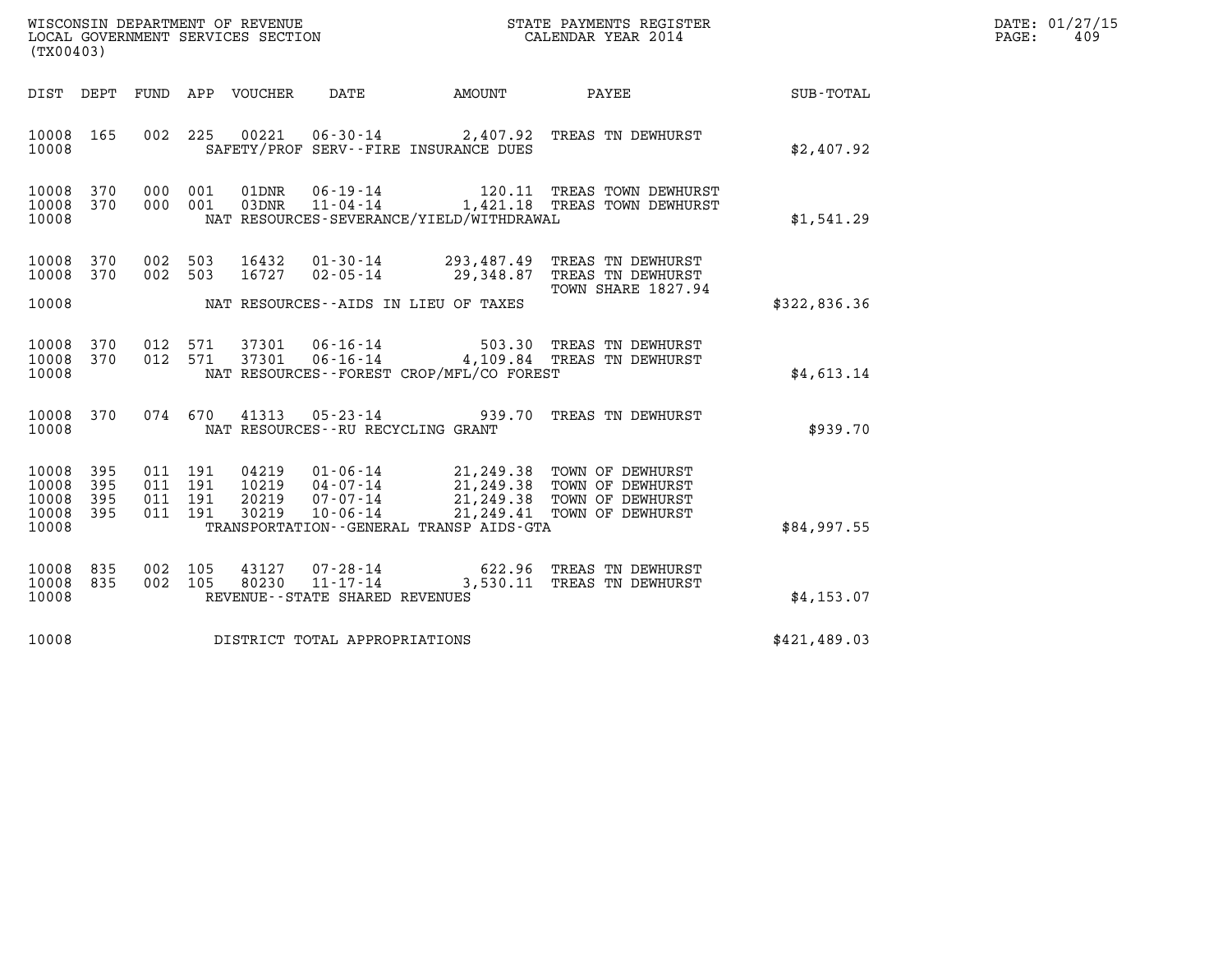| (TX00403)                                                       |                                          | WISCONSIN DEPARTMENT OF REVENUE<br>LOCAL GOVERNMENT SERVICES SECTION |                                                                                                                                                                             | STATE PAYMENTS REGISTER<br>CALENDAR YEAR 2014 |              | DATE: 01/27/15<br>PAGE:<br>410 |
|-----------------------------------------------------------------|------------------------------------------|----------------------------------------------------------------------|-----------------------------------------------------------------------------------------------------------------------------------------------------------------------------|-----------------------------------------------|--------------|--------------------------------|
|                                                                 |                                          | DIST DEPT FUND APP VOUCHER DATE                                      | AMOUNT                                                                                                                                                                      | PAYEE                                         | SUB-TOTAL    |                                |
| 10010 165<br>10010                                              |                                          |                                                                      | 002 225 00222 06-30-14 2,371.98 TREAS TN EATON<br>SAFETY/PROF SERV--FIRE INSURANCE DUES                                                                                     |                                               | \$2,371.98   |                                |
| 10010 370<br>10010                                              | 000 001                                  |                                                                      | 03DNR  11-04-14  34.20 TREAS TOWN EATON<br>NAT RESOURCES-SEVERANCE/YIELD/WITHDRAWAL                                                                                         |                                               | \$34.20      |                                |
| 10010 370<br>10010                                              | 012 571                                  |                                                                      | 37302  06-16-14  403.95  TREAS TN EATON<br>NAT RESOURCES--FOREST CROP/MFL/CO FOREST                                                                                         |                                               | \$403.95     |                                |
| 10010 370<br>10010                                              |                                          |                                                                      | 074 670 41314 05-23-14 2,160.68 TREAS TN EATON<br>NAT RESOURCES - - RU RECYCLING GRANT                                                                                      |                                               | \$2,160.68   |                                |
| 10010 395<br>10010<br>395<br>10010<br>395<br>10010 395<br>10010 | 011 191<br>011 191<br>011 191<br>011 191 | 04220<br>10220<br>20220<br>30220                                     | 01-06-14 22,985.32 TOWN OF EATON<br>04-07-14 22,985.32 TOWN OF EATON<br>$07 - 07 - 14$ 22,985.32 TOWN OF EATON<br>$10 - 06 - 14$<br>TRANSPORTATION--GENERAL TRANSP AIDS-GTA | 22,985.35 TOWN OF EATON                       | \$91,941.31  |                                |
| 10010 835<br>835<br>10010<br>10010                              | 002 105<br>002 105                       | 80231<br>11-17-14<br>REVENUE--STATE SHARED REVENUES                  | 43128 07-28-14 7,388.58 TREAS TN EATON                                                                                                                                      | 41,944.60 TREAS TN EATON                      | \$49,333.18  |                                |
| 10010 835<br>10010                                              |                                          | REVENUE--EXEMPT COMPUTER AID                                         | 002 109 02199 07-28-14 72.00 TREAS TN EATON                                                                                                                                 |                                               | \$72.00      |                                |
| 10010                                                           |                                          | DISTRICT TOTAL APPROPRIATIONS                                        |                                                                                                                                                                             |                                               | \$146,317.30 |                                |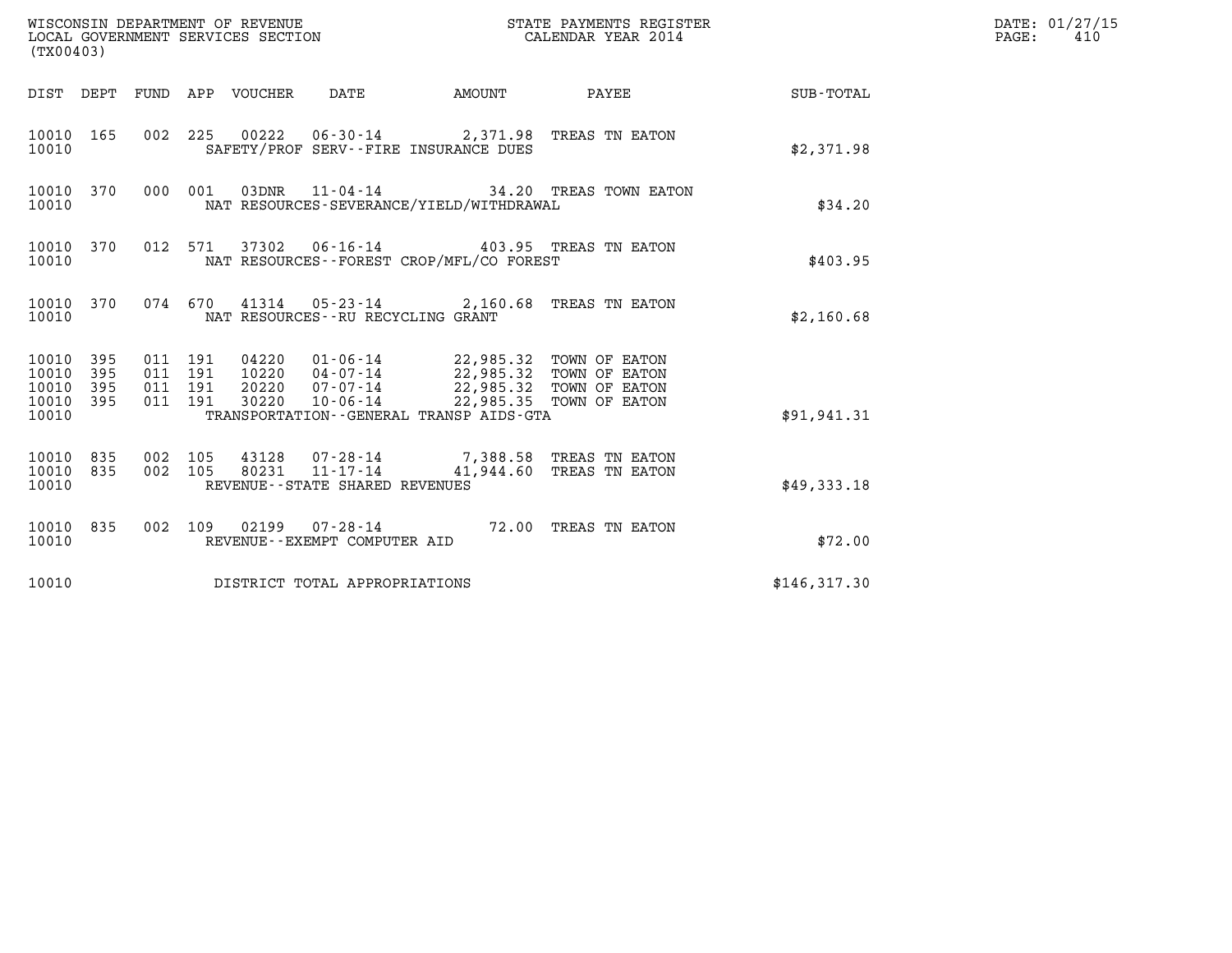| WISCONSIN DEPARTMENT OF REVENUE   | STATE PAYMENTS REGISTER | DATE: 01/27/15 |
|-----------------------------------|-------------------------|----------------|
| LOCAL GOVERNMENT SERVICES SECTION | CALENDAR YEAR 2014      | PAGE:<br>⊥41   |

| WISCONSIN DEPARTMENT OF REVENUE<br>LOCAL GOVERNMENT SERVICES SECTION<br>(TX00403) |                          |                          |                          |                |                                                                       |                                                                             | STATE PAYMENTS REGISTER<br>CALENDAR YEAR 2014                                  |             | DATE: 01/27/15<br>PAGE:<br>411 |
|-----------------------------------------------------------------------------------|--------------------------|--------------------------|--------------------------|----------------|-----------------------------------------------------------------------|-----------------------------------------------------------------------------|--------------------------------------------------------------------------------|-------------|--------------------------------|
| DIST                                                                              | DEPT                     | FUND                     |                          | APP VOUCHER    | DATE                                                                  | AMOUNT                                                                      | PAYEE                                                                          | SUB-TOTAL   |                                |
| 10012<br>10012                                                                    | 165                      | 002                      | 225                      |                |                                                                       | SAFETY/PROF SERV--FIRE INSURANCE DUES                                       | 00223  06-30-14  934.42  TREAS TN FOSTER                                       | \$934.42    |                                |
| 10012<br>10012<br>10012                                                           | 370<br>370               | 012<br>012 571           | 571                      | 37303          |                                                                       | NAT RESOURCES - - FOREST CROP/MFL/CO FOREST                                 | 37303  06-16-14  150.18  TREAS TN FOSTER<br>06-16-14 12,875.09 TREAS TN FOSTER | \$13,025.27 |                                |
| 10012 370<br>10012                                                                |                          |                          | 074 670                  | 41315          | NAT RESOURCES - - RU RECYCLING GRANT                                  | $05 - 23 - 14$ 271.69                                                       | TREAS TN FOSTER                                                                | \$271.69    |                                |
| 10012<br>10012<br>10012<br>10012<br>10012                                         | 395<br>395<br>395<br>395 | 011<br>011<br>011<br>011 | 191<br>191<br>191<br>191 | 04221<br>30221 | $01 - 06 - 14$<br>10221  04-07-14<br>20221 07-07-14<br>$10 - 06 - 14$ | 9,441.82<br>9,441.82<br>9,441.82<br>TRANSPORTATION--GENERAL TRANSP AIDS-GTA | TOWN OF FOSTER<br>TOWN OF FOSTER<br>TOWN OF FOSTER<br>9,441.82 TOWN OF FOSTER  | \$37,767.28 |                                |
| 10012<br>10012<br>10012                                                           | 835<br>835               | 002<br>002               | 105<br>105               | 43129<br>80232 | REVENUE--STATE SHARED REVENUES                                        |                                                                             | 07-28-14 1,780.61 TREAS TN FOSTER<br>11-17-14 10,090.13 TREAS TN FOSTER        | \$11,870.74 |                                |
| 10012                                                                             |                          |                          |                          |                | DISTRICT TOTAL APPROPRIATIONS                                         |                                                                             |                                                                                | \$63,869.40 |                                |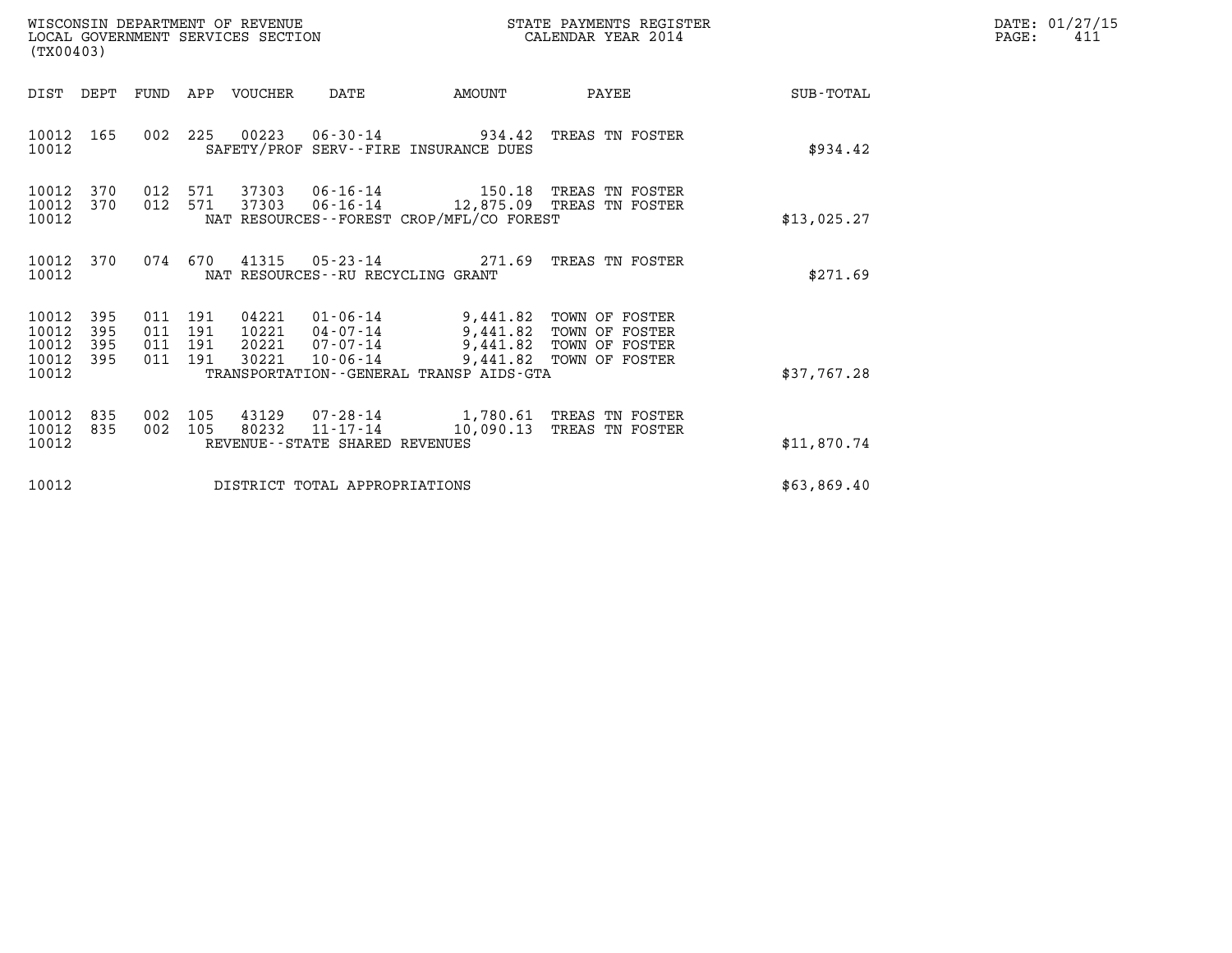| (TX00403)                                                       | WISCONSIN DEPARTMENT OF REVENUE<br>LOCAL GOVERNMENT SERVICES SECTION<br>CALENDAR YEAR 2014                                                                                                                                                                                 | STATE PAYMENTS REGISTER | DATE: 01/27/15<br>$\mathtt{PAGE}$ :<br>412 |
|-----------------------------------------------------------------|----------------------------------------------------------------------------------------------------------------------------------------------------------------------------------------------------------------------------------------------------------------------------|-------------------------|--------------------------------------------|
|                                                                 | DIST DEPT FUND APP VOUCHER DATE                                                                                                                                                                                                                                            | AMOUNT PAYEE SUB-TOTAL  |                                            |
| 10014 165<br>10014                                              | 002 225 00224 06-30-14 2,318.07 TREAS TN FREMONT<br>SAFETY/PROF SERV--FIRE INSURANCE DUES                                                                                                                                                                                  | \$2,318.07              |                                            |
| 10014 370<br>10014                                              | 012 571 37304 06-16-14 187.04 TREAS TN FREMONT<br>NAT RESOURCES -- FOREST CROP/MFL/CO FOREST                                                                                                                                                                               | \$187.04                |                                            |
| 10014 370<br>10014                                              | 074 670 41316 05-23-14 694.08 TREAS TN FREMONT<br>NAT RESOURCES--RU RECYCLING GRANT                                                                                                                                                                                        | \$694.08                |                                            |
| 10014 395<br>10014<br>395<br>395<br>10014<br>10014 395<br>10014 | 04222  01-06-14  33,517.40 TOWN OF FREMONT<br>10222  04-07-14  33,517.40 TOWN OF FREMONT<br>011 191<br>011 191<br>20222 07-07-14 33,517.40 TOWN OF FREMONT<br>011 191<br>10-06-14 33,517.41 TOWN OF FREMONT<br>011 191<br>30222<br>TRANSPORTATION--GENERAL TRANSP AIDS-GTA | \$134.069.61            |                                            |
| 10014 835<br>10014 835<br>10014                                 | 002 105<br>43130 07-28-14 9,453.82 TREAS TN FREMONT<br>$80233$ $11 - \overline{17} - \overline{14}$<br>002 105<br>53,606.10 TREAS TN FREMONT<br>REVENUE--STATE SHARED REVENUES                                                                                             | \$63,059.92             |                                            |
| 10014 835<br>10014                                              | 002 109 02200 07-28-14 33.00 TREAS TN FREMONT<br>REVENUE--EXEMPT COMPUTER AID                                                                                                                                                                                              | \$33.00                 |                                            |
| 10014                                                           | DISTRICT TOTAL APPROPRIATIONS                                                                                                                                                                                                                                              | \$200, 361.72           |                                            |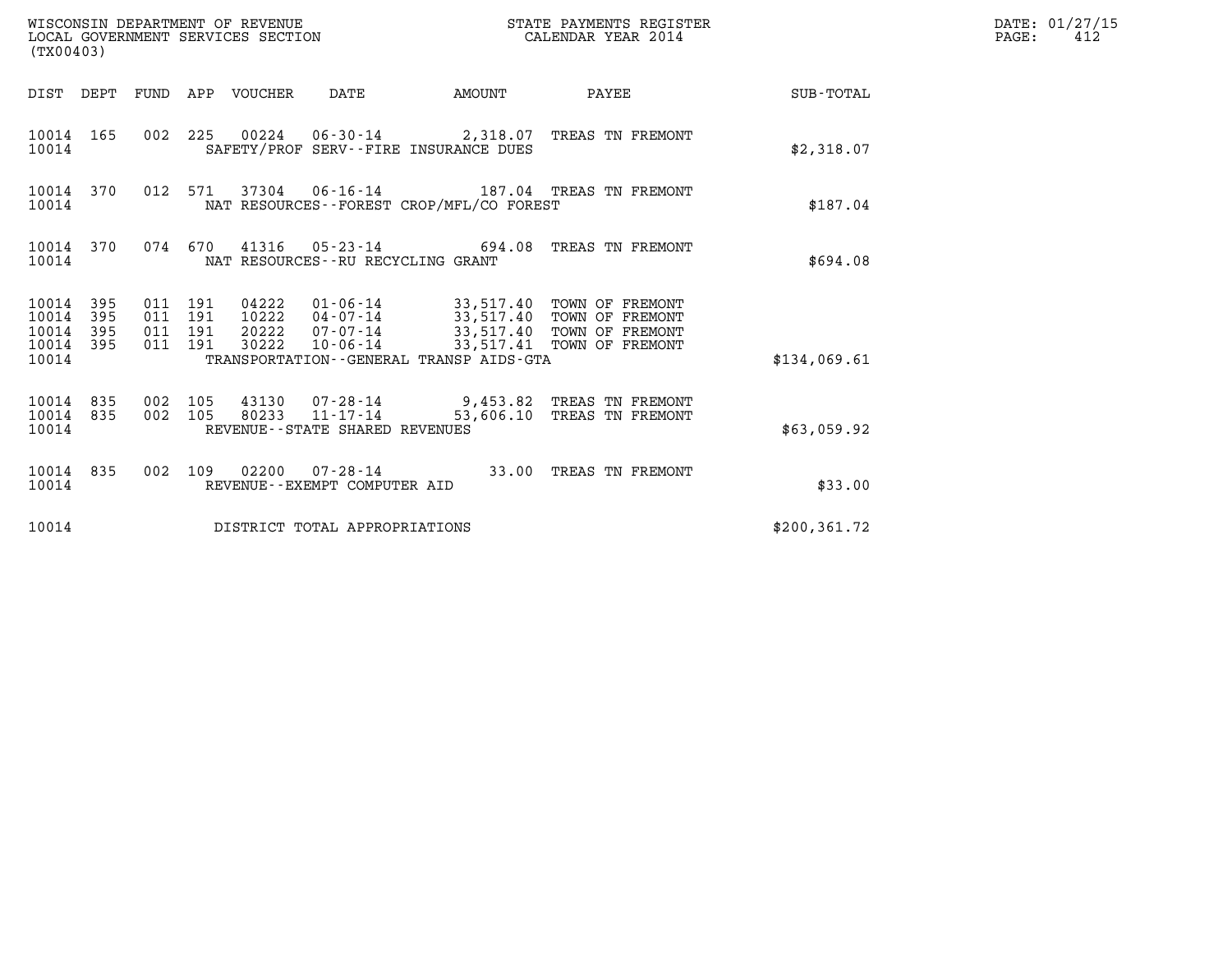| (TX00403)                                                       | WISCONSIN DEPARTMENT OF REVENUE<br>LOCAL GOVERNMENT SERVICES SECTION                                                                            | STATE PAYMENTS REGISTER<br>CALENDAR YEAR 2014                                                                                       |               | DATE: 01/27/15<br>$\mathtt{PAGE}$ :<br>413 |
|-----------------------------------------------------------------|-------------------------------------------------------------------------------------------------------------------------------------------------|-------------------------------------------------------------------------------------------------------------------------------------|---------------|--------------------------------------------|
| DIST DEPT FUND APP VOUCHER                                      | DATE                                                                                                                                            |                                                                                                                                     |               |                                            |
| 10016 165<br>10016                                              | 00225<br>002 225<br>SAFETY/PROF SERV--FIRE INSURANCE DUES                                                                                       | 06-30-14 1,761.02 TREAS TN GRANT                                                                                                    | \$1,761.02    |                                            |
| 10016 370<br>10016                                              | 37305 06-16-14<br>012 571<br>NAT RESOURCES - - FOREST CROP/MFL/CO FOREST                                                                        | 269.06 TREAS TN GRANT                                                                                                               | \$269.06      |                                            |
| 10016 370<br>10016                                              | 074 670 41317<br>NAT RESOURCES - - RU RECYCLING GRANT                                                                                           | 05-23-14 409.63 TREAS TN GRANT                                                                                                      | \$409.63      |                                            |
| 10016 370<br>10016                                              | 074 673 41317 05-23-14 240.10 TREAS TN GRANT<br>NAT RESOURCES -- RU CONSOLIDATED GRANT                                                          |                                                                                                                                     | \$240.10      |                                            |
| 10016 395<br>10016<br>395<br>10016<br>395<br>10016 395<br>10016 | 011 191<br>04223   01-06-14<br>10223<br>011 191<br>011 191<br>20223<br>011 191<br>30223<br>TRANSPORTATION - - GENERAL TRANSP AIDS - GTA         | 33,517.40 TOWN OF GRANT<br>04-07-14 33,517.40 TOWN OF GRANT<br>07-07-14 33,517.40 TOWN OF GRANT<br>10-06-14 33,517.41 TOWN OF GRANT | \$134,069.61  |                                            |
| 10016 835<br>10016 835<br>10016                                 | 43131  07-28-14   12,841.76   TREAS TN GRANT<br>002 105<br>80234 11-17-14 72,769.99 TREAS TN GRANT<br>002 105<br>REVENUE--STATE SHARED REVENUES |                                                                                                                                     | \$85,611.75   |                                            |
| 10016 835<br>10016                                              | 002 109 02201 07-28-14<br>REVENUE--EXEMPT COMPUTER AID                                                                                          | 317.00 TREAS TN GRANT                                                                                                               | \$317.00      |                                            |
| 10016 835<br>10016                                              | 021 363 36001 03-24-14 507.24 TREAS TN GRANT<br>REVENUE--LOTTERY CREDIT -                                                                       |                                                                                                                                     | \$507.24      |                                            |
| 10016                                                           | DISTRICT TOTAL APPROPRIATIONS                                                                                                                   |                                                                                                                                     | \$223, 185.41 |                                            |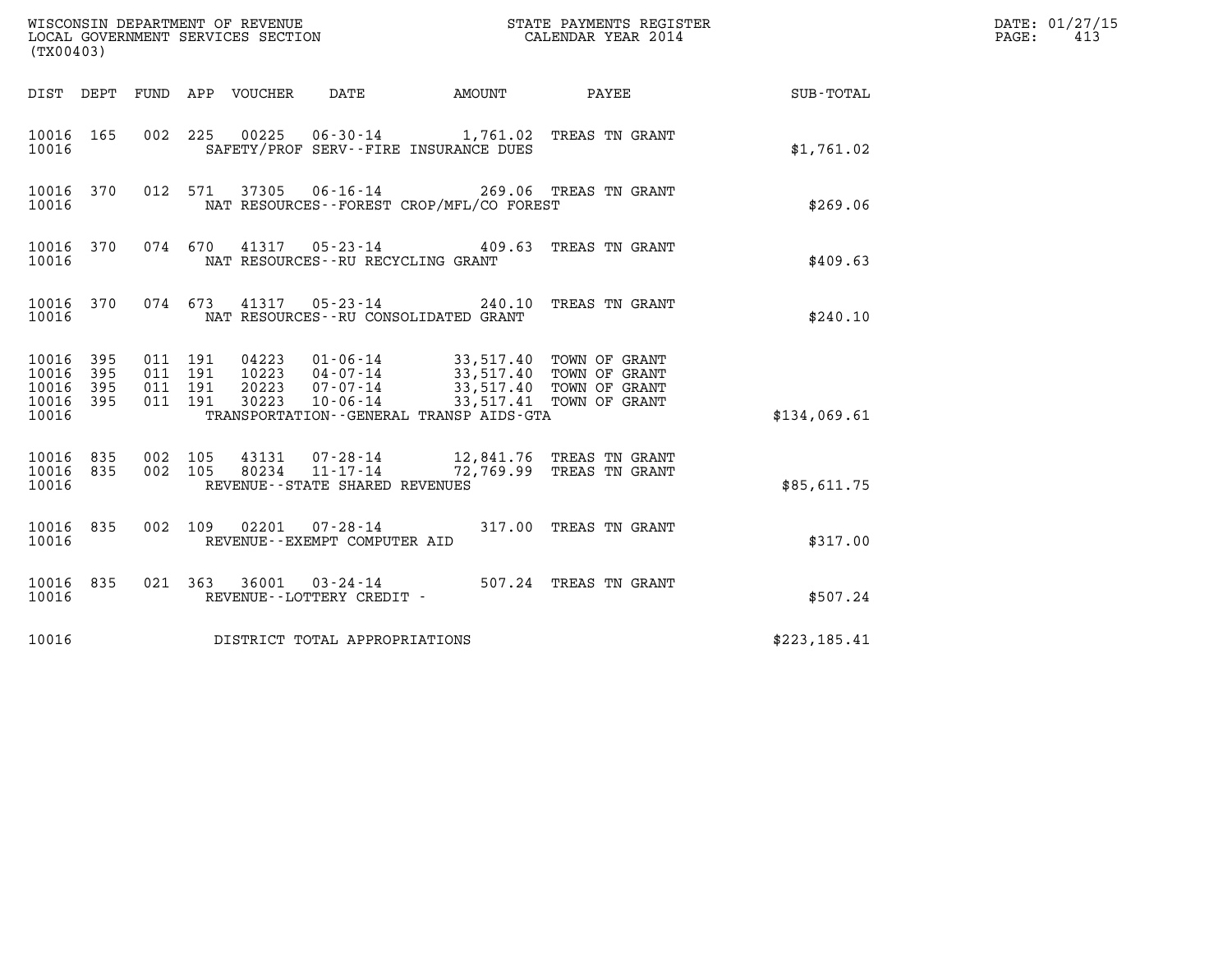| (TX00403)                                |            |                                                                                                                                                                                                                                                      |               | DATE: 01/27/15<br>414<br>$\mathtt{PAGE:}$ |
|------------------------------------------|------------|------------------------------------------------------------------------------------------------------------------------------------------------------------------------------------------------------------------------------------------------------|---------------|-------------------------------------------|
|                                          |            | DIST DEPT FUND APP VOUCHER<br>DATE<br>AMOUNT PAYEE                                                                                                                                                                                                   | SUB-TOTAL     |                                           |
| 10018 165<br>10018                       |            | 002 225 00226 06-30-14 1,311.78 TREAS TN GREEN GROVE<br>SAFETY/PROF SERV--FIRE INSURANCE DUES                                                                                                                                                        | \$1,311.78    |                                           |
| 10018 370<br>10018                       |            | 012 571 37306 06-16-14 110.64 TREAS TN GREEN GROVE<br>NAT RESOURCES - - FOREST CROP/MFL/CO FOREST                                                                                                                                                    | \$110.64      |                                           |
| 10018 370<br>10018 370<br>10018          |            | 012 579 19165 04-16-14 45.99 TREAS TN GREEN GROVE 012 579 19165 04-16-14 107.94 TREAS TN GREEN GROVE<br>NAT RESOURCES--AIDS IN LIEU OF TAXES                                                                                                         | \$153.93      |                                           |
| 10018 370<br>10018                       |            | 074 670 41318 05-23-14 2,418.50 TREAS TN GREEN GROVE<br>NAT RESOURCES -- RU RECYCLING GRANT                                                                                                                                                          | \$2,418.50    |                                           |
| 10018<br>10018<br>10018 395<br>10018 395 | 395<br>395 | 04224  01-06-14  25,673.91  TOWN OF GREEN GROVE<br>10224  04-07-14  25,673.91  TOWN OF GREEN GROVE<br>20224  07-07-14  25,673.91  TOWN OF GREEN GROVE<br>30224  10-06-14  25,673.94  TOWN OF GREEN GROVE<br>011 191<br>011 191<br>011 191<br>011 191 |               |                                           |
| 10018                                    |            | TRANSPORTATION--GENERAL TRANSP AIDS-GTA                                                                                                                                                                                                              | \$102,695.67  |                                           |
| 10018 505<br>10018                       |            | 002 174 58920 04-30-14 30,814.00 TREAS TN GREEN GROVE<br>DOA--TRANSMISSION LINE FEE DISTRIBUTION                                                                                                                                                     | \$30,814.00   |                                           |
| 10018 835<br>10018 835<br>10018          |            | 002 105<br>002 105<br>REVENUE--STATE SHARED REVENUES                                                                                                                                                                                                 | \$40,636.57   |                                           |
| 10018 835<br>10018                       |            | 07-28-14 4.00 TREAS TN GREEN GROVE<br>002 109<br>02202<br>REVENUE--EXEMPT COMPUTER AID                                                                                                                                                               | \$4.00        |                                           |
| 10018                                    |            | DISTRICT TOTAL APPROPRIATIONS                                                                                                                                                                                                                        | \$178, 145.09 |                                           |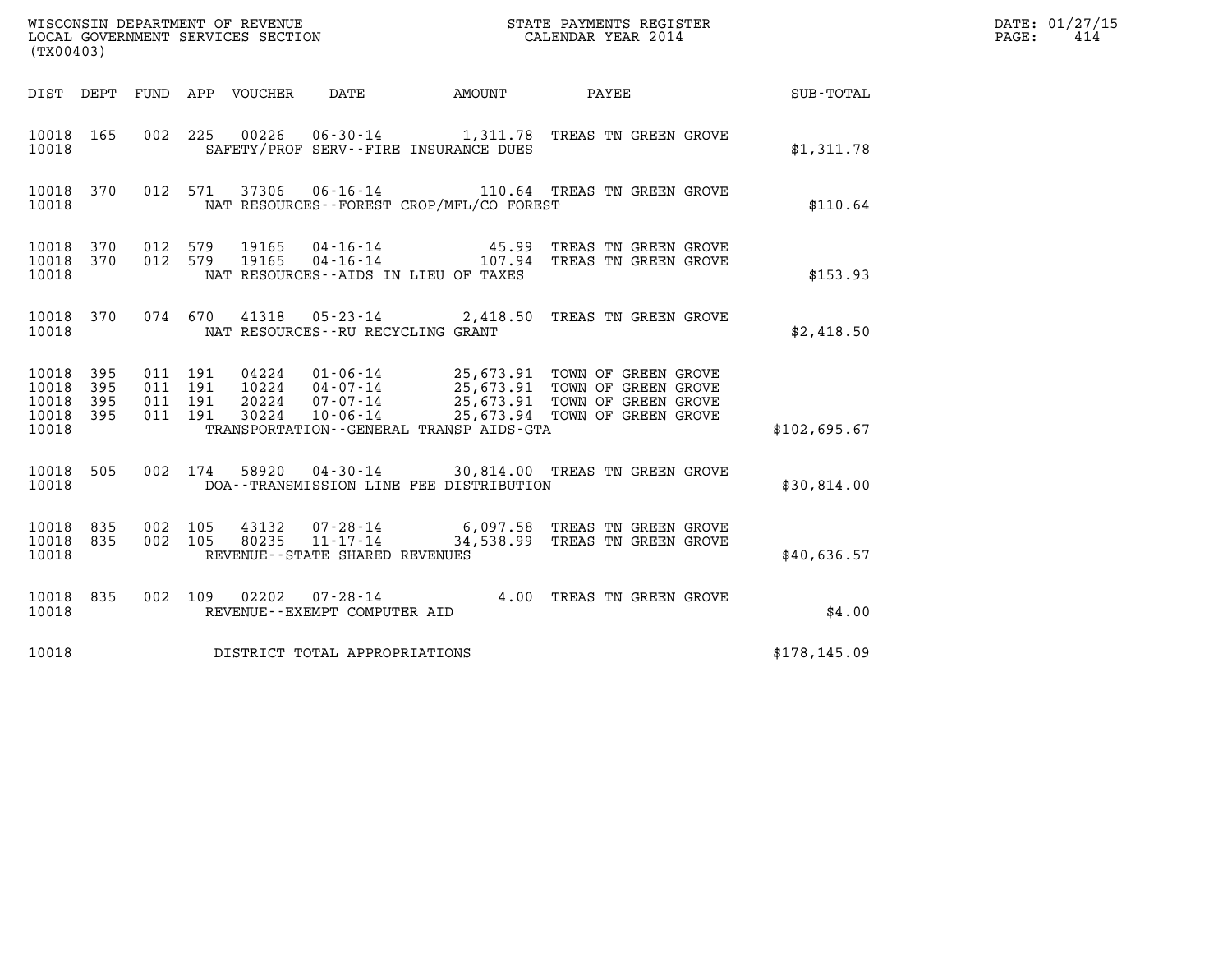|       | DATE: 01/27/15 |
|-------|----------------|
| PAGE: | 415            |

| (TX00403)                                                          | WISCONSIN DEPARTMENT OF REVENUE<br>LOCAL GOVERNMENT SERVICES SECTION<br>LOCAL GOVERNMENT SERVICES SECTION<br>CALENDAR YEAR 2014                                                                                                                             |                                                                                 | DATE: 01/27/15<br>$\mathtt{PAGE}$ :<br>415 |
|--------------------------------------------------------------------|-------------------------------------------------------------------------------------------------------------------------------------------------------------------------------------------------------------------------------------------------------------|---------------------------------------------------------------------------------|--------------------------------------------|
|                                                                    | AMOUNT<br>DIST DEPT FUND APP VOUCHER<br>DATE                                                                                                                                                                                                                | <b>PAYEE</b> FOR THE PAYEE<br>SUB-TOTAL                                         |                                            |
| 10020 165<br>10020                                                 | 002 225 00227 06-30-14 1,096.14 TREAS TN HENDREN<br>SAFETY/PROF SERV--FIRE INSURANCE DUES                                                                                                                                                                   | \$1,096.14                                                                      |                                            |
| 10020 370<br>10020 370<br>10020                                    | 000 001<br>03DNR 11-04-14 1,015.43 TREAS TOWN HENDREN<br>000 001<br>NAT RESOURCES-SEVERANCE/YIELD/WITHDRAWAL                                                                                                                                                | 392.09 TREAS TOWN HENDREN<br>\$1,407.52                                         |                                            |
| 10020 370<br>10020                                                 | 012 571 37307 06-16-14 896.60 TREAS TN HENDREN<br>NAT RESOURCES--FOREST CROP/MFL/CO FOREST                                                                                                                                                                  | \$896.60                                                                        |                                            |
| 10020 370<br>10020                                                 | 074 670 41319 05-23-14 1,601.30 TREAS TN HENDREN<br>NAT RESOURCES -- RU RECYCLING GRANT                                                                                                                                                                     | \$1,601.30                                                                      |                                            |
| 10020<br>395<br>10020<br>395<br>10020<br>395<br>10020 395<br>10020 | 04225  01-06-14  24,885.33  TOWN OF HENDREN<br>10225  04-07-14  24,885.33  TOWN OF HENDREN<br>20225  07-07-14  24,885.33  TOWN OF HENDREN<br>011 191<br>011 191<br>011 191<br>011 191<br>30225<br>$10 - 06 - 14$<br>TRANSPORTATION--GENERAL TRANSP AIDS-GTA | 24,885.35 TOWN OF HENDREN<br>\$99,541.34                                        |                                            |
| 10020 835<br>10020 835<br>10020                                    | 002 105<br>43133<br>002 105<br>$11 - 17 - 14$<br>80236<br>REVENUE - - STATE SHARED REVENUES                                                                                                                                                                 | 07-28-14 5,740.73 TREAS TN HENDREN<br>32,648.66 TREAS TN HENDREN<br>\$38,389.39 |                                            |
| 10020 835<br>10020                                                 | 002 109 02203<br>REVENUE--EXEMPT COMPUTER AID                                                                                                                                                                                                               | 07-28-14 4.00 TREAS TN HENDREN<br>\$4.00                                        |                                            |
| 10020                                                              | DISTRICT TOTAL APPROPRIATIONS                                                                                                                                                                                                                               | \$142,936.29                                                                    |                                            |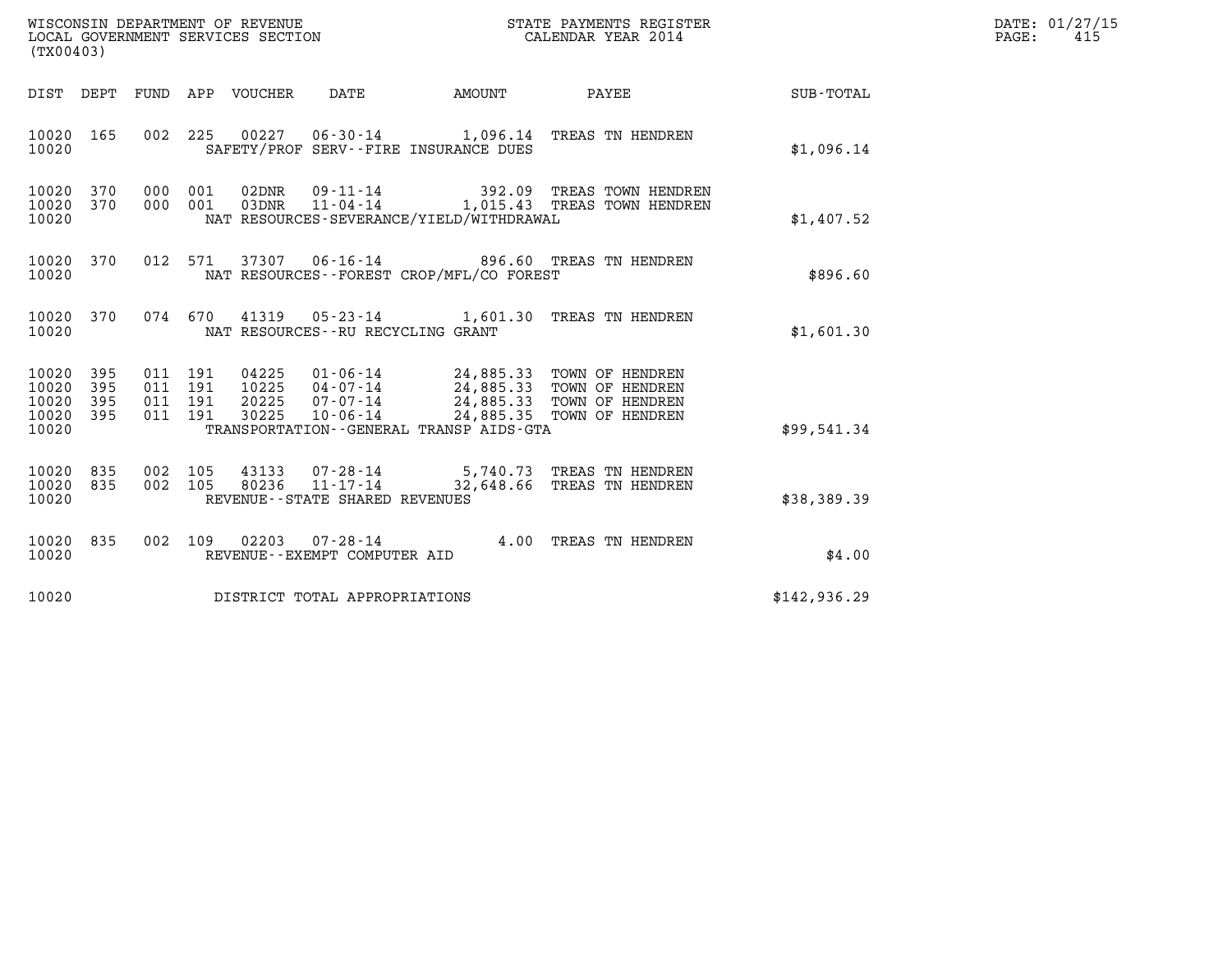| (TX00403)                                                 |           |                                          |         |       | WISCONSIN DEPARTMENT OF REVENUE<br>LOCAL GOVERNMENT SERVICES SECTION |                                                                                                                                                                                   | STATE PAYMENTS REGISTER<br>CALENDAR YEAR 2014                                          |                                                           | DATE: 01/27/15<br>$\mathtt{PAGE:}$<br>416 |  |  |
|-----------------------------------------------------------|-----------|------------------------------------------|---------|-------|----------------------------------------------------------------------|-----------------------------------------------------------------------------------------------------------------------------------------------------------------------------------|----------------------------------------------------------------------------------------|-----------------------------------------------------------|-------------------------------------------|--|--|
|                                                           |           |                                          |         |       |                                                                      |                                                                                                                                                                                   |                                                                                        | DIST DEPT FUND APP VOUCHER DATE AMOUNT PAYEE TO SUB-TOTAL |                                           |  |  |
| 10022 165<br>10022                                        |           |                                          |         |       |                                                                      | SAFETY/PROF SERV--FIRE INSURANCE DUES                                                                                                                                             | 002 225 00228 06-30-14 808.63 TREAS TN HEWETT                                          | \$808.63                                                  |                                           |  |  |
| 10022                                                     |           |                                          |         |       |                                                                      | NAT RESOURCES-SEVERANCE/YIELD/WITHDRAWAL                                                                                                                                          | 10022 370 000 001 03DNR 11-04-14 298.94 TREAS TOWN HEWETT                              | \$298.94                                                  |                                           |  |  |
| 10022 370<br>10022 370<br>10022                           |           | 012 571                                  | 012 571 |       |                                                                      | NAT RESOURCES--FOREST CROP/MFL/CO FOREST                                                                                                                                          | 37308  06-16-14  172.65  TREAS TN HEWETT<br>37308  06-16-14  5,021.86  TREAS TN HEWETT | \$5,194.51                                                |                                           |  |  |
| 10022                                                     | 10022 370 |                                          |         |       | NAT RESOURCES -- RU RECYCLING GRANT                                  |                                                                                                                                                                                   | 074 670 41320 05-23-14 804.21 TREAS TN HEWETT                                          | \$804.21                                                  |                                           |  |  |
| 10022 395<br>10022 395<br>10022 395<br>10022 395<br>10022 |           | 011 191<br>011 191<br>011 191<br>011 191 |         | 30226 | $10 - 06 - 14$                                                       | 04226  01-06-14  13,139.58  TOWN OF HEWETT<br>10226  04-07-14  13,139.58  TOWN OF HEWETT<br>20226  07-07-14  13,139.58  TOWN OF HEWETT<br>TRANSPORTATION--GENERAL TRANSP AIDS-GTA | 13,139.59 TOWN OF HEWETT                                                               | \$52,558.33                                               |                                           |  |  |
| 10022 835<br>10022 835<br>10022                           |           | 002 105<br>002 105                       |         |       | REVENUE - - STATE SHARED REVENUES                                    |                                                                                                                                                                                   |                                                                                        | \$9,365.53                                                |                                           |  |  |
| 10022 835<br>10022                                        |           |                                          |         |       | REVENUE--EXEMPT COMPUTER AID                                         |                                                                                                                                                                                   | 002 109 02204 07-28-14 1.00 TREAS TN HEWETT                                            | \$1.00                                                    |                                           |  |  |
| 10022                                                     |           |                                          |         |       | DISTRICT TOTAL APPROPRIATIONS                                        |                                                                                                                                                                                   |                                                                                        | \$69,031.15                                               |                                           |  |  |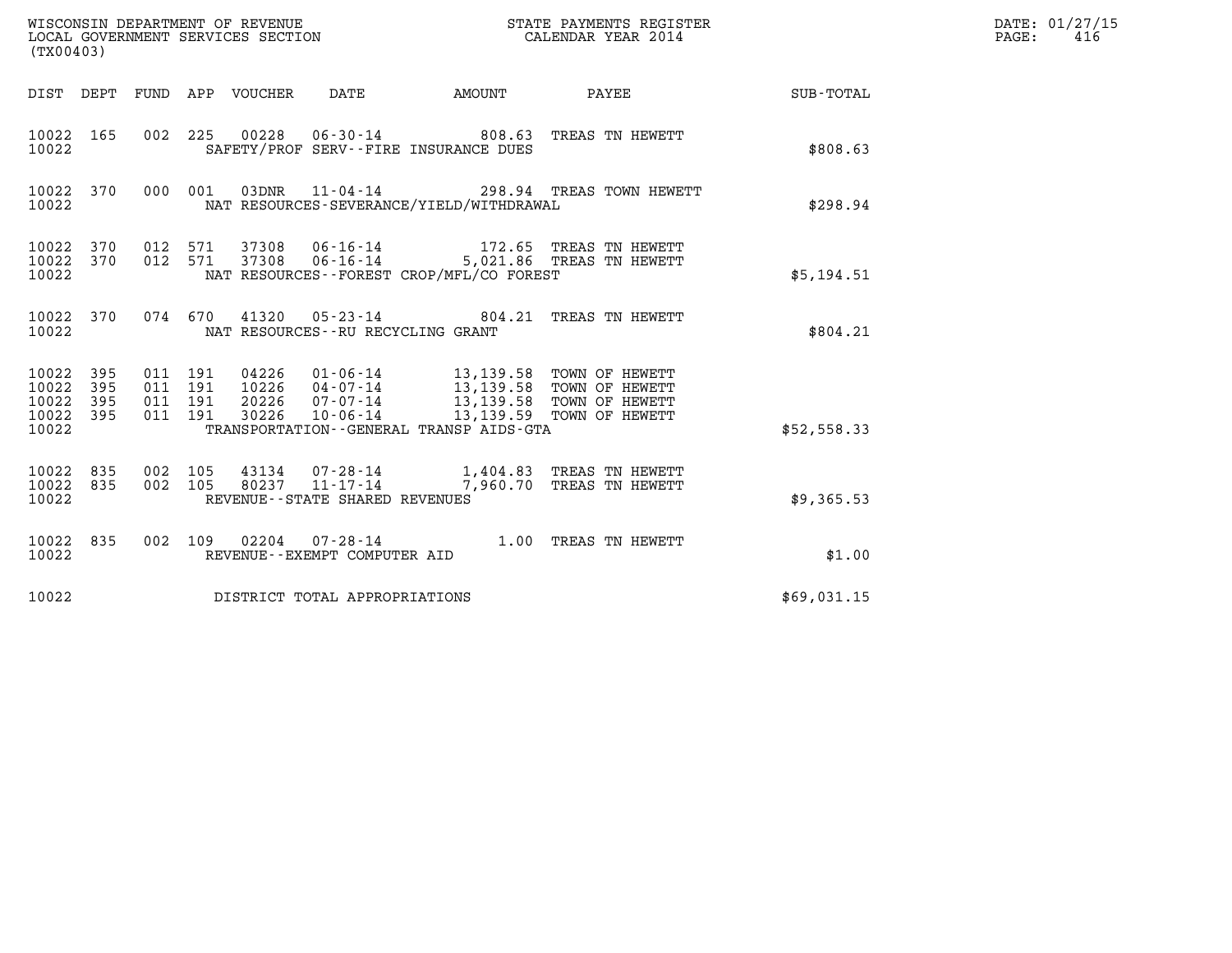| (TX00403)                                         |            |                                          |         |                            | WISCONSIN DEPARTMENT OF REVENUE<br>LOCAL GOVERNMENT SERVICES SECTION |                                             | STATE PAYMENTS REGISTER<br>CALENDAR YEAR 2014                                                                                                                                    |                        | DATE: 01/27/15<br>$\mathtt{PAGE:}$<br>417 |
|---------------------------------------------------|------------|------------------------------------------|---------|----------------------------|----------------------------------------------------------------------|---------------------------------------------|----------------------------------------------------------------------------------------------------------------------------------------------------------------------------------|------------------------|-------------------------------------------|
|                                                   |            |                                          |         | DIST DEPT FUND APP VOUCHER | DATE                                                                 |                                             |                                                                                                                                                                                  | AMOUNT PAYEE SUB-TOTAL |                                           |
| 10024 165<br>10024                                |            | 002 225                                  |         |                            | SAFETY/PROF SERV--FIRE INSURANCE DUES                                |                                             | 00229  06-30-14  1,419.60  TREAS TN HIXON                                                                                                                                        | \$1,419.60             |                                           |
| 10024 370<br>10024                                |            |                                          | 000 001 |                            | 03DNR 11-04-14                                                       | NAT RESOURCES-SEVERANCE/YIELD/WITHDRAWAL    | 386.22 TREAS TOWN HIXON                                                                                                                                                          | \$386.22               |                                           |
| 10024 370<br>10024                                |            |                                          |         |                            |                                                                      | NAT RESOURCES - - FOREST CROP/MFL/CO FOREST | 012 571 37309 06-16-14 129.55 TREAS TN HIXON                                                                                                                                     | \$129.55               |                                           |
| 10024 370<br>10024                                |            |                                          |         |                            | NAT RESOURCES - - RU RECYCLING GRANT                                 |                                             | 074 670 41321 05-23-14 1,751.10 TREAS TN HIXON                                                                                                                                   | \$1,751.10             |                                           |
| 10024 395<br>10024<br>10024<br>10024 395<br>10024 | 395<br>395 | 011 191<br>011 191<br>011 191<br>011 191 |         |                            |                                                                      | TRANSPORTATION--GENERAL TRANSP AIDS-GTA     | 04227  01-06-14  24,281.99  TOWN OF HIXON<br>10227  04-07-14  24,281.99  TOWN OF HIXON<br>20227  07-07-14  24,281.99  TOWN OF HIXON<br>30227  10-06-14  24,281.99  TOWN OF HIXON | \$97,127.96            |                                           |
| 10024 505<br>10024                                |            |                                          | 002 174 |                            |                                                                      | DOA--TRANSMISSION LINE FEE DISTRIBUTION     | 58920  04-30-14  31,759.00  TREAS TN HIXON                                                                                                                                       | \$31,759.00            |                                           |
| 10024 835<br>10024 835<br>10024                   |            | 002 105<br>002 105                       |         |                            | REVENUE--STATE SHARED REVENUES                                       |                                             | 43135  07-28-14  7,578.16 TREAS TN HIXON<br>80238  11-17-14  42,942.93 TREAS TN HIXON                                                                                            | \$50,521.09            |                                           |
| 10024 835<br>10024                                |            |                                          |         |                            | REVENUE--EXEMPT COMPUTER AID                                         |                                             | 002 109 02205 07-28-14 28.00 TREAS TN HIXON                                                                                                                                      | \$28.00                |                                           |
| 10024                                             |            |                                          |         |                            | DISTRICT TOTAL APPROPRIATIONS                                        |                                             |                                                                                                                                                                                  | \$183, 122.52          |                                           |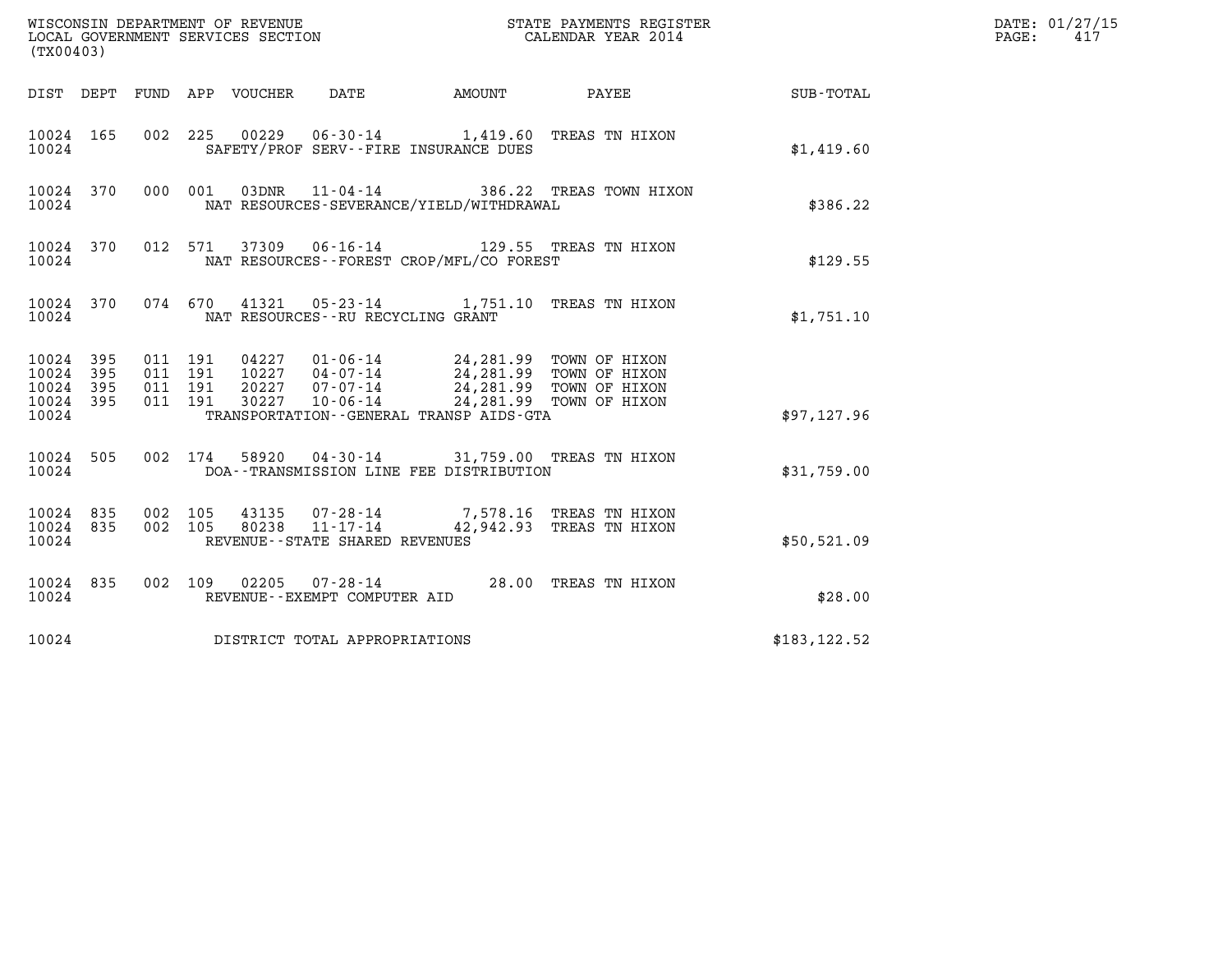| (TX00403)                                 |                            |                                      |         | WISCONSIN DEPARTMENT OF REVENUE<br>LOCAL GOVERNMENT SERVICES SECTION |                                                  | STATE PAYMENTS REGISTER<br>CALENDAR YEAR 2014                                                                                                                                                |                          |              | DATE: 01/27/15<br>PAGE:<br>418 |
|-------------------------------------------|----------------------------|--------------------------------------|---------|----------------------------------------------------------------------|--------------------------------------------------|----------------------------------------------------------------------------------------------------------------------------------------------------------------------------------------------|--------------------------|--------------|--------------------------------|
|                                           |                            |                                      |         | DIST DEPT FUND APP VOUCHER                                           | DATE                                             | AMOUNT                                                                                                                                                                                       | PAYEE                    | SUB-TOTAL    |                                |
| 10026                                     | 10026 165                  |                                      |         |                                                                      |                                                  | 002 225 00230 06-30-14 1,132.08 TREAS TN HOARD<br>SAFETY/PROF SERV--FIRE INSURANCE DUES                                                                                                      |                          | \$1,132.08   |                                |
| 10026                                     | 10026 370                  |                                      | 012 571 |                                                                      |                                                  | 37310  06-16-14  262.39  TREAS TN HOARD<br>NAT RESOURCES - - FOREST CROP/MFL/CO FOREST                                                                                                       |                          | \$262.39     |                                |
| 10026                                     | 10026 370                  |                                      | 074 670 |                                                                      | NAT RESOURCES--RU RECYCLING GRANT                | 41322  05-23-14  2,474.44 TREAS TN HOARD                                                                                                                                                     |                          | \$2,474.44   |                                |
| 10026<br>10026<br>10026<br>10026<br>10026 | - 395<br>395<br>395<br>395 | 011 191<br>011<br>011 191<br>011 191 | 191     | 04228<br>10228<br>20228<br>30228                                     |                                                  | 01-06-14 29,876.16 TOWN OF HOARD<br>04-07-14 29,876.16 TOWN OF HOARD<br>07-07-14 29,876.16 TOWN OF HOARD<br>10-06-14 29,876.17 TOWN OF HOARD<br>TRANSPORTATION - - GENERAL TRANSP AIDS - GTA |                          | \$119,504.65 |                                |
| 10026<br>10026<br>10026                   | 835<br>835                 | 002 105<br>002 105                   |         | 80239                                                                | $11 - 17 - 14$<br>REVENUE--STATE SHARED REVENUES | 43136 07-28-14 7,447.95 TREAS TN HOARD                                                                                                                                                       | 42,205.02 TREAS TN HOARD | \$49,652.97  |                                |
| 10026                                     |                            |                                      |         |                                                                      | DISTRICT TOTAL APPROPRIATIONS                    |                                                                                                                                                                                              |                          | \$173,026.53 |                                |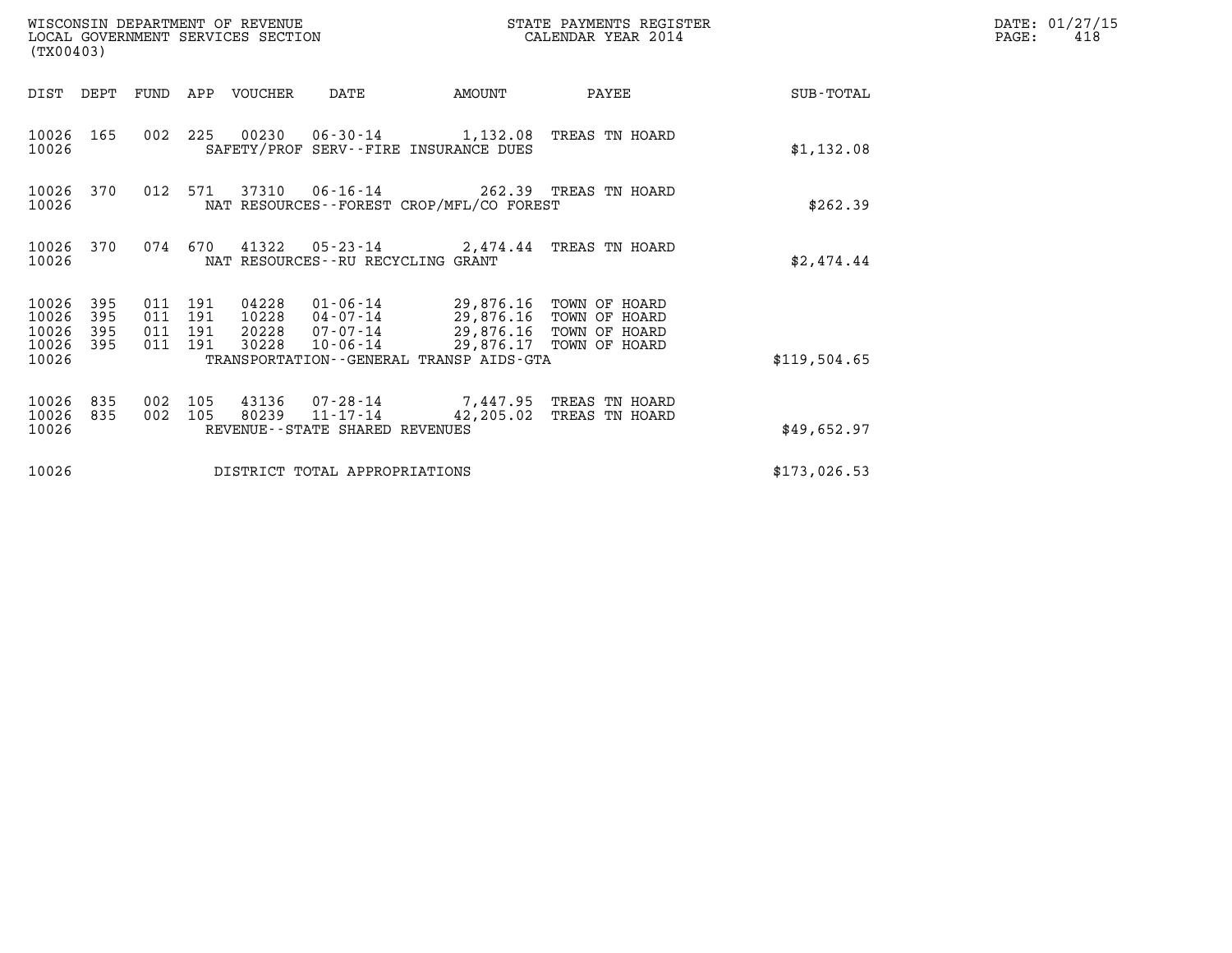| WISCONSIN DEPARTMENT OF REVENUE<br>LOCAL GOVERNMENT SERVICES SECTION<br>(TX00403) |                   |         |                               |                       |                                                     |                                                                                                                                   | STATE PAYMENTS REGISTER<br>CALENDAR YEAR 2014      |                 | DATE: 01/27/15<br>$\mathtt{PAGE}$ :<br>419 |
|-----------------------------------------------------------------------------------|-------------------|---------|-------------------------------|-----------------------|-----------------------------------------------------|-----------------------------------------------------------------------------------------------------------------------------------|----------------------------------------------------|-----------------|--------------------------------------------|
|                                                                                   | DIST DEPT         |         |                               | FUND APP VOUCHER DATE |                                                     | AMOUNT                                                                                                                            |                                                    | PAYEE SUB-TOTAL |                                            |
| 10028 165<br>10028                                                                |                   |         |                               | 002 225 00231         |                                                     | 06-30-14 1,221.93 TREAS TN LEVIS<br>SAFETY/PROF SERV--FIRE INSURANCE DUES                                                         |                                                    | \$1,221.93      |                                            |
| 10028                                                                             | 370               |         | 002 503                       | 16433                 |                                                     | $01 - 30 - 14$ 257.17                                                                                                             | TREAS TN LEVIS                                     |                 |                                            |
| 10028                                                                             |                   |         |                               |                       |                                                     | NAT RESOURCES--AIDS IN LIEU OF TAXES                                                                                              | TOWN SHARE 17.72                                   | \$257.17        |                                            |
| 10028<br>10028<br>10028                                                           | 370<br>370        |         | 012 571<br>012 571            | 37311                 |                                                     | 06-16-14 784.51 TREAS TN LEVIS<br>37311  06-16-14   1,345.57   TREAS TN LEVIS<br>NAT RESOURCES - - FOREST CROP/MFL/CO FOREST      |                                                    | \$2,130.08      |                                            |
| 10028<br>10028                                                                    | 370               |         | 074 670                       |                       | NAT RESOURCES -- RU RECYCLING GRANT                 | 41323  05-23-14  2,108.58  TREAS TN LEVIS                                                                                         |                                                    | \$2,108.58      |                                            |
| 10028<br>10028<br>10028<br>10028 395<br>10028                                     | 395<br>395<br>395 | 011 191 | 011 191<br>011 191<br>011 191 | 20229<br>30229        | 07-07-14<br>$10 - 06 - 14$                          | 04229  01-06-14  25,001.77  TOWN OF LEVIS<br>10229  04-07-14  25,001.77  TOWN OF LEVIS<br>TRANSPORTATION--GENERAL TRANSP AIDS-GTA | 25,001.77 TOWN OF LEVIS<br>25,001.77 TOWN OF LEVIS | \$100,007.08    |                                            |
| 10028<br>10028 835<br>10028                                                       | 835               | 002     | 105<br>002 105                | 43137<br>80240        | $11 - 17 - 14$<br>REVENUE - - STATE SHARED REVENUES | 07-28-14 6,407.27 TREAS TN LEVIS                                                                                                  | 36,307.89 TREAS TN LEVIS                           | \$42,715.16     |                                            |
| 10028<br>10028                                                                    | 835               |         | 002 109                       | 02206                 | $07 - 28 - 14$<br>REVENUE--EXEMPT COMPUTER AID      |                                                                                                                                   | 6.00 TREAS TN LEVIS                                | \$6.00          |                                            |
| 10028                                                                             |                   |         |                               |                       | DISTRICT TOTAL APPROPRIATIONS                       |                                                                                                                                   |                                                    | \$148,446.00    |                                            |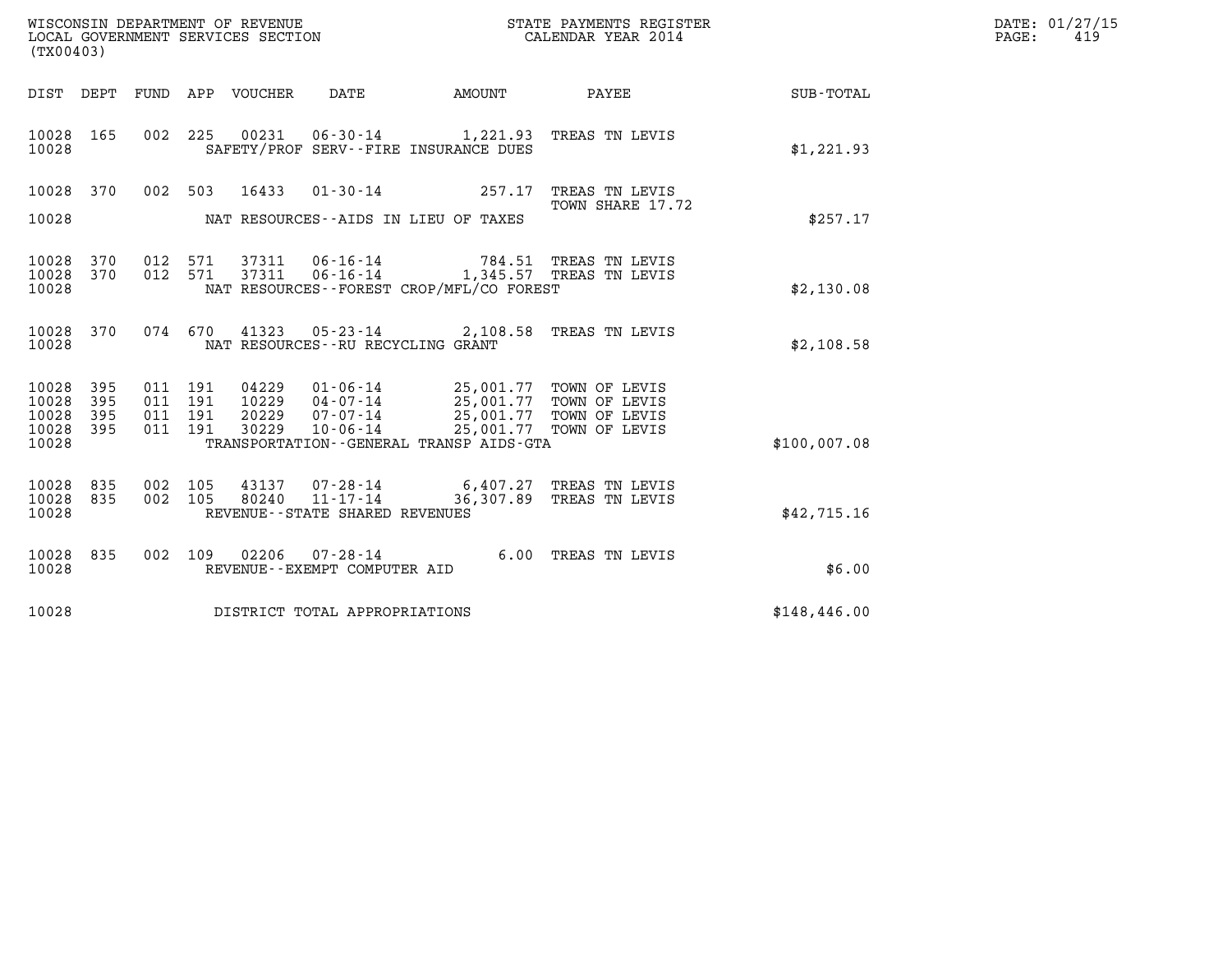| (TX00403)                                                       | WISCONSIN DEPARTMENT OF REVENUE<br>LOCAL GOVERNMENT SERVICES SECTION                                                    | STATE PAYMENTS REGISTER<br>CALENDAR YEAR 2014                                                                                                            |              | DATE: 01/27/15<br>PAGE:<br>420 |
|-----------------------------------------------------------------|-------------------------------------------------------------------------------------------------------------------------|----------------------------------------------------------------------------------------------------------------------------------------------------------|--------------|--------------------------------|
|                                                                 | DIST DEPT FUND APP VOUCHER<br>DATE<br>AMOUNT                                                                            | <b>PAYEE</b> FOR THE PAYEE                                                                                                                               | SUB-TOTAL    |                                |
| 10030 165<br>10030                                              | 00232<br>002 225<br>SAFETY/PROF SERV--FIRE INSURANCE DUES                                                               | 06-30-14 1,563.35 TREAS TN LONGWOOD                                                                                                                      | \$1,563.35   |                                |
| 10030 370<br>10030                                              | 37312<br>$06 - 16 - 14$<br>012 571<br>NAT RESOURCES - - FOREST CROP/MFL/CO FOREST                                       | 197.99 TREAS TN LONGWOOD                                                                                                                                 | \$197.99     |                                |
| 10030 370<br>10030                                              | $04 - 16 - 14$<br>012 579<br>19166<br>NAT RESOURCES -- AIDS IN LIEU OF TAXES                                            | 4.00 TREAS TN LONGWOOD                                                                                                                                   | \$4.00       |                                |
| 10030 370<br>10030                                              | 074 670 41324 05-23-14<br>NAT RESOURCES -- RU RECYCLING GRANT                                                           | 515.81 TREAS TN LONGWOOD                                                                                                                                 | \$515.81     |                                |
| 10030 395<br>10030<br>395<br>10030<br>395<br>10030 395<br>10030 | 011 191<br>04230<br>011 191<br>10230<br>011 191<br>20230<br>011 191<br>30230<br>TRANSPORTATION--GENERAL TRANSP AIDS-GTA | 01-06-14 21,334.06 TOWN OF LONGWOOD<br>04-07-14 21,334.06 TOWN OF LONGWOOD<br>07-07-14 21,334.06 TOWN OF LONGWOOD<br>10-06-14 21,334.09 TOWN OF LONGWOOD | \$85,336.27  |                                |
| 10030 505<br>10030                                              | 002 174<br>58920<br>DOA--TRANSMISSION LINE FEE DISTRIBUTION                                                             | 04-30-14 37,353.00 TREAS TN LONGWOOD                                                                                                                     | \$37,353.00  |                                |
| 10030 835<br>10030 835<br>10030                                 | 002 105<br>43138<br>002 105<br>80241<br>REVENUE - - STATE SHARED REVENUES                                               | 07-28-14 5,654.74 TREAS TN LONGWOOD<br>11-17-14 32,053.21 TREAS TN LONGWOOD                                                                              | \$37,707.95  |                                |
| 10030 835<br>10030                                              | 02207  07-28-14  4.00 TREAS TN LONGWOOD<br>002 109<br>REVENUE--EXEMPT COMPUTER AID                                      |                                                                                                                                                          | \$4.00       |                                |
| 10030                                                           | DISTRICT TOTAL APPROPRIATIONS                                                                                           |                                                                                                                                                          | \$162,682.37 |                                |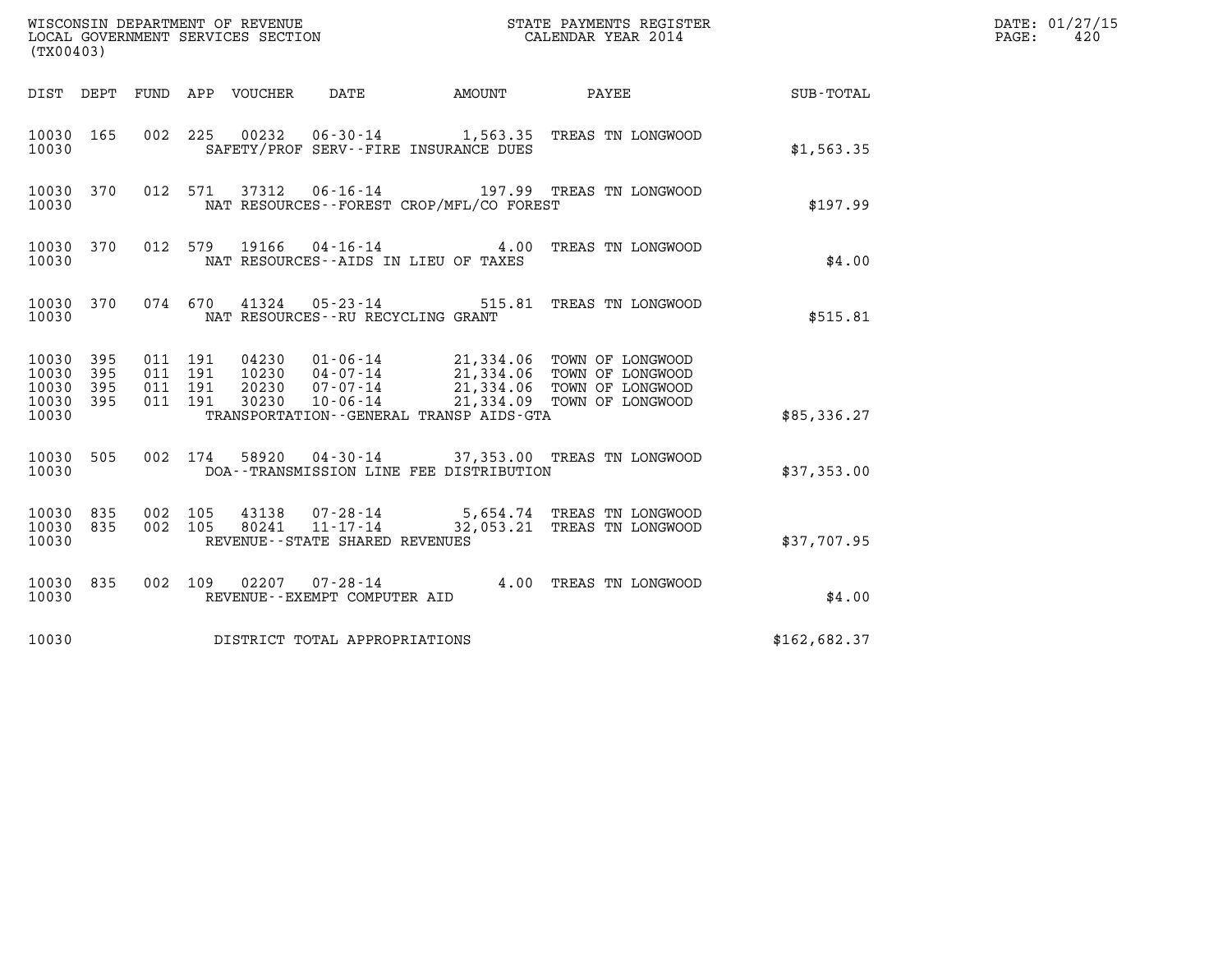| (TX00403)                                                       | WISCONSIN DEPARTMENT OF REVENUE<br>LOCAL GOVERNMENT SERVICES SECTION |                                                                                                                                                                    | STATE PAYMENTS REGISTER<br>CALENDAR YEAR 2014        |              | DATE: 01/27/15<br>PAGE:<br>421 |
|-----------------------------------------------------------------|----------------------------------------------------------------------|--------------------------------------------------------------------------------------------------------------------------------------------------------------------|------------------------------------------------------|--------------|--------------------------------|
|                                                                 | DIST DEPT FUND APP VOUCHER                                           | <b>AMOUNT</b><br>DATE                                                                                                                                              | PAYEE                                                | SUB-TOTAL    |                                |
| 10032 165<br>10032                                              |                                                                      | 002 225 00233 06-30-14 1,635.23 TREAS TN LOYAL<br>SAFETY/PROF SERV--FIRE INSURANCE DUES                                                                            |                                                      | \$1,635.23   |                                |
| 10032 370<br>10032                                              | 000 001<br>02DNR                                                     | $09 - 11 - 14$<br>NAT RESOURCES-SEVERANCE/YIELD/WITHDRAWAL                                                                                                         | 450.99 TREAS TOWN LOYAL                              | \$450.99     |                                |
| 10032 370<br>10032                                              | 012 571                                                              | 37313  06-16-14  73.33  TREAS TN LOYAL<br>NAT RESOURCES--FOREST CROP/MFL/CO FOREST                                                                                 |                                                      | \$73.33      |                                |
| 10032 370<br>10032                                              |                                                                      | 074 670 41325 05-23-14 1,636.16 TREAS TN LOYAL<br>NAT RESOURCES - - RU RECYCLING GRANT                                                                             |                                                      | \$1,636.16   |                                |
| 10032 395<br>10032<br>395<br>10032<br>395<br>10032 395<br>10032 | 011 191<br>011 191<br>011 191<br>011 191<br>30231                    | 04231 01-06-14 29,839.11 TOWN OF LOYAL<br>10231  04-07-14  29,839.11  TOWN OF LOYAL<br>20231 07-07-14<br>$10 - 06 - 14$<br>TRANSPORTATION--GENERAL TRANSP AIDS-GTA | 29,839.11 TOWN OF LOYAL<br>29,839.13 TOWN OF LOYAL   | \$119,356.46 |                                |
| 10032 835<br>835<br>10032<br>10032                              | 002 105<br>43139<br>002 105<br>80242                                 | 07-28-14<br>$11 - 17 - 14$<br>REVENUE--STATE SHARED REVENUES                                                                                                       | 12,117.11 TREAS TN LOYAL<br>68,620.88 TREAS TN LOYAL | \$80,737.99  |                                |
| 10032 835<br>10032                                              |                                                                      | 002 109 02208 07-28-14 11.00 TREAS TN LOYAL<br>REVENUE--EXEMPT COMPUTER AID                                                                                        |                                                      | \$11.00      |                                |
| 10032                                                           | DISTRICT TOTAL APPROPRIATIONS                                        |                                                                                                                                                                    |                                                      | \$203,901.16 |                                |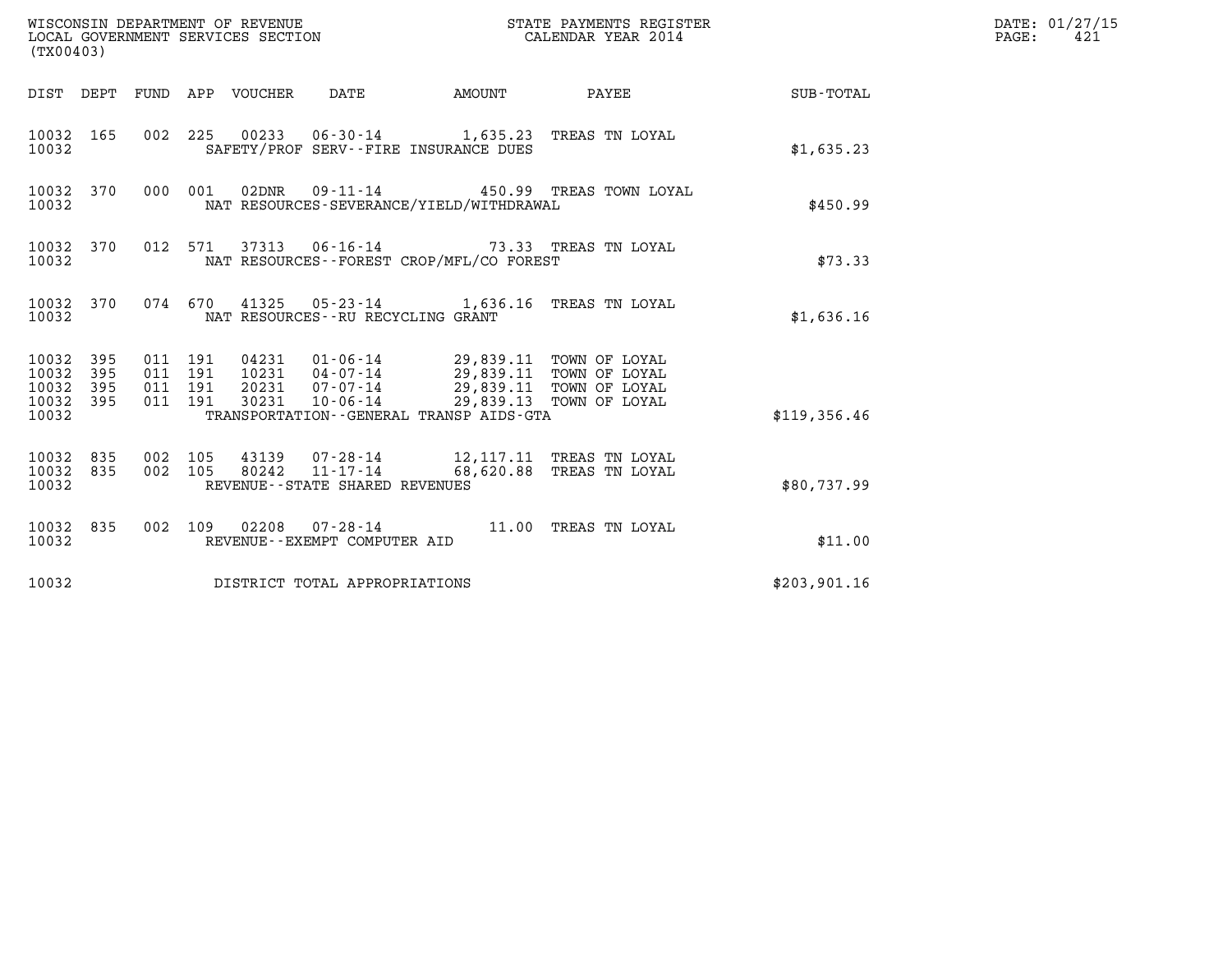| WISCONSIN DEPARTMENT OF REVENUE<br>LOCAL GOVERNMENT SERVICES SECTION | STATE PAYMENTS REGISTER<br>CALENDAR YEAR 2014 | DATE: 01/27/15<br>422<br>PAGE: |
|----------------------------------------------------------------------|-----------------------------------------------|--------------------------------|

| LOCAL GOVERNMENT SERVICES SECTION<br>(TX00403)                                                                                                                                                                                                                                                                                                           | CALENDAR YEAR 2014        |
|----------------------------------------------------------------------------------------------------------------------------------------------------------------------------------------------------------------------------------------------------------------------------------------------------------------------------------------------------------|---------------------------|
| DIST DEPT FUND APP VOUCHER DATE AMOUNT PAYEE                                                                                                                                                                                                                                                                                                             | SUB-TOTAL                 |
| 10034 165<br>002<br>225<br>00234  06-30-14  1,581.32  TREAS TN LYNN<br>10034<br>SAFETY/PROF SERV--FIRE INSURANCE DUES                                                                                                                                                                                                                                    | \$1,581.32                |
| 10034 370<br>000<br>001<br>000<br>001<br>10034<br>370<br>NAT RESOURCES-SEVERANCE/YIELD/WITHDRAWAL<br>10034                                                                                                                                                                                                                                               | \$7,595.11                |
| 012<br>37314  06-16-14  1,158.29  TREAS TN LYNN<br>10034 370<br>571<br>NAT RESOURCES - - FOREST CROP/MFL/CO FOREST<br>10034                                                                                                                                                                                                                              | \$1,158.29                |
| 05-23-14 312.38 TREAS TN LYNN<br>074 670<br>10034 370<br>41326<br>NAT RESOURCES - - RU RECYCLING GRANT<br>10034                                                                                                                                                                                                                                          | \$312.38                  |
| 10034 370<br>074 673<br>41326 05-23-14 225.00<br>10034<br>NAT RESOURCES -- RU CONSOLIDATED GRANT                                                                                                                                                                                                                                                         | TREAS TN LYNN<br>\$225.00 |
| 395<br>011<br>04232  01-06-14  27,748.57  TOWN OF LYNN<br>10232  04-07-14  27,748.57  TOWN OF LYNN<br>20232  07-07-14  27,748.57  TOWN OF LYNN<br>30232  10-06-14  27,748.60  TOWN OF LYNN<br>10034<br>191<br>395<br>10034<br>011<br>191<br>10034<br>395<br>011<br>191<br>011<br>191<br>10034<br>395<br>10034<br>TRANSPORTATION--GENERAL TRANSP AIDS-GTA | \$110,994.31              |
| $\begin{array}{cccc} 43140 & 07\,\text{-}\,28\,\text{-}14 & 7\,,707\,\text{-}43 & \text{TREAS TN LYNN} \\ 80243 & 11\,\text{-}\,17\,\text{-}14 & 43\,,665\,\text{-}\,67 & \text{TREAS TN LYNN} \end{array}$<br>10034 835<br>002<br>105<br>43140<br>002<br>10034<br>835<br>105<br>10034<br>REVENUE - - STATE SHARED REVENUES                              | \$51,373.10               |
| 10034 835<br>002<br>109<br>02209<br>$07 - 28 - 14$<br>95.00<br>10034<br>REVENUE--EXEMPT COMPUTER AID                                                                                                                                                                                                                                                     | TREAS TN LYNN<br>\$95.00  |
| 10034<br>DISTRICT TOTAL APPROPRIATIONS                                                                                                                                                                                                                                                                                                                   | \$173,334.51              |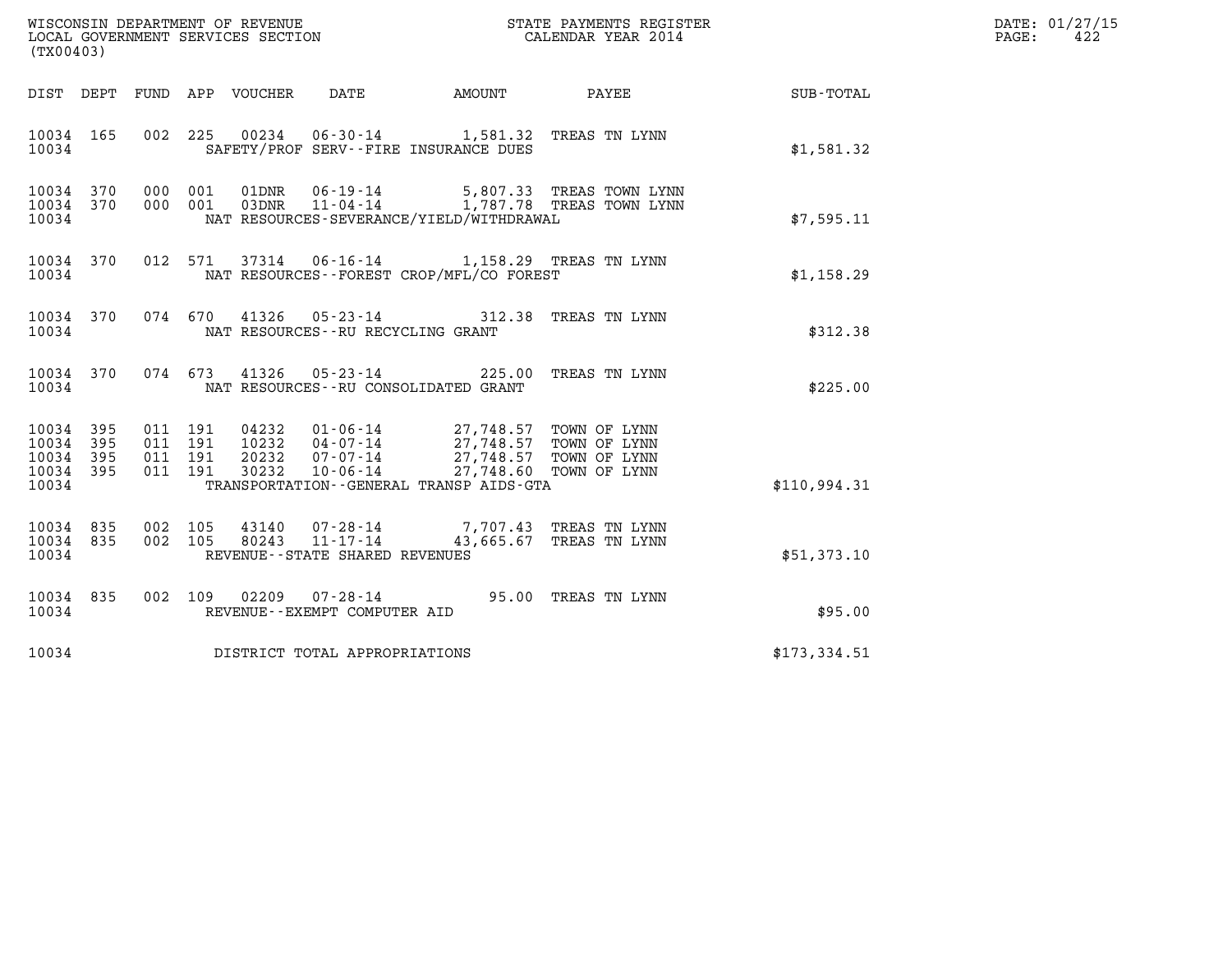| (TX00403)                                 |                          |                                          |         |                                 | WISCONSIN DEPARTMENT OF REVENUE<br>LOCAL GOVERNMENT SERVICES SECTION |                                          | STATE PAYMENTS REGISTER<br>CALENDAR YEAR 2014                                                                                                                     |              | DATE: 01/27/15<br>$\mathtt{PAGE}$ :<br>423 |
|-------------------------------------------|--------------------------|------------------------------------------|---------|---------------------------------|----------------------------------------------------------------------|------------------------------------------|-------------------------------------------------------------------------------------------------------------------------------------------------------------------|--------------|--------------------------------------------|
|                                           |                          |                                          |         | DIST DEPT FUND APP VOUCHER DATE |                                                                      | <b>EXAMPLE THE PROPERTY OF STATE</b>     | PAYEE                                                                                                                                                             | SUB-TOTAL    |                                            |
| 10036 165<br>10036                        |                          |                                          |         |                                 |                                                                      | SAFETY/PROF SERV--FIRE INSURANCE DUES    | 002 225 00235 06-30-14 2,048.53 TREAS TN MAYVILLE                                                                                                                 | \$2,048.53   |                                            |
| 10036 370<br>10036                        |                          |                                          |         |                                 |                                                                      | NAT RESOURCES--FOREST CROP/MFL/CO FOREST | 012 571 37315 06-16-14 68.72 TREAS TN MAYVILLE                                                                                                                    | \$68.72      |                                            |
| 10036 370<br>10036                        |                          |                                          | 074 670 |                                 | NAT RESOURCES--RU RECYCLING GRANT                                    |                                          | 41327  05-23-14  525.31  TREAS TN MAYVILLE                                                                                                                        | \$525.31     |                                            |
| 10036<br>10036<br>10036<br>10036<br>10036 | 395<br>395<br>395<br>395 | 011 191<br>011 191<br>011 191<br>011 191 |         | 20233<br>30233                  | 07-07-14                                                             | TRANSPORTATION--GENERAL TRANSP AIDS-GTA  | 04233  01-06-14  29,119.33  TOWN OF MAYVILLE<br>10233  04-07-14  29,119.33  TOWN OF MAYVILLE<br>29,119.33 TOWN OF MAYVILLE<br>10-06-14 29,119.35 TOWN OF MAYVILLE | \$116,477.34 |                                            |
| 10036<br>10036<br>10036                   | 835<br>835               | 002 105<br>002 105                       |         |                                 | REVENUE--STATE SHARED REVENUES                                       |                                          | 43141  07-28-14  10,283.26  TREAS TN MAYVILLE<br>80244 11-17-14 58,340.17 TREAS TN MAYVILLE                                                                       | \$68,623.43  |                                            |
| 10036 835<br>10036                        |                          | 002 109                                  |         |                                 | 02210 07-28-14<br>REVENUE--EXEMPT COMPUTER AID                       |                                          | 5.00 TREAS TN MAYVILLE                                                                                                                                            | \$5.00       |                                            |
| 10036 835<br>10036                        |                          |                                          |         |                                 | REVENUE--LOTTERY CREDIT -                                            |                                          | 021 363 36002 03-24-14 84.96 TREAS TN MAYVILLE                                                                                                                    | \$84.96      |                                            |
| 10036                                     |                          |                                          |         |                                 | DISTRICT TOTAL APPROPRIATIONS                                        |                                          |                                                                                                                                                                   | \$187,833.29 |                                            |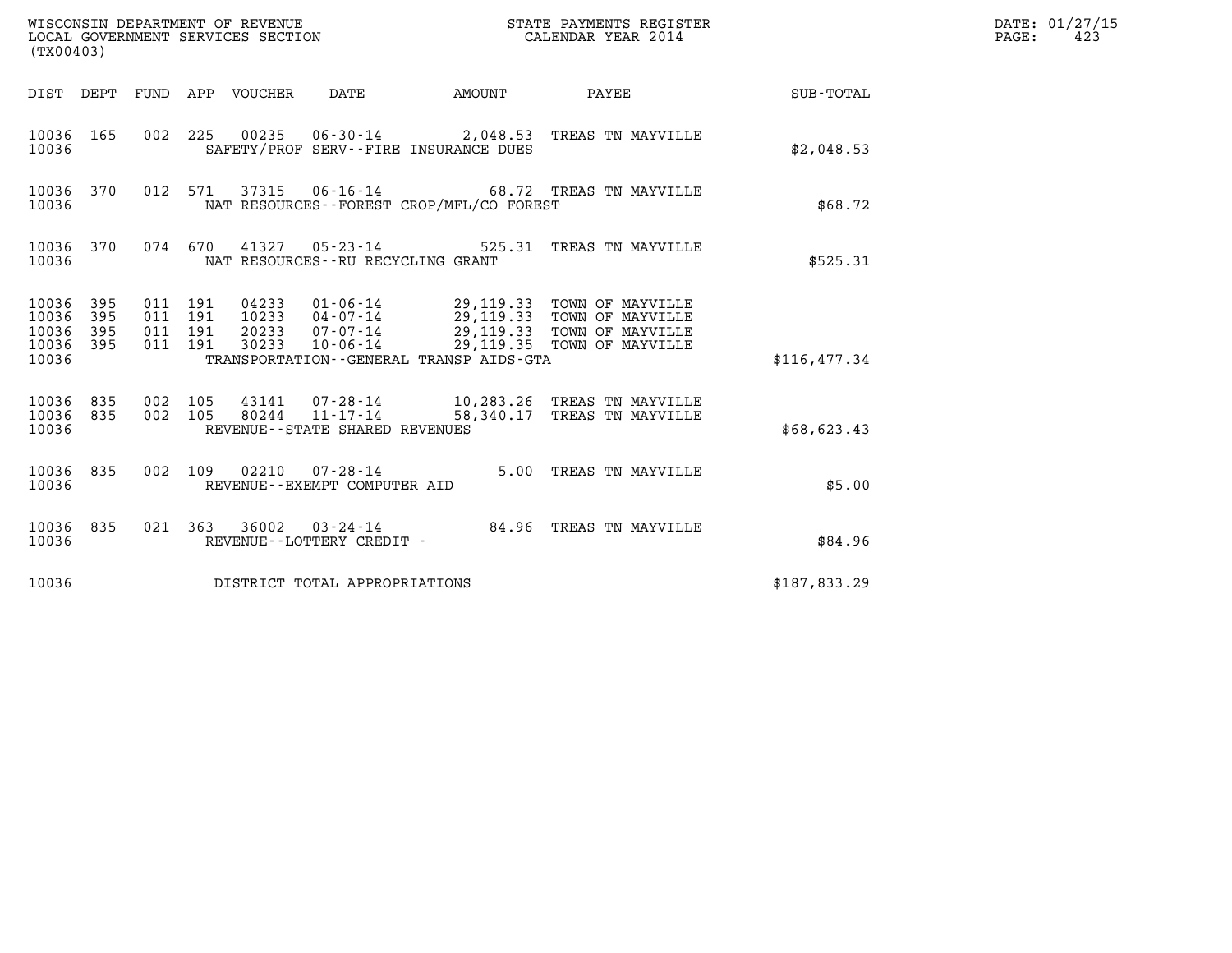| WISCONSIN DEPARTMENT OF REVENUE   | STATE PAYMENTS REGISTER | DATE: 01/27/15 |
|-----------------------------------|-------------------------|----------------|
| LOCAL GOVERNMENT SERVICES SECTION | CALENDAR YEAR 2014      | 424<br>PAGE:   |

| (TX00403)                                                             |                          |                                                              |                                                                       |                                                                          |                                                                                                          |                  |
|-----------------------------------------------------------------------|--------------------------|--------------------------------------------------------------|-----------------------------------------------------------------------|--------------------------------------------------------------------------|----------------------------------------------------------------------------------------------------------|------------------|
| DIST<br>DEPT                                                          | FUND                     | APP VOUCHER                                                  | DATE                                                                  | AMOUNT                                                                   | PAYEE                                                                                                    | <b>SUB-TOTAL</b> |
| 10038<br>165<br>10038                                                 | 002                      | 225<br>00236                                                 |                                                                       | 06-30-14 1,132.08 TREAS TN MEAD<br>SAFETY/PROF SERV--FIRE INSURANCE DUES |                                                                                                          | \$1,132.08       |
| 10038<br>370<br>370<br>10038<br>10038<br>370<br>10038                 | 000<br>000<br>000        | 001<br>01DNR<br>001<br>02DNR<br>001<br>03DNR                 | 06-19-14<br>$09 - 11 - 14$<br>$11 - 04 - 14$                          | NAT RESOURCES-SEVERANCE/YIELD/WITHDRAWAL                                 | 746.15 TREAS TOWN MEAD<br>6,057.33 TREAS TOWN MEAD<br>818.82 TREAS TOWN MEAD                             | \$7,622.30       |
| 10038<br>370<br>10038<br>370<br>10038                                 | 012<br>012               | 571<br>37316<br>571<br>37316                                 | 06-16-14<br>$06 - 16 - 14$                                            | NAT RESOURCES - - FOREST CROP/MFL/CO FOREST                              | 1,451.59 TREAS TN MEAD<br>1,167.59 TREAS TN MEAD                                                         | \$2,619.18       |
| 10038<br>370<br>10038                                                 | 074                      | 670<br>41328                                                 | $05 - 23 - 14$<br>NAT RESOURCES - - RU RECYCLING GRANT                | 833.53                                                                   | TREAS TN MEAD                                                                                            | \$833.53         |
| 10038<br>395<br>10038<br>395<br>10038<br>395<br>10038<br>395<br>10038 | 011<br>011<br>011<br>011 | 191<br>04234<br>10234<br>191<br>20234<br>191<br>191<br>30234 | $01 - 06 - 14$<br>04-07-14<br>$07 - 07 - 14$<br>$10 - 06 - 14$        | TRANSPORTATION--GENERAL TRANSP AIDS-GTA                                  | 23, 276.41 TOWN OF MEAD<br>23, 276.41 TOWN OF MEAD<br>23, 276.41 TOWN OF MEAD<br>23, 276.43 TOWN OF MEAD | \$93,105.66      |
| 835<br>10038<br>835<br>10038<br>10038                                 | 002<br>002               | 105<br>43142<br>105<br>80245                                 | $07 - 28 - 14$<br>$11 - 17 - 14$<br>REVENUE - - STATE SHARED REVENUES | 7,687.01                                                                 | 1,356.53 TREAS TN MEAD<br>TREAS TN MEAD                                                                  | \$9,043.54       |
| 10038<br>835<br>10038                                                 | 002                      | 109<br>02211                                                 | $07 - 28 - 14$<br>REVENUE - - EXEMPT COMPUTER AID                     | 2.00                                                                     | TREAS TN MEAD                                                                                            | \$2.00           |
| 10038                                                                 |                          |                                                              | DISTRICT TOTAL APPROPRIATIONS                                         |                                                                          |                                                                                                          | \$114,358.29     |
|                                                                       |                          |                                                              |                                                                       |                                                                          |                                                                                                          |                  |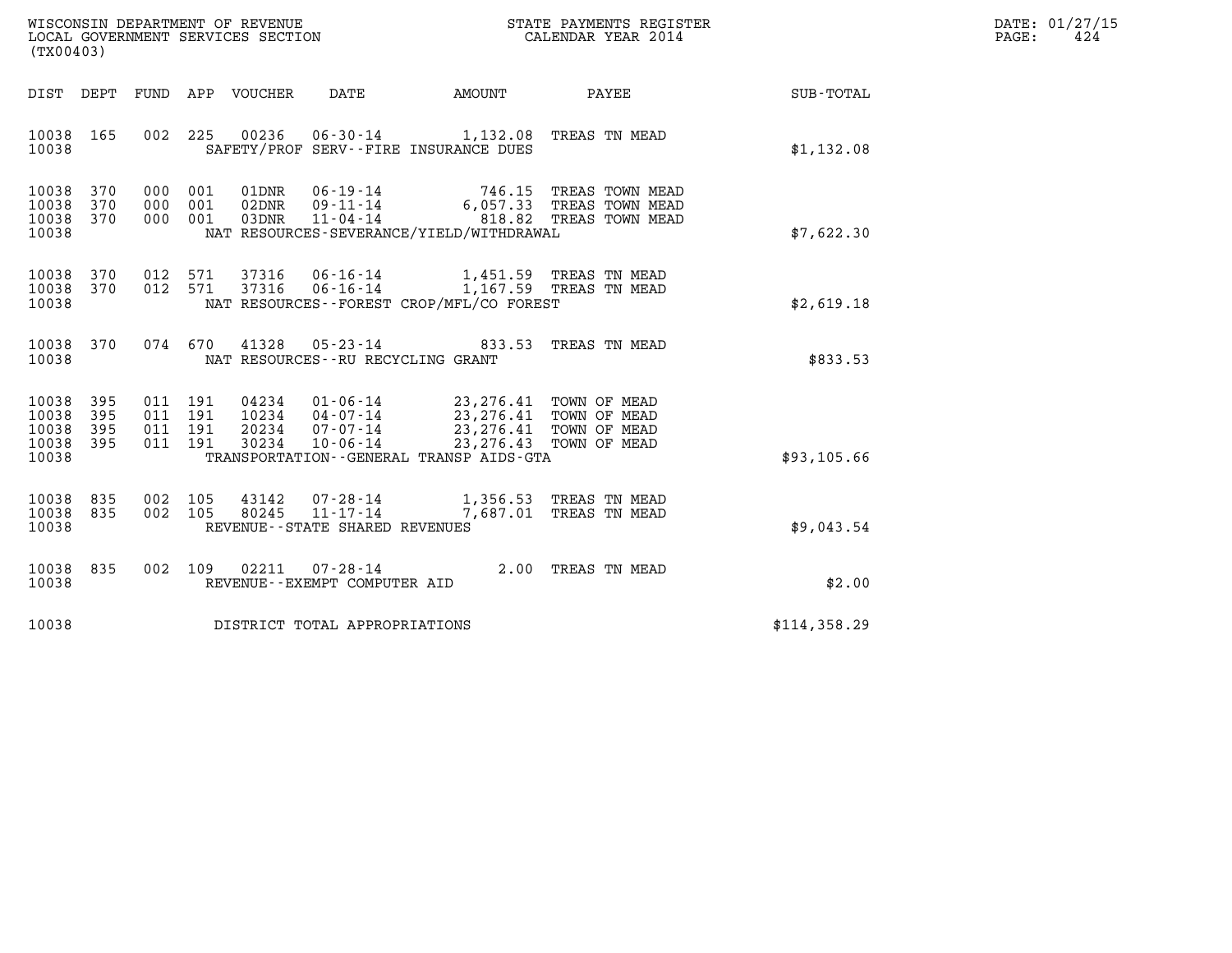| (TX00403)                                 |                          |                                          | WISCONSIN DEPARTMENT OF REVENUE<br>LOCAL GOVERNMENT SERVICES SECTION |                                                                       | STATE PAYMENTS REGISTER<br>CALENDAR YEAR 2014                                                            |                                                             |               | DATE: 01/27/15<br>PAGE:<br>425 |
|-------------------------------------------|--------------------------|------------------------------------------|----------------------------------------------------------------------|-----------------------------------------------------------------------|----------------------------------------------------------------------------------------------------------|-------------------------------------------------------------|---------------|--------------------------------|
|                                           |                          |                                          | DIST DEPT FUND APP VOUCHER DATE                                      |                                                                       | AMOUNT                                                                                                   | PAYEE                                                       | SUB-TOTAL     |                                |
| 10040 165<br>10040                        |                          | 002 225                                  |                                                                      |                                                                       | SAFETY/PROF SERV--FIRE INSURANCE DUES                                                                    | 00237  06-30-14  1,078.17  TREAS TN MENTOR                  | \$1.078.17    |                                |
| 10040 370<br>10040                        |                          | 000 001                                  | 01DNR                                                                |                                                                       | NAT RESOURCES-SEVERANCE/YIELD/WITHDRAWAL                                                                 | 06-19-14 260.02 TREAS TOWN MENTOR                           | \$260.02      |                                |
| 10040 370<br>10040<br>10040               | 370                      | 012 571<br>012 571                       | 37317<br>37317                                                       | $06 - 16 - 14$                                                        | NAT RESOURCES - - FOREST CROP/MFL/CO FOREST                                                              | 06-16-14 351.11 TREAS TN MENTOR<br>2,701.74 TREAS TN MENTOR | \$3,052.85    |                                |
| 10040 370<br>10040                        |                          |                                          |                                                                      | 074 670 41329 05-23-14<br>NAT RESOURCES - - RU RECYCLING GRANT        |                                                                                                          | 3,656.19 TREAS TN MENTOR                                    | \$3,656.19    |                                |
| 10040<br>10040<br>10040<br>10040<br>10040 | 395<br>395<br>395<br>395 | 011 191<br>011 191<br>011 191<br>011 191 | 04235<br>10235<br>20235<br>30235                                     | $04 - 07 - 14$<br>07-07-14<br>$10 - 06 - 14$                          | 01-06-14 20,986.85 TOWN OF MENTOR<br>20,986.85 TOWN OF MENTOR<br>TRANSPORTATION--GENERAL TRANSP AIDS-GTA | 20,986.85 TOWN OF MENTOR<br>20,986.87 TOWN OF MENTOR        | \$83,947.42   |                                |
| 10040<br>10040<br>10040                   | 835<br>835               | 002 105<br>002 105                       | 80246                                                                | 43143 07-28-14<br>$11 - 17 - 14$<br>REVENUE - - STATE SHARED REVENUES |                                                                                                          | 7,688.32 TREAS TN MENTOR<br>43,604.67 TREAS TN MENTOR       | \$51,292.99   |                                |
| 10040 835<br>10040                        |                          |                                          |                                                                      | 002 109 02212 07-28-14<br>REVENUE--EXEMPT COMPUTER AID                |                                                                                                          | 5.00 TREAS TN MENTOR                                        | \$5.00        |                                |
| 10040                                     |                          |                                          |                                                                      | DISTRICT TOTAL APPROPRIATIONS                                         |                                                                                                          |                                                             | \$143, 292.64 |                                |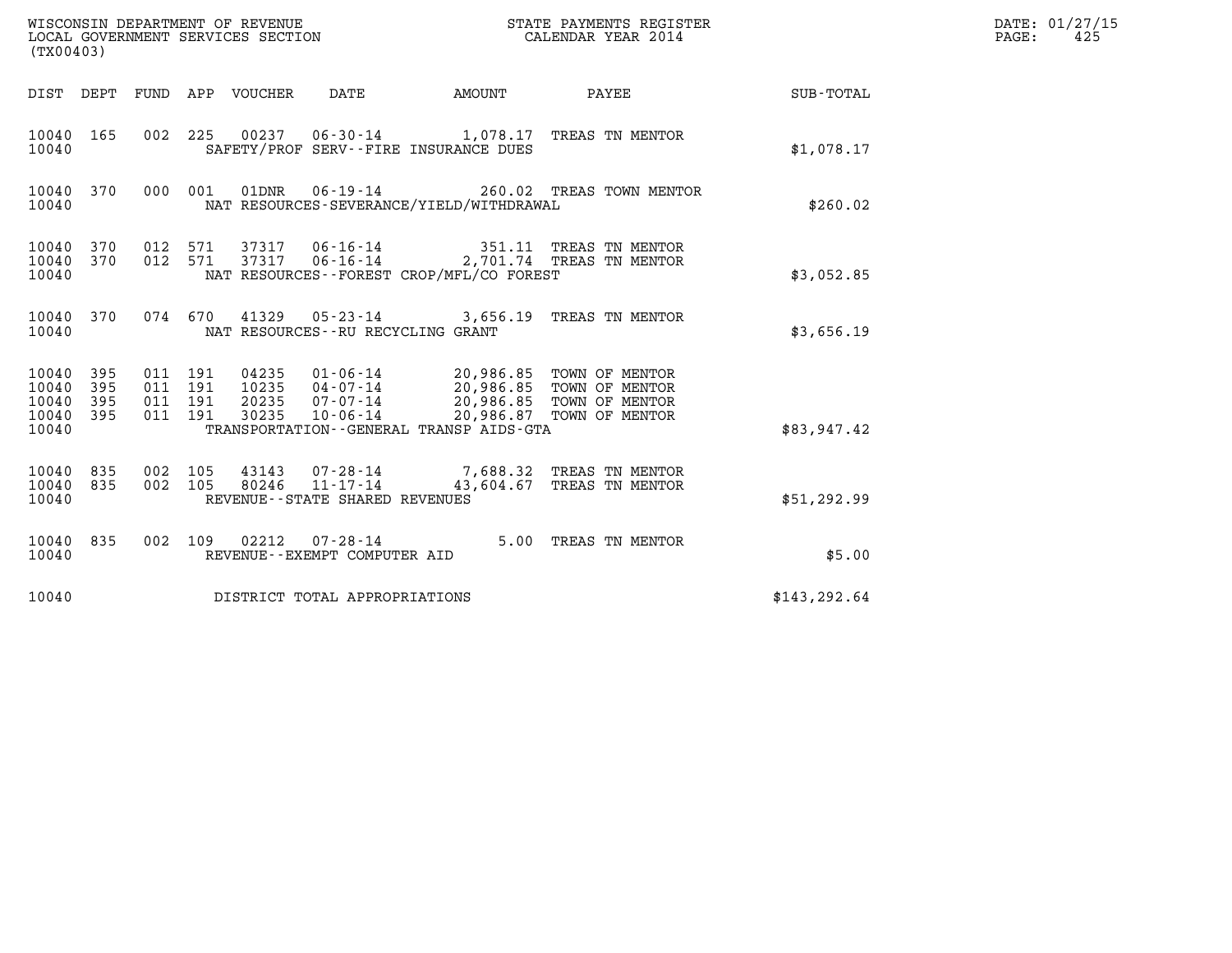| (TX00403)                                                 |           |                                          |                |                                                     |                                              |                                                                                                                                                                                                          |               | DATE: 01/27/15<br>$\mathtt{PAGE}$ :<br>426 |
|-----------------------------------------------------------|-----------|------------------------------------------|----------------|-----------------------------------------------------|----------------------------------------------|----------------------------------------------------------------------------------------------------------------------------------------------------------------------------------------------------------|---------------|--------------------------------------------|
|                                                           |           |                                          |                |                                                     | DIST DEPT FUND APP VOUCHER DATE AMOUNT PAYEE |                                                                                                                                                                                                          | SUB-TOTAL     |                                            |
| 10042 165<br>10042                                        |           |                                          |                |                                                     | SAFETY/PROF SERV--FIRE INSURANCE DUES        | 002 225 00238 06-30-14 3,198.58 TREAS TN PINE VALLEY                                                                                                                                                     | \$3,198.58    |                                            |
| 10042                                                     | 10042 370 |                                          |                | 000 001 03DNR 11-04-14                              | NAT RESOURCES-SEVERANCE/YIELD/WITHDRAWAL     | 271.27 TREAS TOWN PINE VALLEY                                                                                                                                                                            | \$271.27      |                                            |
| 10042 370<br>10042                                        |           |                                          | 012 571 37318  |                                                     | NAT RESOURCES--FOREST CROP/MFL/CO FOREST     | 06-16-14 307.25 TREAS TN PINE VALLEY                                                                                                                                                                     | \$307.25      |                                            |
| 10042 370<br>10042                                        |           |                                          |                |                                                     | NAT RESOURCES--AIDS IN LIEU OF TAXES         | 012 579 19167 04-16-14 1.42 TREAS TN PINE VALLEY                                                                                                                                                         | \$1.42        |                                            |
| 10042                                                     | 10042 370 |                                          |                | NAT RESOURCES--RU RECYCLING GRANT                   |                                              | 074 670 41330 05-23-14 3,770.70 TREAS TN PINE VALLEY                                                                                                                                                     | \$3,770.70    |                                            |
| 10042 395<br>10042 395<br>10042 395<br>10042 395<br>10042 |           | 011 191<br>011 191<br>011 191<br>011 191 |                |                                                     | TRANSPORTATION--GENERAL TRANSP AIDS-GTA      | 04236  01-06-14  30,315.44  TOWN OF PINE VALLEY<br>10236  04-07-14  30,315.44  TOWN OF PINE VALLEY<br>20236  07-07-14  30,315.44  TOWN OF PINE VALLEY<br>30236  10-06-14  30,315.44  TOWN OF PINE VALLEY | \$121, 261.76 |                                            |
| 10042 835<br>10042 835<br>10042                           |           | 002 105<br>002 105                       | 43144<br>80247 | $11 - 17 - 14$<br>REVENUE - - STATE SHARED REVENUES |                                              | 07-28-14 8,991.28 TREAS TN PINE VALLEY<br>51,235.86 TREAS TN PINE VALLEY                                                                                                                                 | \$60, 227.14  |                                            |
| 10042 835<br>10042                                        |           |                                          |                | REVENUE--EXEMPT COMPUTER AID                        |                                              | 002 109 02213 07-28-14 14.00 TREAS TN PINE VALLEY                                                                                                                                                        | \$14.00       |                                            |
| 10042                                                     | 10042 835 |                                          |                | REVENUE--LOTTERY CREDIT -                           |                                              | 021 363 36003 03-24-14 1,461.60 TREAS TN PINE VALLEY                                                                                                                                                     | \$1,461.60    |                                            |
| 10042                                                     |           |                                          |                | DISTRICT TOTAL APPROPRIATIONS                       |                                              |                                                                                                                                                                                                          | \$190,513.72  |                                            |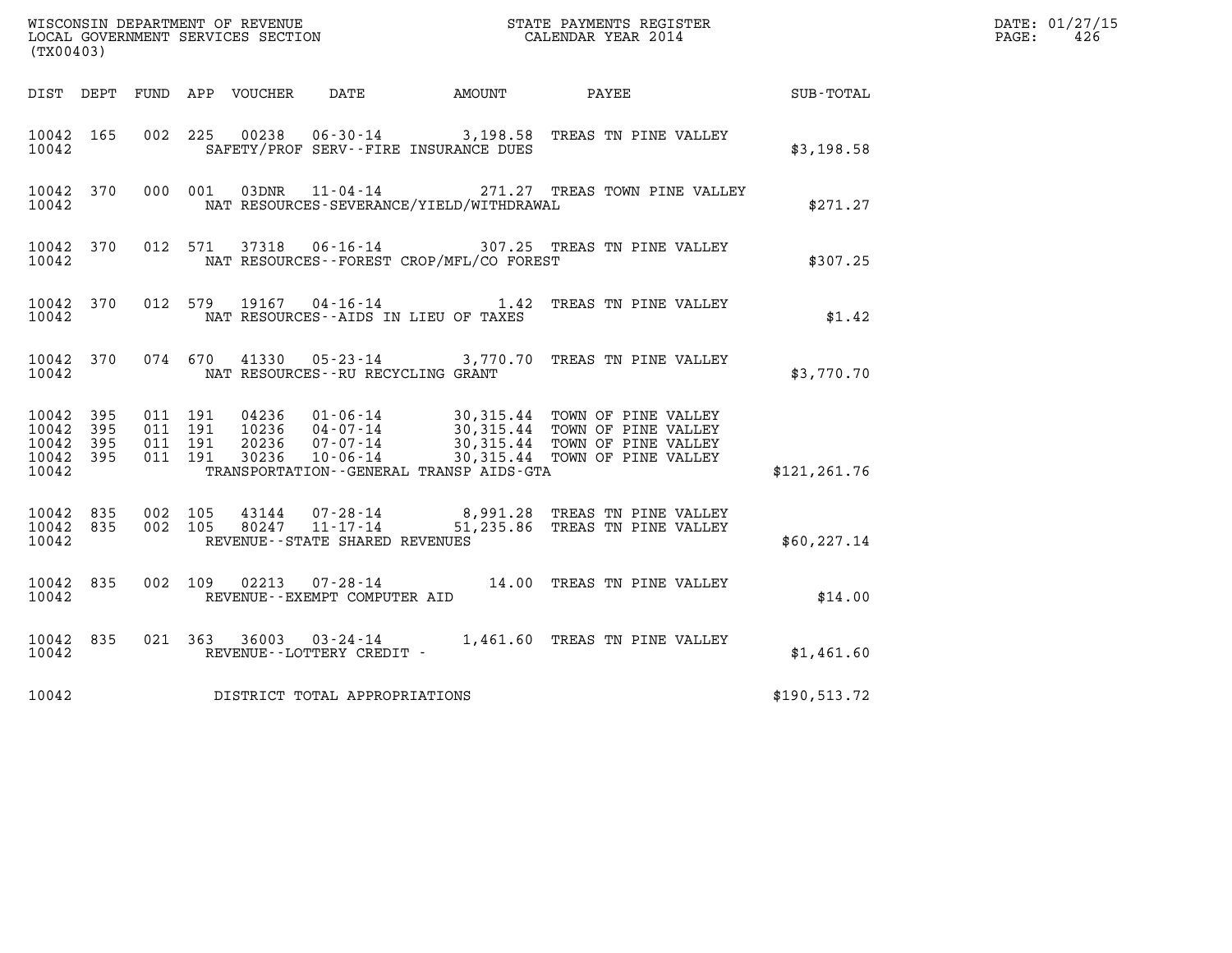| (TX00403)                                         |            |                                          | WISCONSIN DEPARTMENT OF REVENUE<br>LOCAL GOVERNMENT SERVICES SECTION |                                                  |                                          | STATE PAYMENTS REGISTER<br>CALENDAR YEAR 2014                                                                                                                                    |               | DATE: 01/27/15<br>$\mathtt{PAGE}$ :<br>427 |
|---------------------------------------------------|------------|------------------------------------------|----------------------------------------------------------------------|--------------------------------------------------|------------------------------------------|----------------------------------------------------------------------------------------------------------------------------------------------------------------------------------|---------------|--------------------------------------------|
|                                                   |            |                                          | DIST DEPT FUND APP VOUCHER DATE                                      |                                                  | AMOUNT                                   | PAYEE SUB-TOTAL                                                                                                                                                                  |               |                                            |
| 10044 165<br>10044                                |            |                                          |                                                                      |                                                  | SAFETY/PROF SERV--FIRE INSURANCE DUES    | 002 225 00239 06-30-14 1,329.75 TREAS TN RESEBURG                                                                                                                                | \$1,329.75    |                                            |
| 10044 370<br>10044                                |            |                                          |                                                                      |                                                  | NAT RESOURCES--FOREST CROP/MFL/CO FOREST | 012 571 37319 06-16-14 96.10 TREAS TN RESEBURG                                                                                                                                   | \$96.10       |                                            |
| 10044 370<br>10044                                |            |                                          |                                                                      | NAT RESOURCES - - RU RECYCLING GRANT             |                                          | 074 670 41331 05-23-14 2,476.03 TREAS TN RESEBURG                                                                                                                                | \$2,476.03    |                                            |
| 10044 395<br>10044<br>10044<br>10044 395<br>10044 | 395<br>395 | 011 191<br>011 191<br>011 191<br>011 191 | 30237                                                                |                                                  | TRANSPORTATION--GENERAL TRANSP AIDS-GTA  | 04237  01-06-14  29,458.05  TOWN OF RESEBURG<br>10237  04-07-14  29,458.05  TOWN OF RESEBURG<br>20237 07-07-14 29,458.05 TOWN OF RESEBURG<br>10-06-14 29,458.07 TOWN OF RESEBURG | \$117,832.22  |                                            |
| 10044 835<br>10044 835<br>10044                   |            | 002 105<br>002 105                       | 80248                                                                | $11 - 17 - 14$<br>REVENUE--STATE SHARED REVENUES |                                          | 43145 07-28-14 6,319.30 TREAS TN RESEBURG<br>35,809.37 TREAS TN RESEBURG                                                                                                         | \$42,128.67   |                                            |
| 10044 835<br>10044                                |            |                                          |                                                                      | REVENUE--EXEMPT COMPUTER AID                     |                                          | 002 109 02214 07-28-14 54.00 TREAS TN RESEBURG                                                                                                                                   | \$54.00       |                                            |
| 10044                                             |            |                                          |                                                                      | DISTRICT TOTAL APPROPRIATIONS                    |                                          |                                                                                                                                                                                  | \$163, 916.77 |                                            |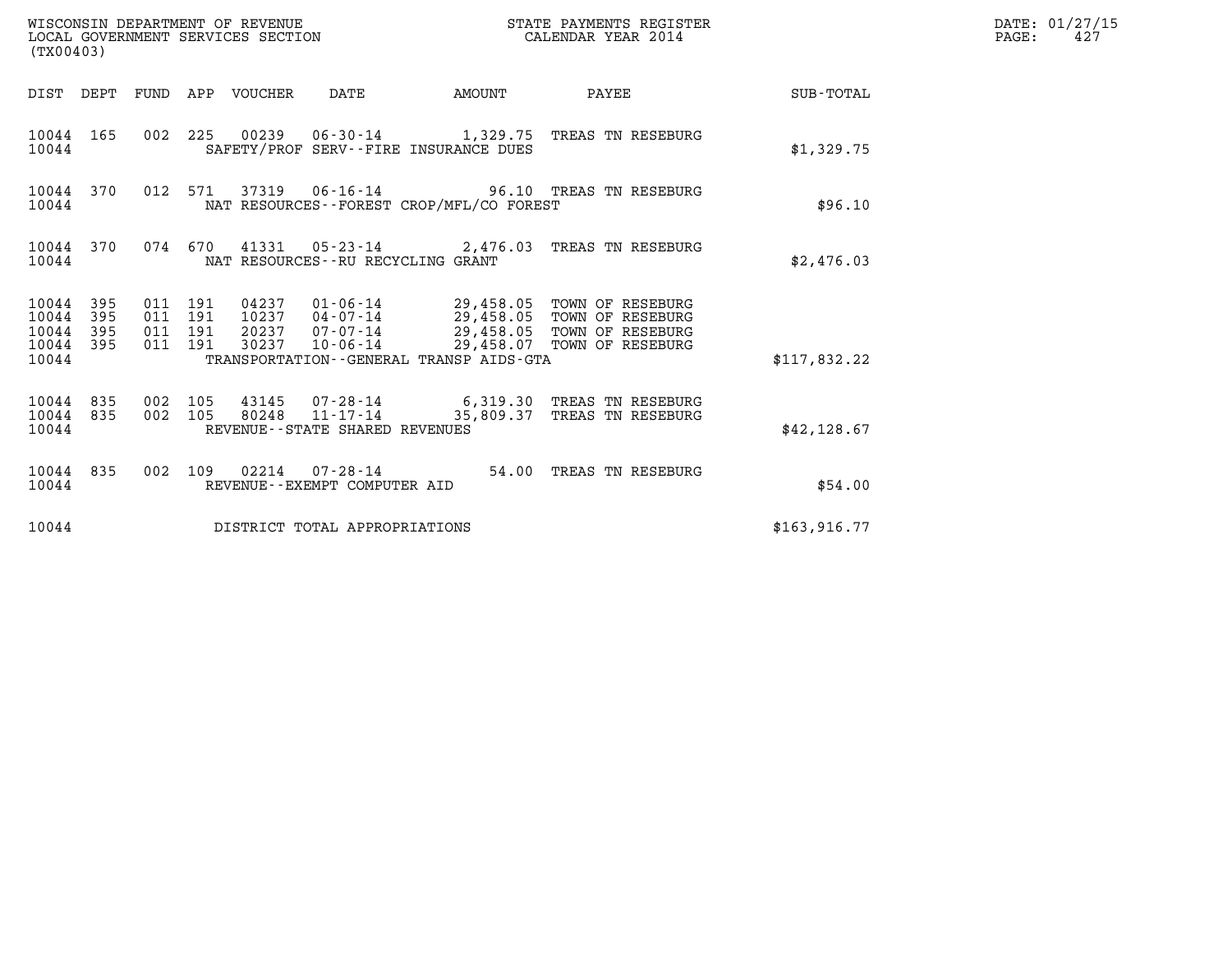| WISCONSIN DEPARTMENT OF REVENUE   | STATE PAYMENTS REGISTER | DATE: 01/27/15 |
|-----------------------------------|-------------------------|----------------|
| LOCAL GOVERNMENT SERVICES SECTION | CALENDAR YEAR 2014      | 428<br>PAGE:   |

| (TX00403)                                                       | WISCONSIN DEPARTMENT OF REVENUE<br>LOCAL GOVERNMENT SERVICES SECTION TERMS CONFINENTS REGISTER<br>CALENDAR YEAR 2014                                                                                                                                                                                                           |                           | DATE: 01/27/15<br>PAGE:<br>428 |
|-----------------------------------------------------------------|--------------------------------------------------------------------------------------------------------------------------------------------------------------------------------------------------------------------------------------------------------------------------------------------------------------------------------|---------------------------|--------------------------------|
|                                                                 | DIST DEPT FUND APP VOUCHER DATE AMOUNT PAYEE                                                                                                                                                                                                                                                                                   | SUB-TOTAL                 |                                |
| 10046 165<br>10046                                              | 002 225 00240 06-30-14 539.09<br>SAFETY/PROF SERV--FIRE INSURANCE DUES                                                                                                                                                                                                                                                         | TREAS TN SEIF<br>\$539.09 |                                |
| 10046 370<br>10046<br>370<br>10046 370<br>10046                 | 000 001 01DNR 06-19-14 1,408.38 TREAS TOWN SEIF<br>000 001 02DNR 09-11-14 151.73 TREAS TOWN SELF<br>000 001 03DNR 11-04-14 941.05 TREAS TOWN SEIF<br>NAT RESOURCES-SEVERANCE/YIELD/WITHDRAWAL                                                                                                                                  | \$2,501.16                |                                |
| 10046 370<br>10046 370<br>10046                                 | 012 571 37320 06-16-14 676.21 TREAS TN SEIF<br>012 571 37320 06-16-14 3,514.73 TREAS TN SEIF<br>NAT RESOURCES--FOREST CROP/MFL/CO FOREST                                                                                                                                                                                       | \$4,190.94                |                                |
| 10046 370<br>10046                                              | 074 670 41332 05-23-14 705.97 TREAS TN SEIF<br>NAT RESOURCES--RU RECYCLING GRANT                                                                                                                                                                                                                                               | \$705.97                  |                                |
| 10046 395<br>10046<br>395<br>10046<br>395<br>10046 395<br>10046 | $\begin{tabular}{cccc} 011 & 191 & 04238 & 01-06-14 & 11,426.50 & TOWN OF SEIF \\ 011 & 191 & 10238 & 04-07-14 & 11,426.50 & TOWN OF SEIF \\ 011 & 191 & 20238 & 07-07-14 & 11,426.50 & TOWN OF SEIF \\ 011 & 191 & 30238 & 10-06-14 & 11,426.53 & TOWN OF SEIF \end{tabular}$<br>TRANSPORTATION - - GENERAL TRANSP AIDS - GTA | \$45,706.03               |                                |
| 10046 835<br>10046 835<br>10046                                 | 002 105 43146 07-28-14 2,913.68 TREAS TN SEIF<br>002 105 80249 11-17-14 16,676.46 TREAS TN SEIF<br>REVENUE--STATE SHARED REVENUES                                                                                                                                                                                              | \$19,590.14               |                                |
| 10046 835<br>10046                                              | 002 109 02215 07-28-14 1.00 TREAS TN SEIF<br>REVENUE--EXEMPT COMPUTER AID                                                                                                                                                                                                                                                      | \$1.00                    |                                |
|                                                                 | 10046 DISTRICT TOTAL APPROPRIATIONS                                                                                                                                                                                                                                                                                            | \$73, 234.33              |                                |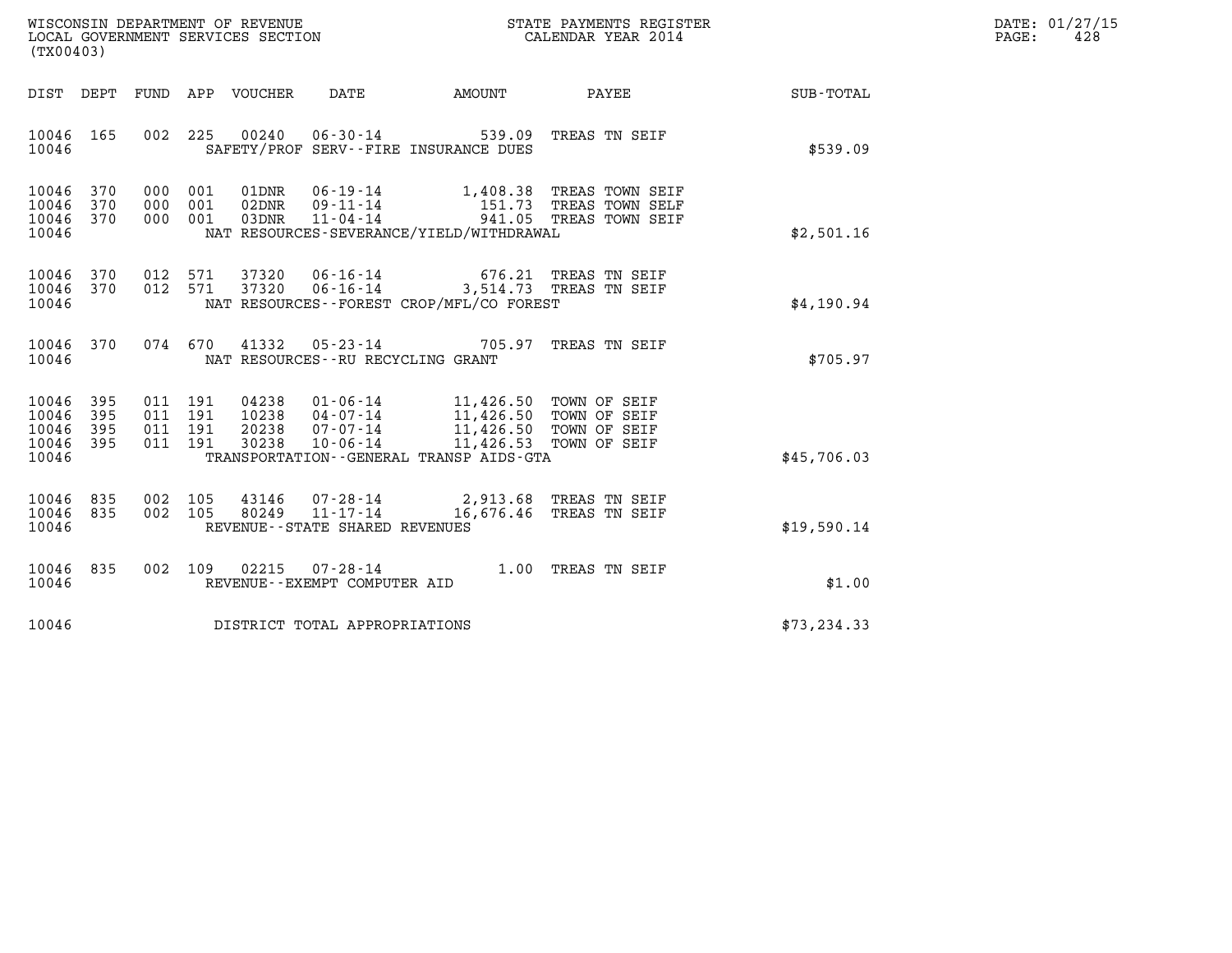| (TX00403)                                         |            |                                          |                                 | WISCONSIN DEPARTMENT OF REVENUE<br>LOCAL GOVERNMENT SERVICES SECTION |                                          | STATE PAYMENTS REGISTER<br>CALENDAR YEAR 2014                                                                                                                                   |               | DATE: 01/27/15<br>PAGE:<br>429 |
|---------------------------------------------------|------------|------------------------------------------|---------------------------------|----------------------------------------------------------------------|------------------------------------------|---------------------------------------------------------------------------------------------------------------------------------------------------------------------------------|---------------|--------------------------------|
|                                                   |            |                                          | DIST DEPT FUND APP VOUCHER DATE |                                                                      | <b>AMOUNT</b>                            | PAYEE                                                                                                                                                                           | SUB-TOTAL     |                                |
| 10048 165<br>10048                                |            |                                          |                                 |                                                                      | SAFETY/PROF SERV--FIRE INSURANCE DUES    | 002 225 00241 06-30-14 2,048.53 TREAS TN SHERMAN                                                                                                                                | \$2,048.53    |                                |
| 10048 370<br>10048                                |            |                                          |                                 |                                                                      | NAT RESOURCES--FOREST CROP/MFL/CO FOREST | 012 571 37321 06-16-14 162.94 TREAS TN SHERMAN                                                                                                                                  | \$162.94      |                                |
| 10048 370<br>10048                                |            | 074 670                                  |                                 | NAT RESOURCES--RU RECYCLING GRANT                                    |                                          | 41333  05-23-14  533.67  TREAS TN SHERMAN                                                                                                                                       | \$533.67      |                                |
| 10048 395<br>10048<br>10048<br>10048 395<br>10048 | 395<br>395 | 011 191<br>011 191<br>011 191<br>011 191 | 30239                           |                                                                      | TRANSPORTATION--GENERAL TRANSP AIDS-GTA  | 04239  01-06-14  27,896.76  TOWN OF SHERMAN<br>10239  04-07-14  27,896.76  TOWN OF SHERMAN<br>20239  07-07-14  27,896.76  TOWN OF SHERMAN<br>10-06-14 27,896.79 TOWN OF SHERMAN | \$111,587.07  |                                |
| 10048 395<br>10048                                |            |                                          |                                 |                                                                      | TRANSPORTATION - - LRIP/TRIP/MSIP GRANTS | 011 278 25546 09-24-14 28,260.00 TREAS TN SHERMAN                                                                                                                               | \$28, 260.00  |                                |
| 10048 835<br>10048 835<br>10048                   |            | 002 105<br>002 105                       | 80250                           | $11 - 17 - 14$<br>REVENUE - - STATE SHARED REVENUES                  |                                          | 43147 07-28-14 8,599.79 TREAS TN SHERMAN<br>48,737.54 TREAS TN SHERMAN                                                                                                          | \$57,337.33   |                                |
| 10048 835<br>10048                                |            |                                          |                                 | 002 109 02216 07-28-14<br>REVENUE--EXEMPT COMPUTER AID               |                                          | 4.00 TREAS TN SHERMAN                                                                                                                                                           | \$4.00        |                                |
| 10048                                             |            |                                          |                                 | DISTRICT TOTAL APPROPRIATIONS                                        |                                          |                                                                                                                                                                                 | \$199, 933.54 |                                |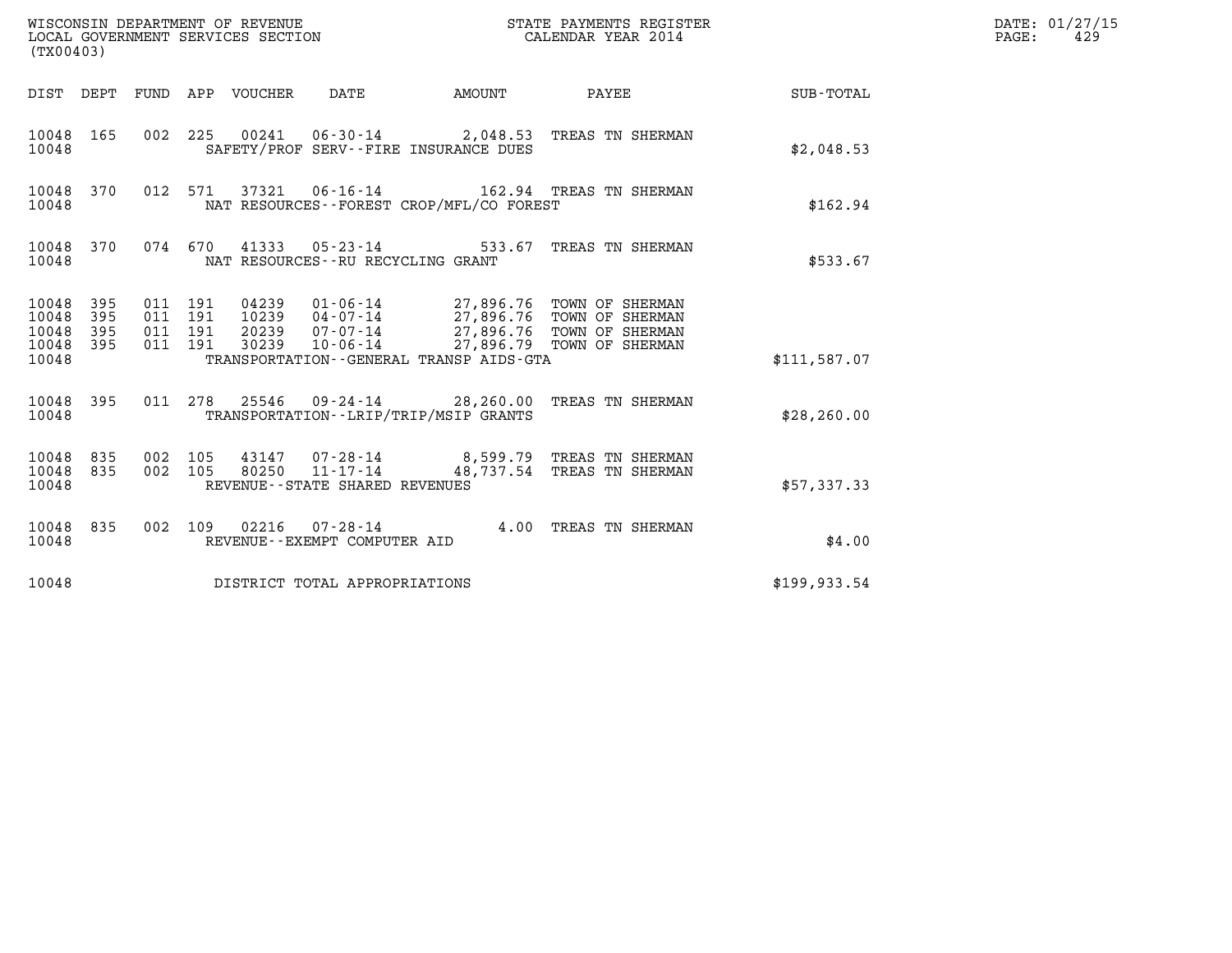| (TX00403)               |            |                    | WISCONSIN DEPARTMENT OF REVENUE<br>LOCAL GOVERNMENT SERVICES SECTION |                                                                           |        | STATE PAYMENTS REGISTER<br>CALENDAR YEAR 2014                                                |            | $\mathtt{PAGE:}$ | DATE: 01/27/15<br>430 |  |
|-------------------------|------------|--------------------|----------------------------------------------------------------------|---------------------------------------------------------------------------|--------|----------------------------------------------------------------------------------------------|------------|------------------|-----------------------|--|
|                         |            |                    | DIST DEPT FUND APP VOUCHER                                           | DATE                                                                      | AMOUNT | PAYEE                                                                                        | SUB-TOTAL  |                  |                       |  |
| 10050                   |            |                    |                                                                      | 10050 165 002 225 00242 06-30-14<br>SAFETY/PROF SERV--FIRE INSURANCE DUES |        | 593.00 TREAS TN SHERWOOD                                                                     | \$593.00   |                  |                       |  |
| 10050<br>10050<br>10050 | 370<br>370 | 000 001<br>000 001 | 03DNR                                                                | NAT RESOURCES-SEVERANCE/YIELD/WITHDRAWAL                                  |        | 02DNR  09-11-14    1,013.83 TREAS TOWN SHERWOOD<br>$11 - 04 - 14$ 324.00 TREAS TOWN SHERWOOD | \$1,337.83 |                  |                       |  |
| 10050<br>10050<br>10050 | 370<br>370 | 012 571<br>012 571 | 37322                                                                | NAT RESOURCES--FOREST CROP/MFL/CO FOREST                                  |        | 37322   06-16-14   1,150.57   TREAS TN SHERWOOD<br>06-16-14 2,264.53 TREAS TN SHERWOOD       | \$3,415.10 |                  |                       |  |
| 10050<br>10050          | 370        | 074 670            |                                                                      | NAT RESOURCES--RU RECYCLING GRANT                                         |        | 41334  05-23-14  477.77  TREAS TN SHERWOOD                                                   | \$477.77   |                  |                       |  |

| 10050                                                                                                                     | NAT RESOURCES--RU RECYCLING GRANT                                                                                                                 |                                                                                                                           | \$477.77    |
|---------------------------------------------------------------------------------------------------------------------------|---------------------------------------------------------------------------------------------------------------------------------------------------|---------------------------------------------------------------------------------------------------------------------------|-------------|
| 395<br>011 191<br>10050<br>191<br>10050<br>395<br>011<br>10050<br>191<br>- 395<br>011<br>10050<br>011 191<br>395<br>10050 | 04240<br>$01 - 06 - 14$<br>10240<br>04 - 07 - 14<br>20240<br>$07 - 07 - 14$<br>30240<br>$10 - 06 - 14$<br>TRANSPORTATION--GENERAL TRANSP AIDS-GTA | 9,931.18<br>TOWN OF SHERWOOD<br>9,931.18<br>TOWN OF SHERWOOD<br>9,931.18<br>TOWN OF SHERWOOD<br>9,931.21 TOWN OF SHERWOOD | \$39,724.75 |

| 10050                       | TRANSPORTATION--GENERAL TRANSP AIDS-GTA |  |         |               |                                                              |                                                           |  |  |             |  |
|-----------------------------|-----------------------------------------|--|---------|---------------|--------------------------------------------------------------|-----------------------------------------------------------|--|--|-------------|--|
| 10050 835<br>10050<br>10050 | 835                                     |  | 002 105 | 002 105 43148 | 07-28-14<br>80251 11-17-14<br>REVENUE--STATE SHARED REVENUES | 2,342.85 TREAS TN SHERWOOD<br>13,285.33 TREAS TN SHERWOOD |  |  | \$15,628.18 |  |

| 10050              | REVENUE--STATE SHARED REVENUES                                   |                           | \$15,628.18 |
|--------------------|------------------------------------------------------------------|---------------------------|-------------|
| 10050 835<br>10050 | 002 109<br>02217<br>07 - 28 - 14<br>REVENUE--EXEMPT COMPUTER AID | TREAS TN SHERWOOD<br>1.00 | \$1.00      |
| 10050              | DISTRICT TOTAL APPROPRIATIONS                                    |                           | \$61,177.63 |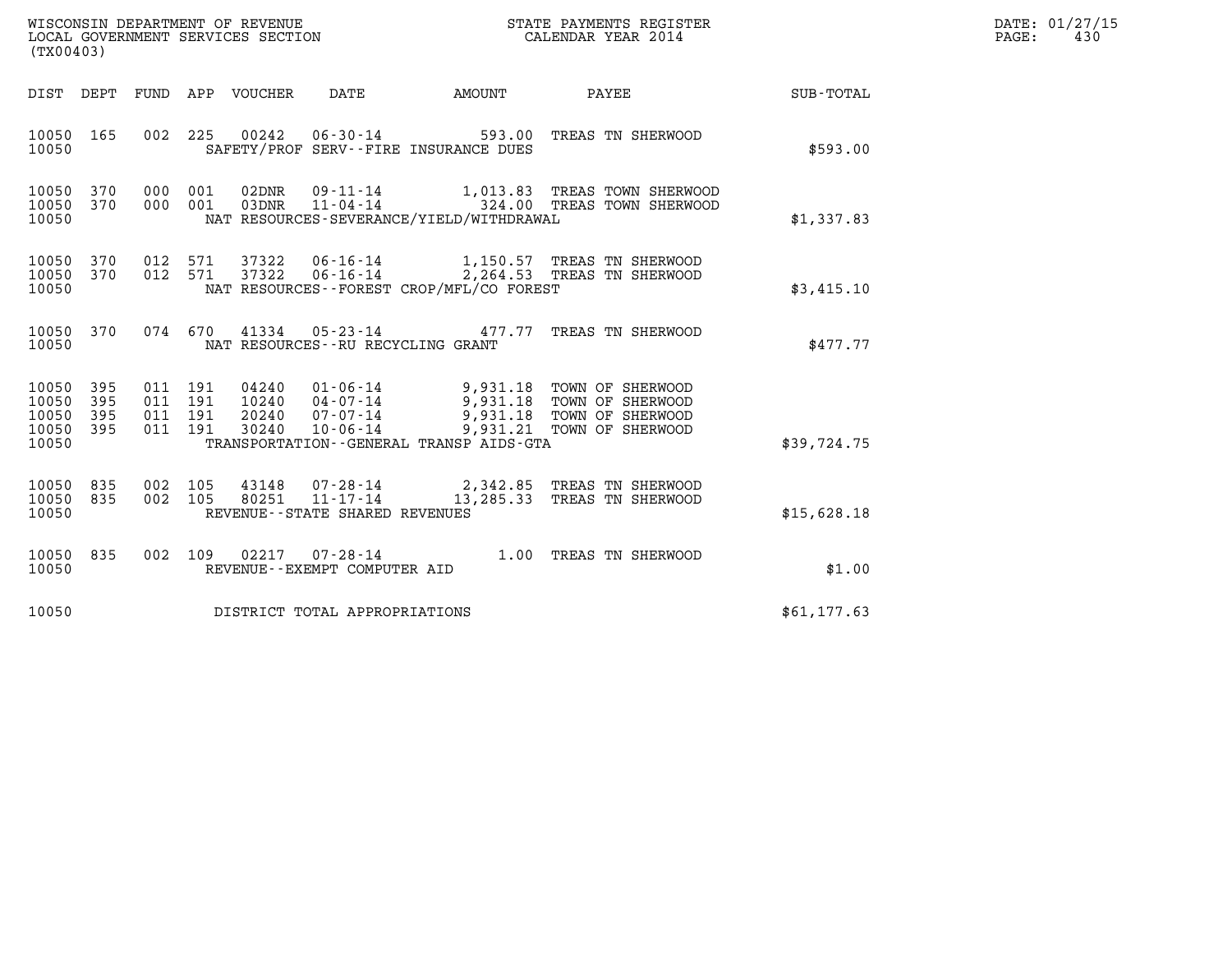| (TX00403)                                             |           |                               |         | WISCONSIN DEPARTMENT OF REVENUE | WISCONSIN DEPARTMENT OF REVENUE<br>LOCAL GOVERNMENT SERVICES SECTION | STATE PAYMENTS REGISTER                                                                                                                                                                                               | DATE: 01/27/15<br>$\mathtt{PAGE:}$<br>431 |                 |  |
|-------------------------------------------------------|-----------|-------------------------------|---------|---------------------------------|----------------------------------------------------------------------|-----------------------------------------------------------------------------------------------------------------------------------------------------------------------------------------------------------------------|-------------------------------------------|-----------------|--|
|                                                       |           |                               |         | DIST DEPT FUND APP VOUCHER DATE |                                                                      | AMOUNT                                                                                                                                                                                                                |                                           | PAYEE SUB-TOTAL |  |
| 10052                                                 | 10052 165 |                               |         |                                 |                                                                      | 002 225 00243 06-30-14 1,814.93 TREAS TN THORP<br>SAFETY/PROF SERV--FIRE INSURANCE DUES                                                                                                                               |                                           | \$1,814.93      |  |
| 10052                                                 | 10052 370 |                               | 012 571 |                                 |                                                                      | NAT RESOURCES--FOREST CROP/MFL/CO FOREST                                                                                                                                                                              |                                           | \$32.80         |  |
| 10052                                                 | 10052 370 |                               |         |                                 | NAT RESOURCES - - RU RECYCLING GRANT                                 | 074 670 41335 05-23-14 2,791.23 TREAS TN THORP                                                                                                                                                                        |                                           | \$2,791.23      |  |
| 10052 395<br>10052<br>10052 395<br>10052 395<br>10052 | 395       | 011 191<br>011 191<br>011 191 | 011 191 | 30241                           |                                                                      | 04241   01-06-14   33,734.39   TOWN OF THORP<br>10241   04-07-14   33,734.39   TOWN OF THORP<br>20241 07-07-14 33,734.39 TOWN OF THORP<br>10-06-14 33,734.41 TOWN OF THORP<br>TRANSPORTATION--GENERAL TRANSP AIDS-GTA |                                           | \$134.937.58    |  |
| 10052 835<br>10052 835<br>10052                       |           | 002 105<br>002 105            |         | 80252                           | $11 - 17 - 14$<br>REVENUE - - STATE SHARED REVENUES                  | 43149  07-28-14  8,368.54  TREAS TN THORP                                                                                                                                                                             | 47,443.04 TREAS TN THORP                  | \$55,811.58     |  |
| 10052                                                 | 10052 835 |                               |         |                                 | REVENUE--EXEMPT COMPUTER AID                                         | 002 109 02218 07-28-14 20.00 TREAS TN THORP                                                                                                                                                                           |                                           | \$20.00         |  |
| 10052                                                 |           |                               |         |                                 | DISTRICT TOTAL APPROPRIATIONS                                        |                                                                                                                                                                                                                       |                                           | \$195,408.12    |  |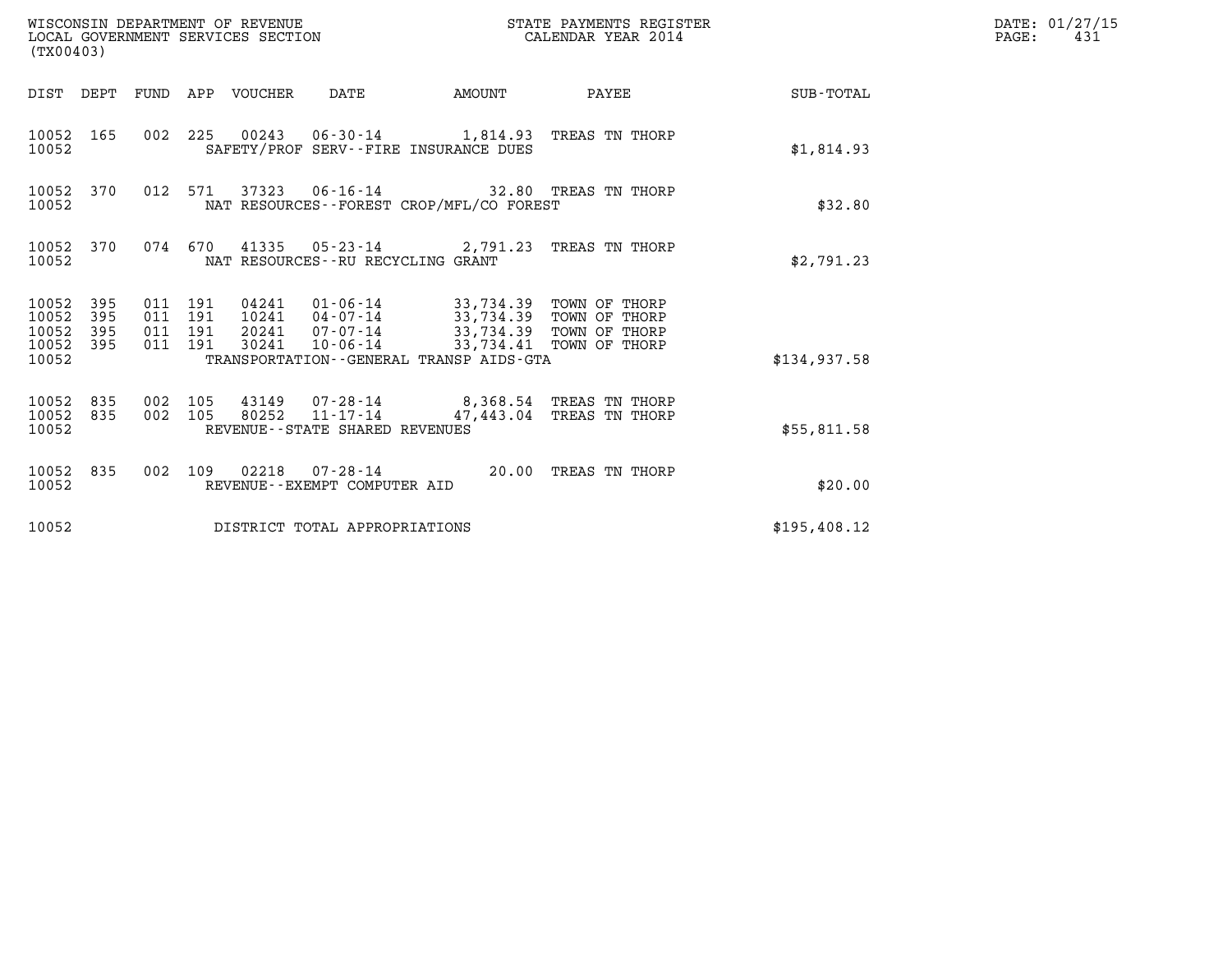| (TX00403)                                                                                                                                                                                                                                                                                                                                                                                                 |               | DATE: 01/27/15<br>PAGE:<br>432 |
|-----------------------------------------------------------------------------------------------------------------------------------------------------------------------------------------------------------------------------------------------------------------------------------------------------------------------------------------------------------------------------------------------------------|---------------|--------------------------------|
| FUND APP VOUCHER<br>DATE<br>AMOUNT PAYEE<br>DIST DEPT                                                                                                                                                                                                                                                                                                                                                     | SUB-TOTAL     |                                |
| 002 225 00244<br>06-30-14 1,635.23 TREAS TN UNITY<br>10054 165<br>SAFETY/PROF SERV--FIRE INSURANCE DUES<br>10054                                                                                                                                                                                                                                                                                          | \$1,635.23    |                                |
| 000 001<br>06-19-14 826.48 TREAS TOWN UNITY<br>09-11-14 313.77 TREAS TOWN UNITY<br>10054 370<br>$01\rm{DNR}$<br>826.48 TREAS TOWN UNITY<br>02DNR<br>10054 370<br>000 001<br>10054<br>NAT RESOURCES-SEVERANCE/YIELD/WITHDRAWAL                                                                                                                                                                             | \$1,140.25    |                                |
| 06-16-14 140.72 TREAS TN UNITY<br>10054 370<br>012 571<br>37324<br>10054<br>NAT RESOURCES--FOREST CROP/MFL/CO FOREST                                                                                                                                                                                                                                                                                      | \$140.72      |                                |
| 05-23-14 3,498.90 TREAS TN UNITY<br>10054 370<br>074 670<br>41336<br>10054<br>NAT RESOURCES -- RU RECYCLING GRANT                                                                                                                                                                                                                                                                                         | \$3,498.90    |                                |
| $\begin{array}{cccc} 011 & 191 & 04242 & 01\cdot 06\cdot 14 & 32,162.52 & \text{TOWN OF UNITY} \\ 011 & 191 & 10242 & 04\cdot 07\cdot 14 & 32,162.52 & \text{TOWN OF UNITY} \\ 011 & 191 & 20242 & 07\cdot 07\cdot 14 & 32,162.52 & \text{TOWN OF UNITY} \\ 011 & 191 & 30242 & 10\cdot 06\cdot 14 & 32,162.53 & \text{TOWN OF UNITY} \end{array}$<br>10054 395<br>10054<br>395<br>10054 395<br>10054 395 |               |                                |
| 10054<br>TRANSPORTATION - - GENERAL TRANSP AIDS - GTA                                                                                                                                                                                                                                                                                                                                                     | \$128,650.09  |                                |
| 10054 395<br>011 278 35271 12-26-14 26,522.38 TREAS TN UNITY<br>TRANSPORTATION - - LRIP/TRIP/MSIP GRANTS<br>10054                                                                                                                                                                                                                                                                                         | \$26,522.38   |                                |
| 002 105<br>43150  07-28-14  13,330.23 TREAS TN UNITY<br>80253  11-17-14  75,541.33 TREAS TN UNITY<br>10054 835<br>10054 835<br>002 105<br>10054<br>REVENUE - - STATE SHARED REVENUES                                                                                                                                                                                                                      | \$88,871.56   |                                |
| 07-28-14 3.00 TREAS TN UNITY<br>10054 835<br>002 109<br>02219<br>10054<br>REVENUE--EXEMPT COMPUTER AID                                                                                                                                                                                                                                                                                                    | \$3.00        |                                |
| 10054 DISTRICT TOTAL APPROPRIATIONS                                                                                                                                                                                                                                                                                                                                                                       | \$250, 462.13 |                                |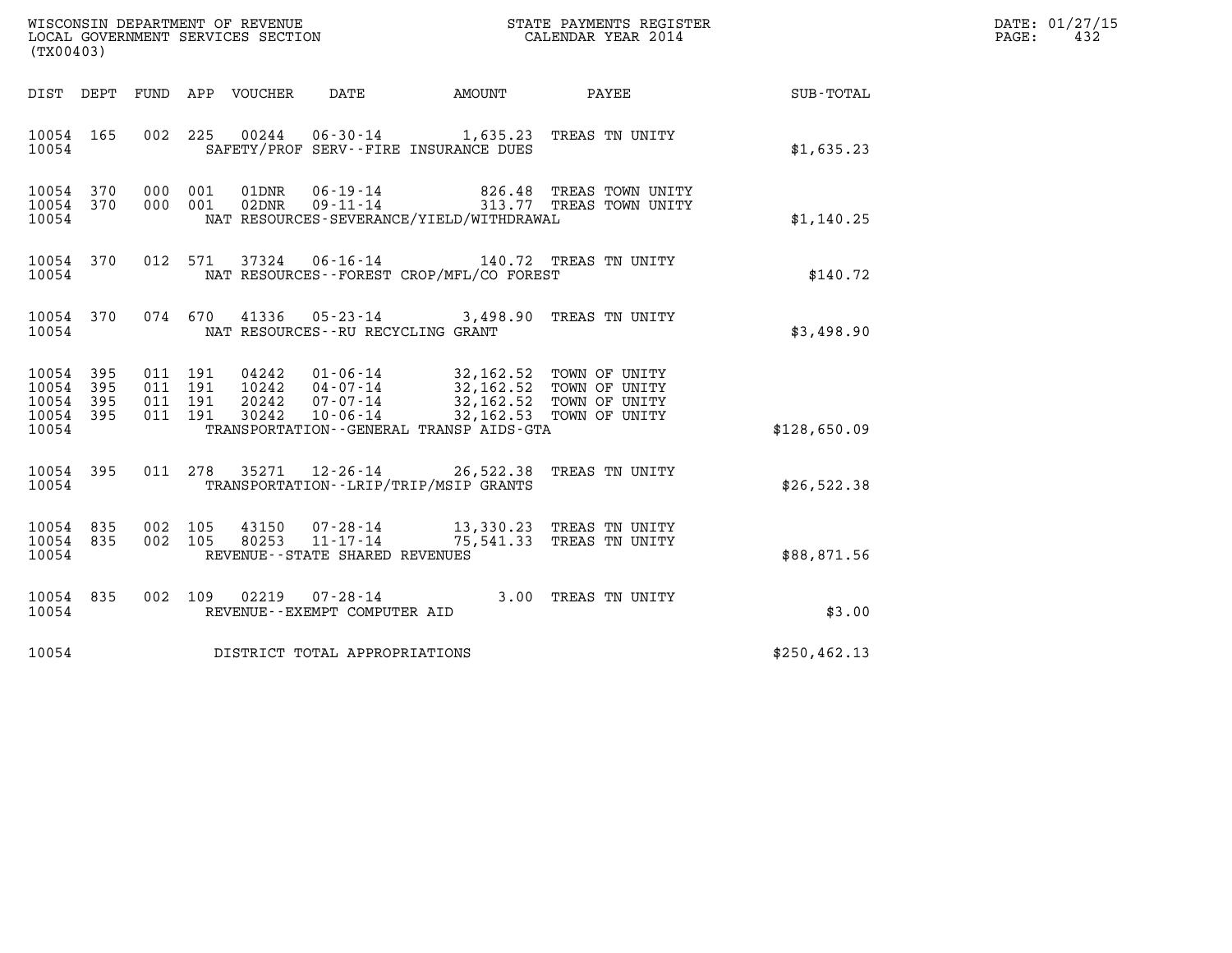| (TX00403)                                         |            |                                          |         |                                 |                                                             | WISCONSIN DEPARTMENT OF REVENUE<br>LOCAL GOVERNMENT SERVICES SECTION                                                                                                              | STATE PAYMENTS REGISTER<br>CALENDAR YEAR 2014                        |                 | DATE: 01/27/15<br>$\mathtt{PAGE}$ :<br>433 |
|---------------------------------------------------|------------|------------------------------------------|---------|---------------------------------|-------------------------------------------------------------|-----------------------------------------------------------------------------------------------------------------------------------------------------------------------------------|----------------------------------------------------------------------|-----------------|--------------------------------------------|
|                                                   |            |                                          |         | DIST DEPT FUND APP VOUCHER DATE |                                                             | <b>AMOUNT</b>                                                                                                                                                                     |                                                                      | PAYEE SUB-TOTAL |                                            |
| 10056 165<br>10056                                |            |                                          |         |                                 |                                                             | SAFETY/PROF SERV--FIRE INSURANCE DUES                                                                                                                                             | 002 225 00245 06-30-14 1,168.02 TREAS TN WARNER                      | \$1,168.02      |                                            |
| 10056 370<br>10056                                |            |                                          | 000 001 |                                 |                                                             | NAT RESOURCES-SEVERANCE/YIELD/WITHDRAWAL                                                                                                                                          | 02DNR  09-11-14   115.53   TREAS TOWN WARNER                         | \$115.53        |                                            |
| 10056 370<br>10056 370<br>10056                   |            | 012 571<br>012 571                       |         | 37325<br>37325                  |                                                             | NAT RESOURCES - - FOREST CROP/MFL/CO FOREST                                                                                                                                       | 06-16-14 504.69 TREAS TN WARNER<br>06-16-14 5.85 TREAS TN WARNER     | \$510.54        |                                            |
| 10056 370<br>10056                                |            |                                          |         |                                 | NAT RESOURCES--RU RECYCLING GRANT                           |                                                                                                                                                                                   | 074 670 41337 05-23-14 2,290.62 TREAS TN WARNER                      | \$2,290.62      |                                            |
| 10056 395<br>10056<br>10056<br>10056 395<br>10056 | 395<br>395 | 011 191<br>011 191<br>011 191<br>011 191 |         | 30243                           | $10 - 06 - 14$                                              | 04243  01-06-14  25,668.62  TOWN OF WARNER<br>10243  04-07-14  25,668.62  TOWN OF WARNER<br>20243  07-07-14  25,668.62  TOWN OF WARNER<br>TRANSPORTATION--GENERAL TRANSP AIDS-GTA | 25,668.64 TOWN OF WARNER                                             | \$102.674.50    |                                            |
| 10056 835<br>10056 835<br>10056                   |            | 002 105<br>002 105                       |         |                                 | $80254$ $11 - 17 - 14$<br>REVENUE - - STATE SHARED REVENUES |                                                                                                                                                                                   | 43151 07-28-14 7,825.28 TREAS TN WARNER<br>44,343.22 TREAS TN WARNER | \$52,168.50     |                                            |
| 10056 835<br>10056                                |            |                                          |         |                                 | REVENUE--EXEMPT COMPUTER AID                                |                                                                                                                                                                                   | 002 109 02220 07-28-14 21.00 TREAS TN WARNER                         | \$21.00         |                                            |
| 10056                                             |            |                                          |         |                                 | DISTRICT TOTAL APPROPRIATIONS                               |                                                                                                                                                                                   |                                                                      | \$158,948.71    |                                            |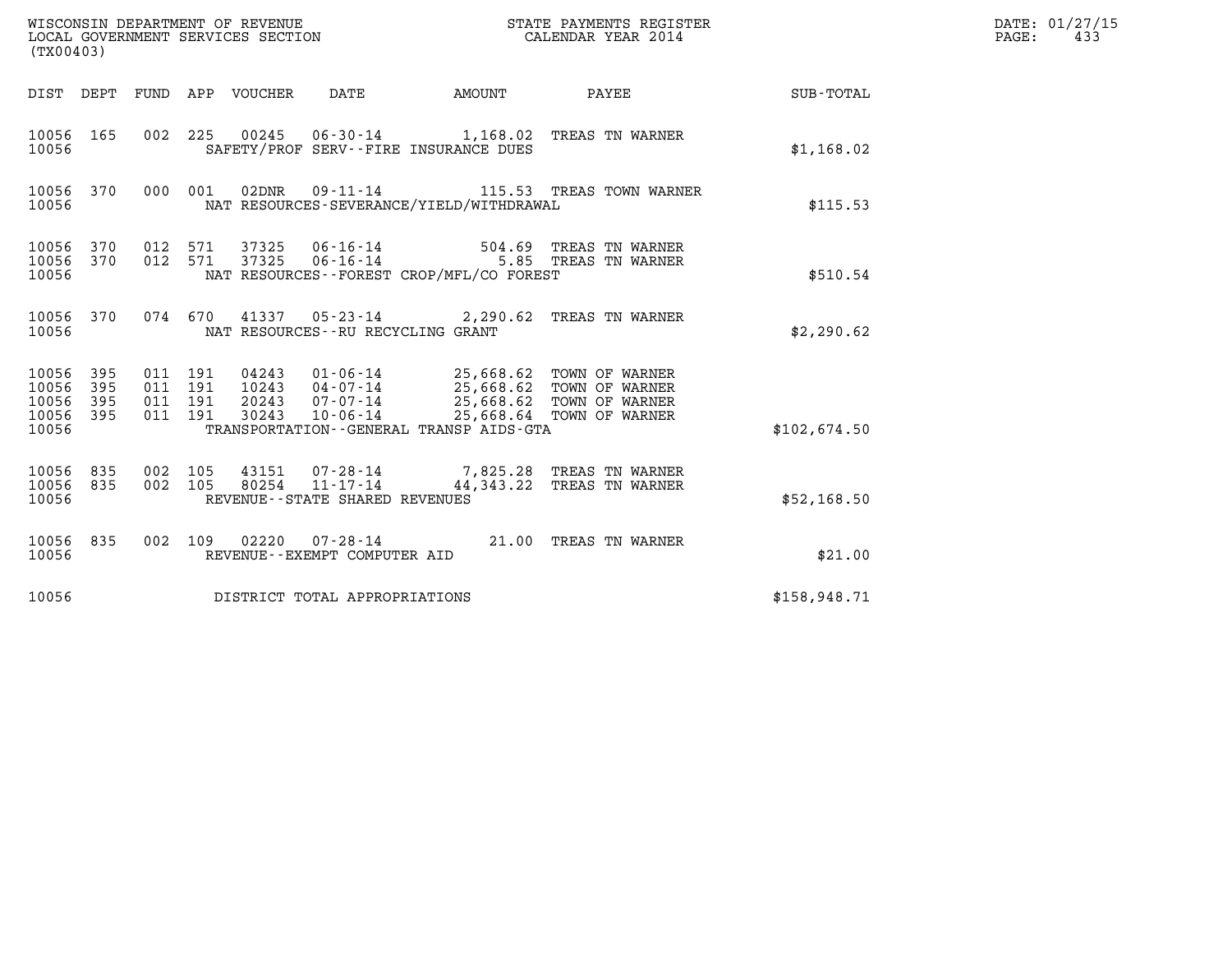| WISCONSIN DEPARTMENT OF REVENUE   | STATE PAYMENTS REGISTER | DATE: 01/27/15 |
|-----------------------------------|-------------------------|----------------|
| LOCAL GOVERNMENT SERVICES SECTION | CALENDAR YEAR 2014      | 434<br>PAGE:   |

| (TX00403)                                     |                   |                                          |            | WISCONSIN DEPARTMENT OF REVENUE<br>LOCAL GOVERNMENT SERVICES SECTION |                                                  |                                                                    | STATE PAYMENTS REGISTER<br>CALENDAR YEAR 2014                                                                                                                                       |              | DATE: 01/27/15<br>$\mathtt{PAGE}$ :<br>434 |
|-----------------------------------------------|-------------------|------------------------------------------|------------|----------------------------------------------------------------------|--------------------------------------------------|--------------------------------------------------------------------|-------------------------------------------------------------------------------------------------------------------------------------------------------------------------------------|--------------|--------------------------------------------|
| DIST DEPT                                     |                   |                                          |            | FUND APP VOUCHER DATE                                                |                                                  | <b>EXAMPLE THE AMOUNT</b>                                          | <b>PAYEE</b> PAYEE                                                                                                                                                                  | SUB-TOTAL    |                                            |
| 10058<br>10058                                | 165               | 002                                      |            |                                                                      |                                                  | 225 00246 06-30-14 646.90<br>SAFETY/PROF SERV--FIRE INSURANCE DUES | TREAS TN WASHBURN                                                                                                                                                                   | \$646.90     |                                            |
| 10058 370<br>10058<br>10058                   | 370               |                                          |            | 012 571 37326                                                        | 012 571 37326 06-16-14                           | $06 - 16 - 14$ 453.07<br>NAT RESOURCES--FOREST CROP/MFL/CO FOREST  | TREAS TN WASHBURN<br>2,747.11 TREAS TN WASHBURN                                                                                                                                     | \$3,200.18   |                                            |
| 10058 370<br>10058                            |                   |                                          |            |                                                                      | NAT RESOURCES - - RU RECYCLING GRANT             |                                                                    | 074 670 41338 05-23-14 1,051.42 TREAS TN WASHBURN                                                                                                                                   | \$1,051.42   |                                            |
| 10058 370<br>10058                            |                   |                                          |            |                                                                      |                                                  | NAT RESOURCES -- RU CONSOLIDATED GRANT                             | 074 673 41338 05-23-14 76.30 TREAS TN WASHBURN                                                                                                                                      | \$76.30      |                                            |
| 10058<br>10058<br>10058<br>10058 395<br>10058 | 395<br>395<br>395 | 011 191<br>011 191<br>011 191<br>011 191 |            | 30244                                                                |                                                  | TRANSPORTATION--GENERAL TRANSP AIDS-GTA                            | 04244  01-06-14  21,064.15  TOWN OF WASHBURN<br>10244  04-07-14  21,064.15  TOWN OF WASHBURN<br>20244  07-07-14  21,064.15  TOWN OF WASHBURN<br>10-06-14 21,064.15 TOWN OF WASHBURN | \$84,256.60  |                                            |
| 10058<br>10058<br>10058 835<br>10058          | 835<br>835        | 002<br>002<br>002 105                    | 105<br>105 | 00003<br>43152<br>80255                                              | $11 - 17 - 14$<br>REVENUE--STATE SHARED REVENUES | $12 - 26 - 14$ $4,000.00$<br>$07 - 28 - 14$ 388.47<br>24,868.01    | TREAS TN WASHBURN<br>TREAS TN WASHBURN<br>TREAS TN WASHBURN                                                                                                                         | \$29, 256.48 |                                            |
| 10058                                         |                   |                                          |            |                                                                      | DISTRICT TOTAL APPROPRIATIONS                    |                                                                    |                                                                                                                                                                                     | \$118,487.88 |                                            |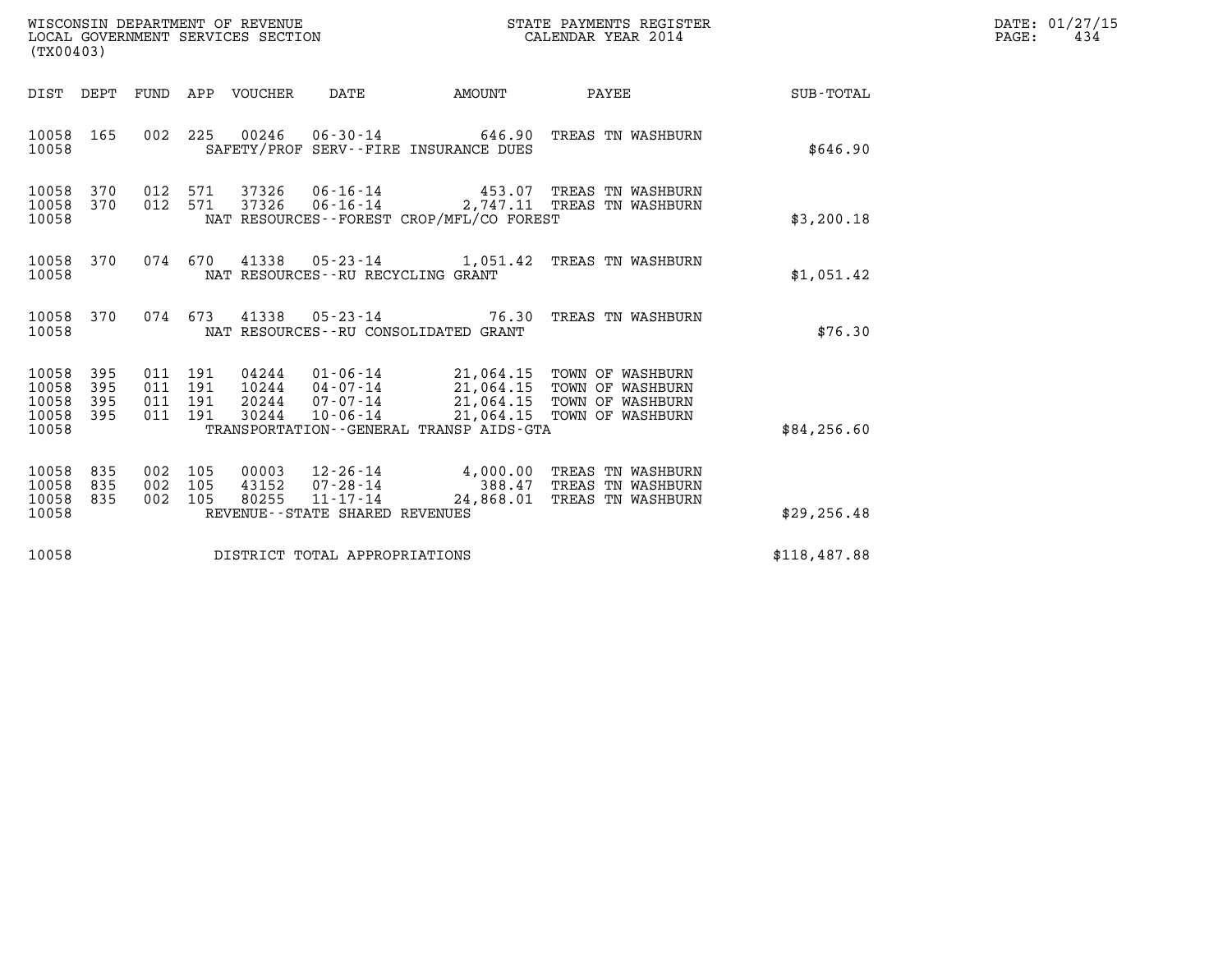| WISCONSIN DEPARTMENT OF REVENUE<br>LOCAL GOVERNMENT SERVICES SECTION | STATE PAYMENTS REGISTER<br>CALENDAR YEAR 2014 | DATE: 01/27/15<br>435<br>PAGE: |
|----------------------------------------------------------------------|-----------------------------------------------|--------------------------------|

| (TX00403)                                         |            |                               |               |                                   |                                          |                                                                                                                                                                                      |               | DATE: 01/27/15<br>$\mathtt{PAGE}$ :<br>435 |
|---------------------------------------------------|------------|-------------------------------|---------------|-----------------------------------|------------------------------------------|--------------------------------------------------------------------------------------------------------------------------------------------------------------------------------------|---------------|--------------------------------------------|
|                                                   |            |                               |               |                                   |                                          | DIST DEPT FUND APP VOUCHER DATE AMOUNT PAYEE                                                                                                                                         | SUB-TOTAL     |                                            |
| 10060                                             | 10060 165  |                               |               |                                   | SAFETY/PROF SERV--FIRE INSURANCE DUES    | 002 225 00247 06-30-14 1,527.41 TREAS TN WESTON                                                                                                                                      | \$1,527.41    |                                            |
| 10060 370<br>10060                                | 10060 370  |                               |               |                                   | NAT RESOURCES-SEVERANCE/YIELD/WITHDRAWAL | 000 001 01DNR 06-19-14 24,658.03 TREAS TOWN WESTON 000 001 02DNR 09-11-14 208.92 TREAS TOWN WESTON                                                                                   | \$24,866.95   |                                            |
| 10060 370<br>10060                                |            |                               |               |                                   | NAT RESOURCES--FOREST CROP/MFL/CO FOREST | 012 571 37327 06-16-14 416.13 TREAS TN WESTON                                                                                                                                        | \$416.13      |                                            |
| 10060                                             | 10060 370  |                               |               | NAT RESOURCES--RU RECYCLING GRANT |                                          | 074 670 41339 05-23-14 2,341.33 TREAS TN WESTON                                                                                                                                      | \$2,341.33    |                                            |
| 10060 395<br>10060<br>10060<br>10060 395<br>10060 | 395<br>395 | 011 191<br>011 191<br>011 191 | 011 191 04245 |                                   | TRANSPORTATION--GENERAL TRANSP AIDS-GTA  | 04245  01-06-14  21,693.95  TOWN OF WESTON<br>10245  04-07-14  21,693.95  TOWN OF WESTON<br>20245  07-07-14  21,693.95  TOWN OF WESTON<br>30245  10-06-14  21,693.98  TOWN OF WESTON | \$86,775.83   |                                            |
| 10060<br>10060 835<br>10060                       | 835        |                               |               | REVENUE - - STATE SHARED REVENUES |                                          | 002 105 43153 07-28-14 6,839.95 TREAS TN WESTON 002 105 80256 11-17-14 38,759.71 TREAS TN WESTON                                                                                     | \$45,599.66   |                                            |
| 10060<br>10060                                    | 835        |                               |               | REVENUE--EXEMPT COMPUTER AID      |                                          | 002 109 02221 07-28-14 2.00 TREAS TN WESTON                                                                                                                                          | \$2.00        |                                            |
| 10060                                             |            |                               |               | DISTRICT TOTAL APPROPRIATIONS     |                                          |                                                                                                                                                                                      | \$161, 529.31 |                                            |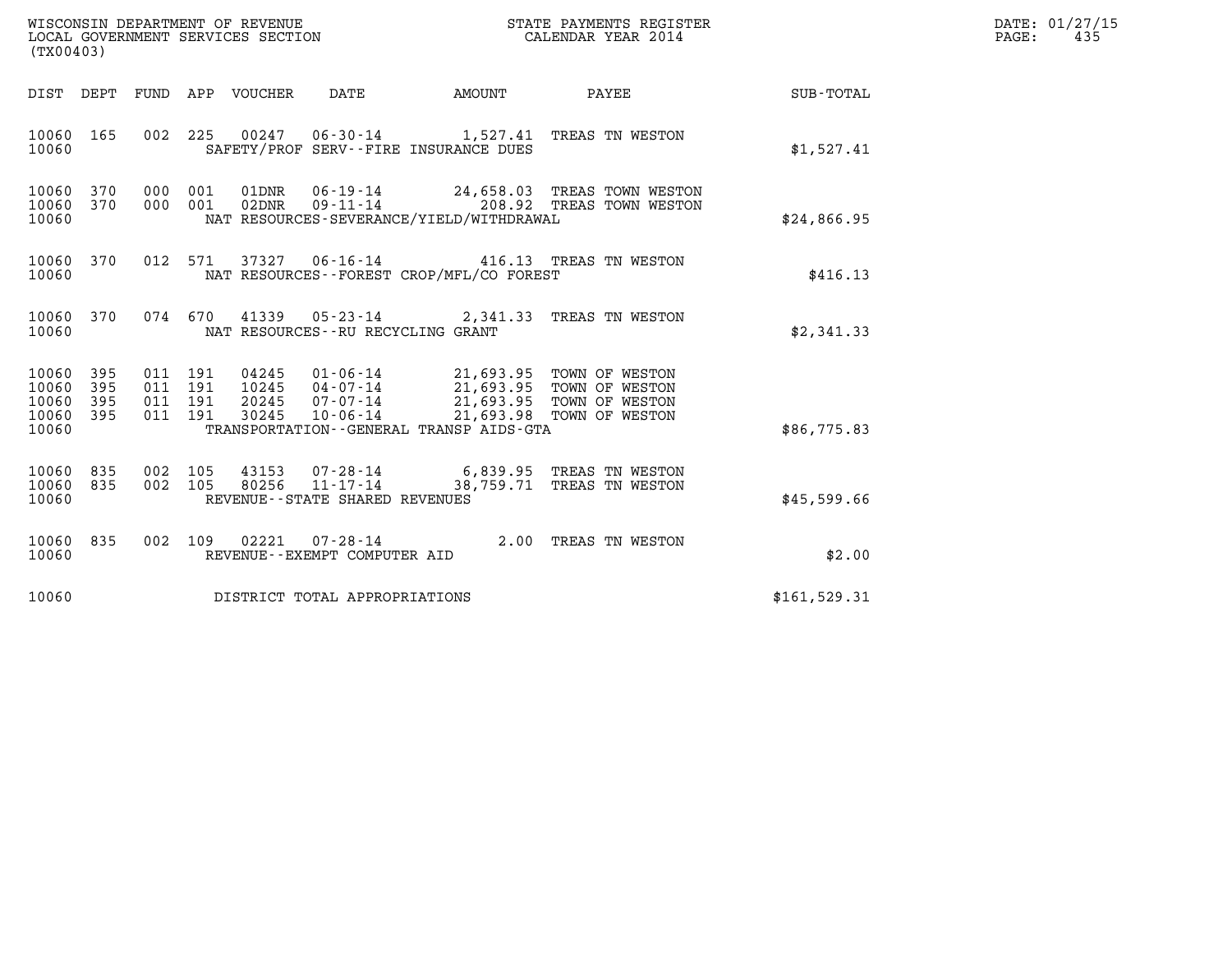| (TX00403)                                         |            |                                          | WISCONSIN DEPARTMENT OF REVENUE<br>LOCAL GOVERNMENT SERVICES SECTION |                                                  |                                                                          | STATE PAYMENTS REGISTER<br>CALENDAR YEAR 2014                                                                                       |                 | DATE: 01/27/15<br>$\mathtt{PAGE}$ :<br>436 |
|---------------------------------------------------|------------|------------------------------------------|----------------------------------------------------------------------|--------------------------------------------------|--------------------------------------------------------------------------|-------------------------------------------------------------------------------------------------------------------------------------|-----------------|--------------------------------------------|
|                                                   |            |                                          | DIST DEPT FUND APP VOUCHER DATE                                      |                                                  | <b>AMOUNT</b>                                                            |                                                                                                                                     | PAYEE SUB-TOTAL |                                            |
| 10062 165<br>10062                                |            |                                          |                                                                      |                                                  | SAFETY/PROF SERV--FIRE INSURANCE DUES                                    | 002 225 00248 06-30-14 1,868.83 TREAS TN WITHEE                                                                                     | \$1,868.83      |                                            |
| 10062                                             | 10062 370  |                                          |                                                                      |                                                  | NAT RESOURCES - - FOREST CROP/MFL/CO FOREST                              | 012 571 37328 06-16-14 71.00 TREAS TN WITHEE                                                                                        | \$71.00         |                                            |
| 10062                                             | 10062 370  |                                          |                                                                      | NAT RESOURCES - - RU RECYCLING GRANT             |                                                                          | 074 670 41340 05-23-14 1,365.18 TREAS TN WITHEE                                                                                     | \$1,365.18      |                                            |
| 10062 395<br>10062<br>10062<br>10062 395<br>10062 | 395<br>395 | 011 191<br>011 191<br>011 191<br>011 191 | 30246                                                                | 10-06-14                                         | 30,537.74 TOWN OF WITHEE<br>TRANSPORTATION - - GENERAL TRANSP AIDS - GTA | 04246  01-06-14  30,537.72  TOWN OF WITHEE<br>10246  04-07-14  30,537.72  TOWN OF WITHEE<br>20246 07-07-14 30,537.72 TOWN OF WITHEE | \$122,150.90    |                                            |
| 10062 835<br>10062                                | 10062 835  | 002 105<br>002 105                       |                                                                      | 80257 11-17-14<br>REVENUE--STATE SHARED REVENUES |                                                                          | 43154 07-28-14 8,377.92 TREAS TN WITHEE<br>50,275.49 TREAS TN WITHEE                                                                | \$58,653.41     |                                            |
| 10062                                             | 10062 835  |                                          |                                                                      | REVENUE--EXEMPT COMPUTER AID                     |                                                                          | 002 109 02222 07-28-14 73.00 TREAS TN WITHEE                                                                                        | \$73.00         |                                            |
| 10062                                             |            |                                          |                                                                      | DISTRICT TOTAL APPROPRIATIONS                    |                                                                          |                                                                                                                                     | \$184, 182.32   |                                            |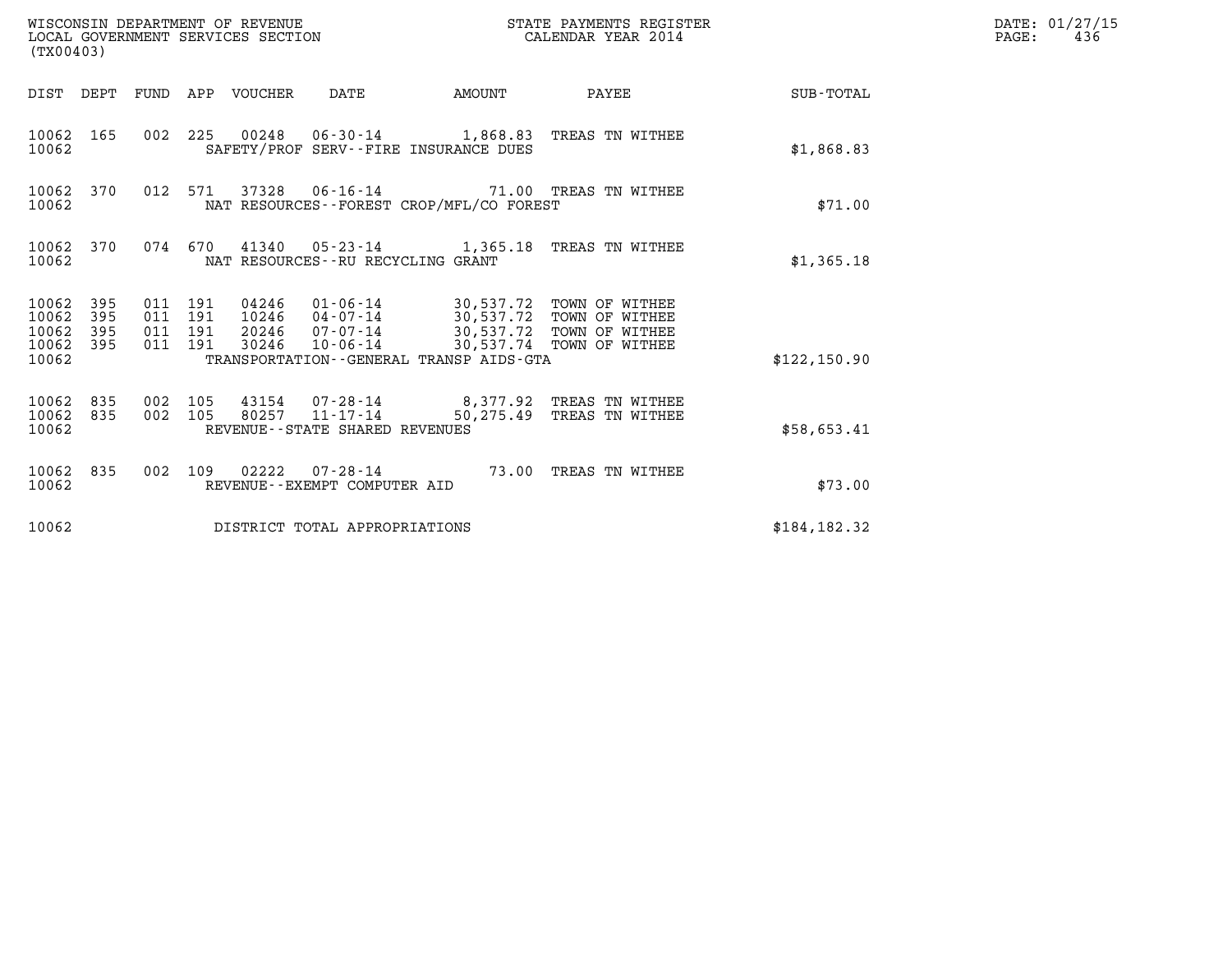| WISCONSIN DEPARTMENT OF REVENUE<br>LOCAL GOVERNMENT SERVICES SECTION<br>(TX00403)                                 |                                                                                                                                                                                                  | STATE PAYMENTS REGISTER<br>CALENDAR YEAR 2014 |               | DATE: 01/27/15<br>PAGE:<br>437 |
|-------------------------------------------------------------------------------------------------------------------|--------------------------------------------------------------------------------------------------------------------------------------------------------------------------------------------------|-----------------------------------------------|---------------|--------------------------------|
| DIST DEPT FUND APP VOUCHER DATE                                                                                   | <b>EXAMPLE THE AMOUNT</b>                                                                                                                                                                        | PAYEE                                         | SUB-TOTAL     |                                |
| 10064 165<br>10064                                                                                                | 002 225 00249 06-30-14 1,455.53 TREAS TN WORDEN<br>SAFETY/PROF SERV--FIRE INSURANCE DUES                                                                                                         |                                               | \$1,455.53    |                                |
| 10064 370<br>000 001<br>10064                                                                                     | 01DNR  06-19-14   1,854.30 TREAS TOWN WORDEN<br>NAT RESOURCES-SEVERANCE/YIELD/WITHDRAWAL                                                                                                         |                                               | \$1,854.30    |                                |
| 012 571<br>10064 370<br>10064                                                                                     | NAT RESOURCES--FOREST CROP/MFL/CO FOREST                                                                                                                                                         |                                               | \$324.80      |                                |
| 10064 370<br>10064                                                                                                | 074 670 41341 05-23-14 1,995.09 TREAS TN WORDEN<br>NAT RESOURCES - - RU RECYCLING GRANT                                                                                                          |                                               | \$1,995.09    |                                |
| 10064 395<br>011 191<br>011 191<br>10064 395<br>10064<br>395<br>011 191<br>10064 395<br>011 191<br>30247<br>10064 | 04247  01-06-14  28,732.98  TOWN OF WORDEN<br>10247  04-07-14  28,732.98  TOWN OF WORDEN<br>20247 07-07-14 28,732.98 TOWN OF WORDEN<br>$10 - 06 - 14$<br>TRANSPORTATION--GENERAL TRANSP AIDS-GTA | 28,732.99 TOWN OF WORDEN                      | \$114,931.93  |                                |
| 10064 835<br>002 105<br>10064 835<br>002 105<br>80258<br>10064                                                    | 43155 07-28-14 7,447.84 TREAS TN WORDEN<br>$11 - 17 - 14$<br>REVENUE - - STATE SHARED REVENUES                                                                                                   | 42,204.42 TREAS TN WORDEN                     | \$49,652.26   |                                |
| 10064 835<br>10064                                                                                                | 002 109 02223 07-28-14 14.00 TREAS TN WORDEN<br>REVENUE--EXEMPT COMPUTER AID                                                                                                                     |                                               | \$14.00       |                                |
| 10064<br>DISTRICT TOTAL APPROPRIATIONS                                                                            |                                                                                                                                                                                                  |                                               | \$170, 227.91 |                                |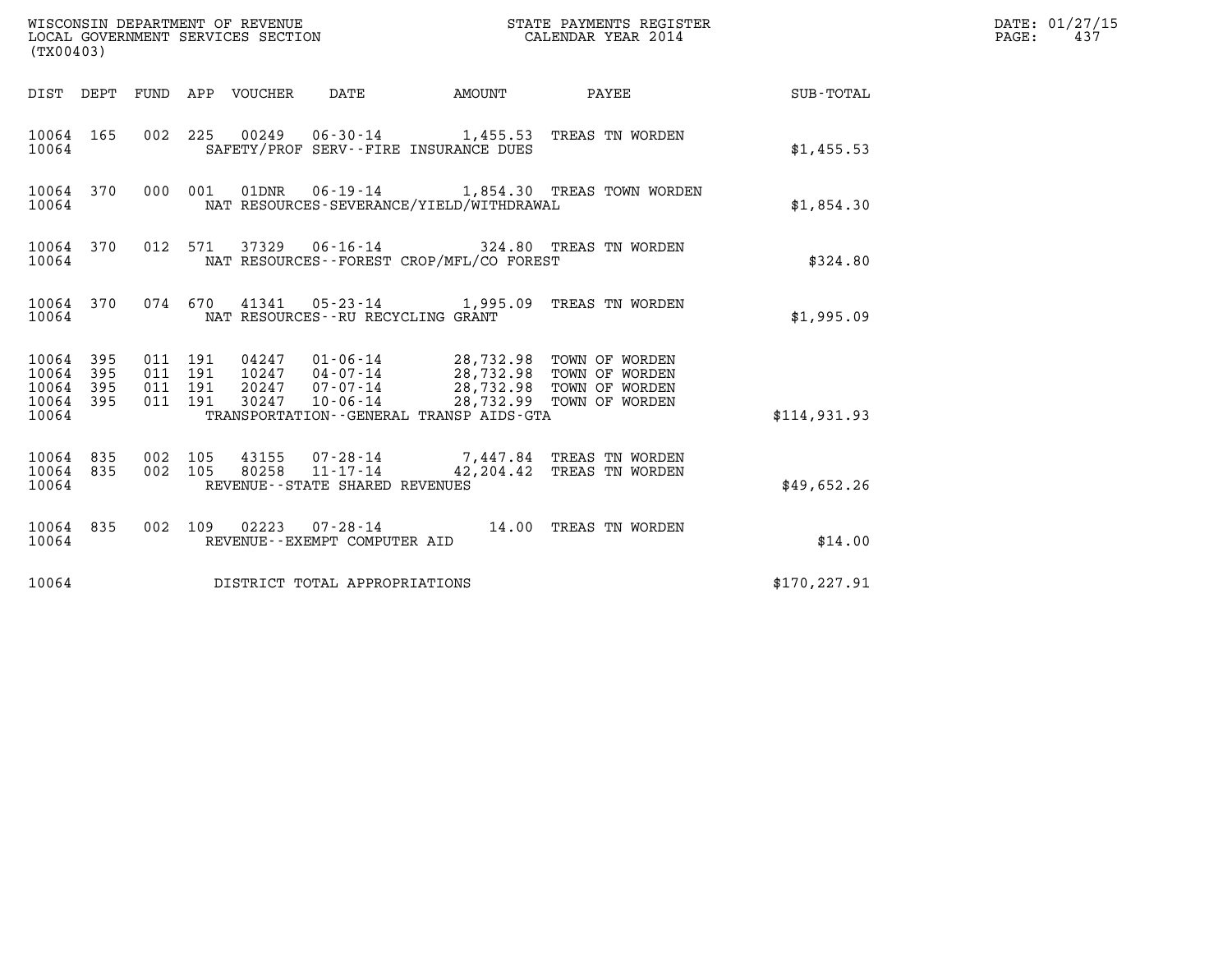| WISCONSIN DEPARTMENT OF REVENUE<br>(TX00403)                          | LOCAL GOVERNMENT SERVICES SECTION                                                                                                                                                                                                                                      | STATE PAYMENTS REGISTER<br>CALENDAR YEAR 2014 | DATE: 01/27/15<br>$\mathtt{PAGE}$ :<br>438 |
|-----------------------------------------------------------------------|------------------------------------------------------------------------------------------------------------------------------------------------------------------------------------------------------------------------------------------------------------------------|-----------------------------------------------|--------------------------------------------|
|                                                                       | DIST DEPT FUND APP VOUCHER DATE<br><b>AMOUNT</b>                                                                                                                                                                                                                       | <b>PAYEE</b> FOUND THE PAYEE<br>SUB-TOTAL     |                                            |
| 10066 165<br>10066                                                    | 002 225 00250 06-30-14 1,473.50 TREAS TN YORK<br>SAFETY/PROF SERV--FIRE INSURANCE DUES                                                                                                                                                                                 | \$1,473.50                                    |                                            |
| 10066 370<br>10066                                                    | 012 571 37330 06-16-14 27.40 TREAS TN YORK<br>NAT RESOURCES - - FOREST CROP/MFL/CO FOREST                                                                                                                                                                              | \$27.40                                       |                                            |
| 10066 370<br>10066                                                    | 074 670 41342 05-23-14 1,975.28 TREAS TN YORK<br>NAT RESOURCES - - RU RECYCLING GRANT                                                                                                                                                                                  | \$1,975.28                                    |                                            |
| 395<br>10066<br>395<br>10066<br>395<br>10066<br>395<br>10066<br>10066 | 04248  01-06-14  29,860.28  TOWN OF YORK<br>10248  04-07-14  29,860.28  TOWN OF YORK<br>011 191<br>011 191<br>07-07-14 29,860.28 TOWN OF YORK<br>011 191<br>20248<br>29,860.30 TOWN OF YORK<br>011 191<br>30248<br>10-06-14<br>TRANSPORTATION--GENERAL TRANSP AIDS-GTA | \$119,441.14                                  |                                            |
| 10066 835<br>10066 835<br>10066                                       | 002 105<br>$11 - 17 - 14$<br>002 105<br>80259<br>72,261.55 TREAS TN YORK<br>REVENUE - - STATE SHARED REVENUES                                                                                                                                                          | \$85,010.88                                   |                                            |
| 10066 835<br>10066                                                    | 002 109 02224 07-28-14 3.00 TREAS TN YORK<br>REVENUE--EXEMPT COMPUTER AID                                                                                                                                                                                              | \$3.00                                        |                                            |
| 10066                                                                 | DISTRICT TOTAL APPROPRIATIONS                                                                                                                                                                                                                                          | \$207,931.20                                  |                                            |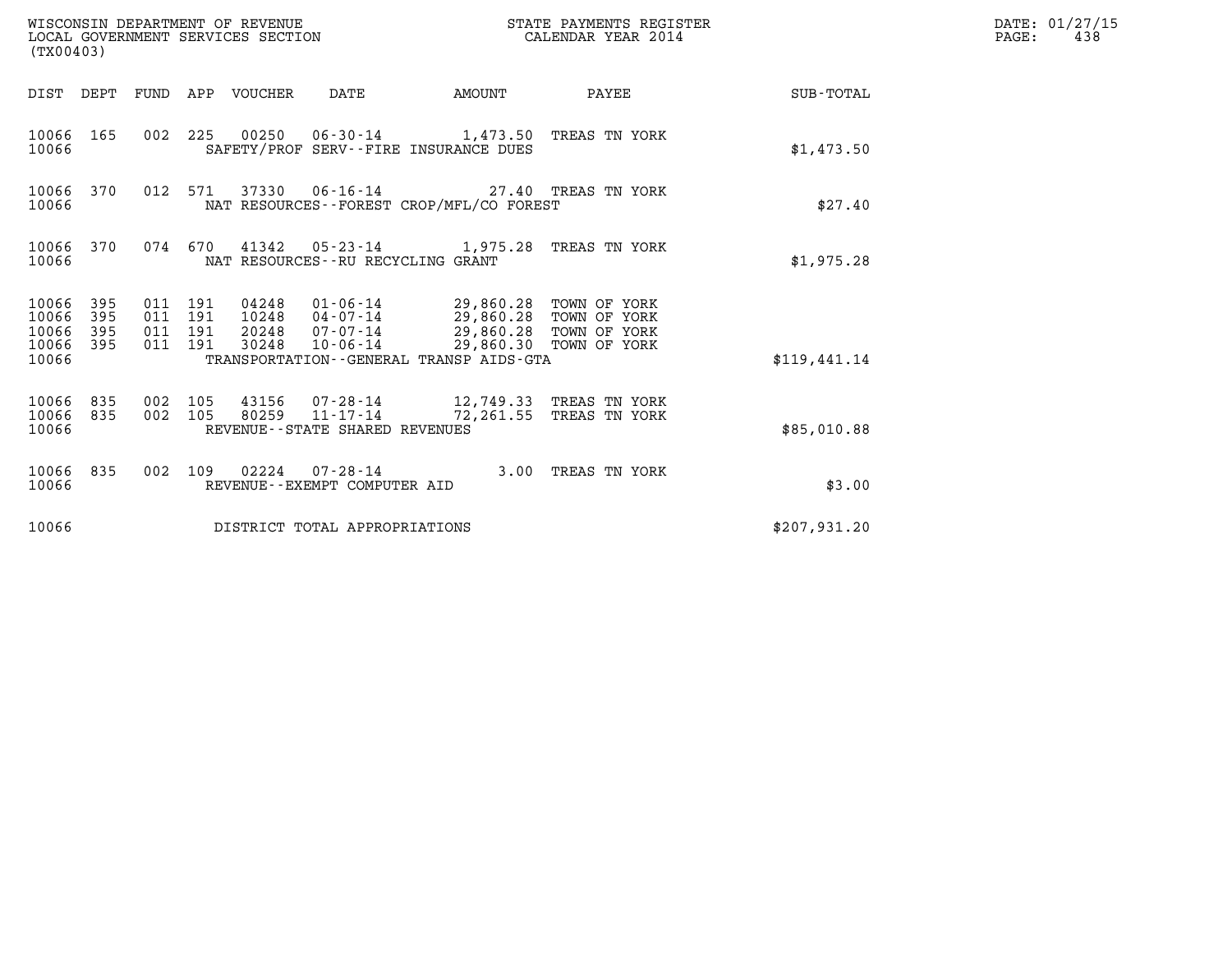| WISCONSIN DEPARTMENT OF REVENUE<br>LOCAL GOVERNMENT SERVICES SECTION | STATE PAYMENTS REGISTER<br>CALENDAR YEAR 2014 | DATE: 01/27/15<br>439<br>PAGE: |
|----------------------------------------------------------------------|-----------------------------------------------|--------------------------------|

| (TX00403)                                         |            |  |                                          |                                  |                                   |                                         |                                                                                                                                            |             | DATE: 01/27/15<br>PAGE:<br>439 |
|---------------------------------------------------|------------|--|------------------------------------------|----------------------------------|-----------------------------------|-----------------------------------------|--------------------------------------------------------------------------------------------------------------------------------------------|-------------|--------------------------------|
|                                                   |            |  |                                          |                                  |                                   | DIST DEPT FUND APP VOUCHER DATE AMOUNT  | <b>PAYEE</b>                                                                                                                               | SUB-TOTAL   |                                |
| 10111 165<br>10111                                |            |  |                                          |                                  |                                   | SAFETY/PROF SERV--FIRE INSURANCE DUES   | 002 225 00251 06-30-14 646.90 TREAS VIL CURTISS                                                                                            | \$646.90    |                                |
| 10111 370<br>10111                                |            |  |                                          |                                  | NAT RESOURCES--RU RECYCLING GRANT |                                         | 074 670 41343 05-23-14 631.49 TREAS VIL CURTISS                                                                                            | \$631.49    |                                |
| 10111 395<br>10111<br>10111<br>10111 395<br>10111 | 395<br>395 |  | 011 191<br>011 191<br>011 191<br>011 191 | 04249<br>10249<br>20249<br>30249 | 07-07-14<br>10-06-14              | TRANSPORTATION--GENERAL TRANSP AIDS-GTA | 01-06-14 4,260.18 VILLAGE OF CURTISS<br>04-07-14 4,260.18 VILLAGE OF CURTISS<br>4,260.18 VILLAGE OF CURTISS<br>4,260.21 VILLAGE OF CURTISS | \$17,040.75 |                                |
| 10111 835<br>10111 835<br>10111                   |            |  |                                          |                                  | REVENUE--STATE SHARED REVENUES    |                                         | 002 105 43157 07-28-14 9,527.15 TREAS VIL CURTISS<br>002 105 80260 11-17-14 53,987.19 TREAS VIL CURTISS                                    | \$63,514.34 |                                |
| 10111 835<br>10111 835<br>10111                   |            |  |                                          | 002 109 02225<br>002 109 05045   | REVENUE--EXEMPT COMPUTER AID      |                                         | 07-28-14 12.00 TREAS VIL CURTISS<br>07-28-14 3,016.00 TREAS VIL CURTISS                                                                    | \$3,028.00  |                                |
| 10111 835<br>10111                                |            |  |                                          |                                  | REVENUE--LOTTERY CREDIT -         |                                         | 021 363 36004 03-24-14 645.24 TREAS VIL CURTISS                                                                                            | \$645.24    |                                |
| 10111                                             |            |  |                                          |                                  | DISTRICT TOTAL APPROPRIATIONS     |                                         |                                                                                                                                            | \$85,506.72 |                                |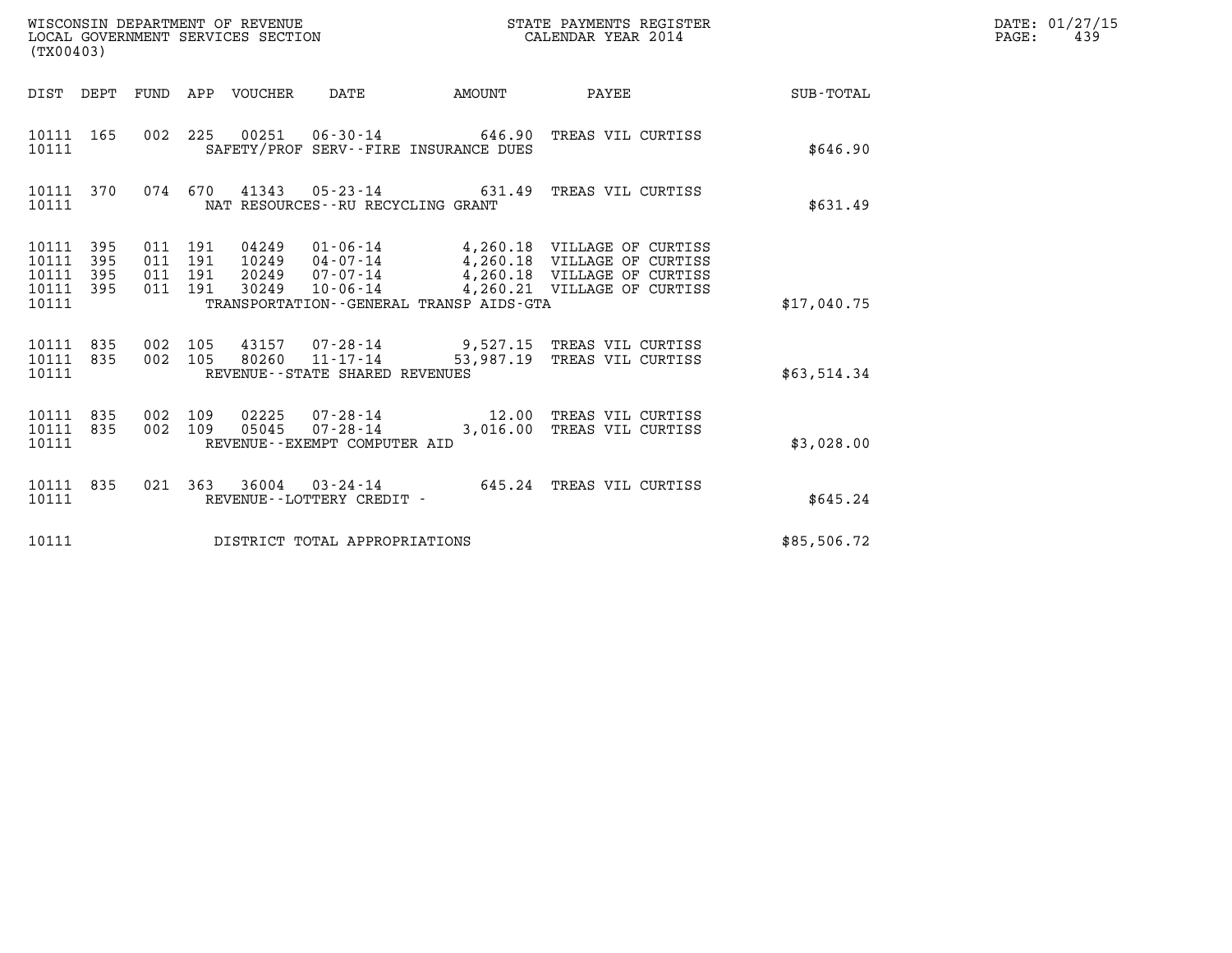|                                                   | (TX00403)  |                                          |  |                                 |                                                                              |                                          |                                                                                                                                                                                                                                   |               | DATE: 01/27/15<br>PAGE:<br>440 |
|---------------------------------------------------|------------|------------------------------------------|--|---------------------------------|------------------------------------------------------------------------------|------------------------------------------|-----------------------------------------------------------------------------------------------------------------------------------------------------------------------------------------------------------------------------------|---------------|--------------------------------|
|                                                   |            |                                          |  | DIST DEPT FUND APP VOUCHER      | DATE                                                                         | AMOUNT                                   | PAYEE                                                                                                                                                                                                                             | SUB-TOTAL     |                                |
| 10116 165<br>10116                                |            |                                          |  |                                 |                                                                              | SAFETY/PROF SERV--FIRE INSURANCE DUES    | 002 225 00252 06-30-14 2,120.41 TREAS VIL DORCHESTER                                                                                                                                                                              | \$2,120.41    |                                |
| 10116                                             | 10116 370  |                                          |  |                                 | NAT RESOURCES - - RU RECYCLING GRANT                                         |                                          | 074 670 41344 05-23-14 1,532.37 TREAS VIL DORCHESTER                                                                                                                                                                              | \$1,532.37    |                                |
| 10116                                             | 10116 370  |                                          |  |                                 | NAT RESOURCES--DAM SAFETY PROJECTS                                           |                                          | 095 532 02056 03-27-14 82,321.37 TREAS VIL DORCHESTER                                                                                                                                                                             | \$82,321.37   |                                |
| 10116 395<br>10116<br>10116<br>10116 395<br>10116 | 395<br>395 | 011 191<br>011 191<br>011 191<br>011 191 |  | 20250<br>30250                  | $07 - 07 - 14$<br>10-06-14                                                   | TRANSPORTATION--GENERAL TRANSP AIDS-GTA  | 04250  01-06-14  14,323.18  VILLAGE OF DORCHESTER<br>10250  04-07-14  14,323.18  VILLAGE OF DORCHESTER<br>20250  07-07-14  14,323.18  VILLAGE OF DORCHESTER<br>14,323.18 VILLAGE OF DORCHESTER<br>14,323.19 VILLAGE OF DORCHESTER | \$57,292.73   |                                |
| 10116 395<br>10116                                |            |                                          |  | 011 278 28079                   |                                                                              | TRANSPORTATION - - LRIP/TRIP/MSIP GRANTS | 10-16-14 14,479.50 TREAS VIL DORCHESTER                                                                                                                                                                                           | \$14,479.50   |                                |
| 10116 455<br>10116                                |            |                                          |  | 002 231 01343                   | JUSTICE -- LAW ENFORCEMENT TRAINING                                          |                                          | 02-18-14 160.00 TREAS VIL DORCHESTER                                                                                                                                                                                              | \$160.00      |                                |
| 10116<br>10116<br>10116 505<br>10116              | 505<br>505 | 002 743<br>002 743<br>002 743            |  | 03037<br>07628                  | 05840  02-18-14<br>DOA--HOUSING ASSISTANCE GRANTS                            |                                          | 11-13-14 98,553.00 TREAS VIL DORCHESTER<br>02-18-14 23,055.00 TREAS VIL DORCHESTER<br>04-16-14 81,635.00 TREAS VIL DORCHESTER                                                                                                     | \$203, 243.00 |                                |
| 10116 835<br>10116 835<br>10116                   |            | 002 105<br>002 105                       |  | 43158<br>80261                  | 07-28-14<br>11-17-14<br>REVENUE--STATE SHARED REVENUES                       |                                          | 31,529.17 TREAS VIL DORCHESTER<br>178,665.30 TREAS VIL DORCHESTER                                                                                                                                                                 | \$210, 194.47 |                                |
| 10116 835<br>10116 835<br>10116<br>10116          | 835        | 002 109<br>002 109                       |  | 002 109 02226<br>02859<br>05046 | 07-28-14<br>$07 - 28 - 14$<br>$07 - 28 - 14$<br>REVENUE--EXEMPT COMPUTER AID |                                          | 202.00 TREAS VIL DORCHESTER<br>38.00 TREAS VIL DORCHESTER<br>4,857.00 TREAS VIL DORCHESTER                                                                                                                                        | \$5,097.00    |                                |
| 10116 835<br>10116                                |            |                                          |  | 021 363 36005                   | 03-24-14<br>REVENUE--LOTTERY CREDIT -                                        |                                          | 1,519.92 TREAS VIL DORCHESTER                                                                                                                                                                                                     | \$1,519.92    |                                |
| 10116                                             |            |                                          |  |                                 | DISTRICT TOTAL APPROPRIATIONS                                                |                                          |                                                                                                                                                                                                                                   | \$577,960.77  |                                |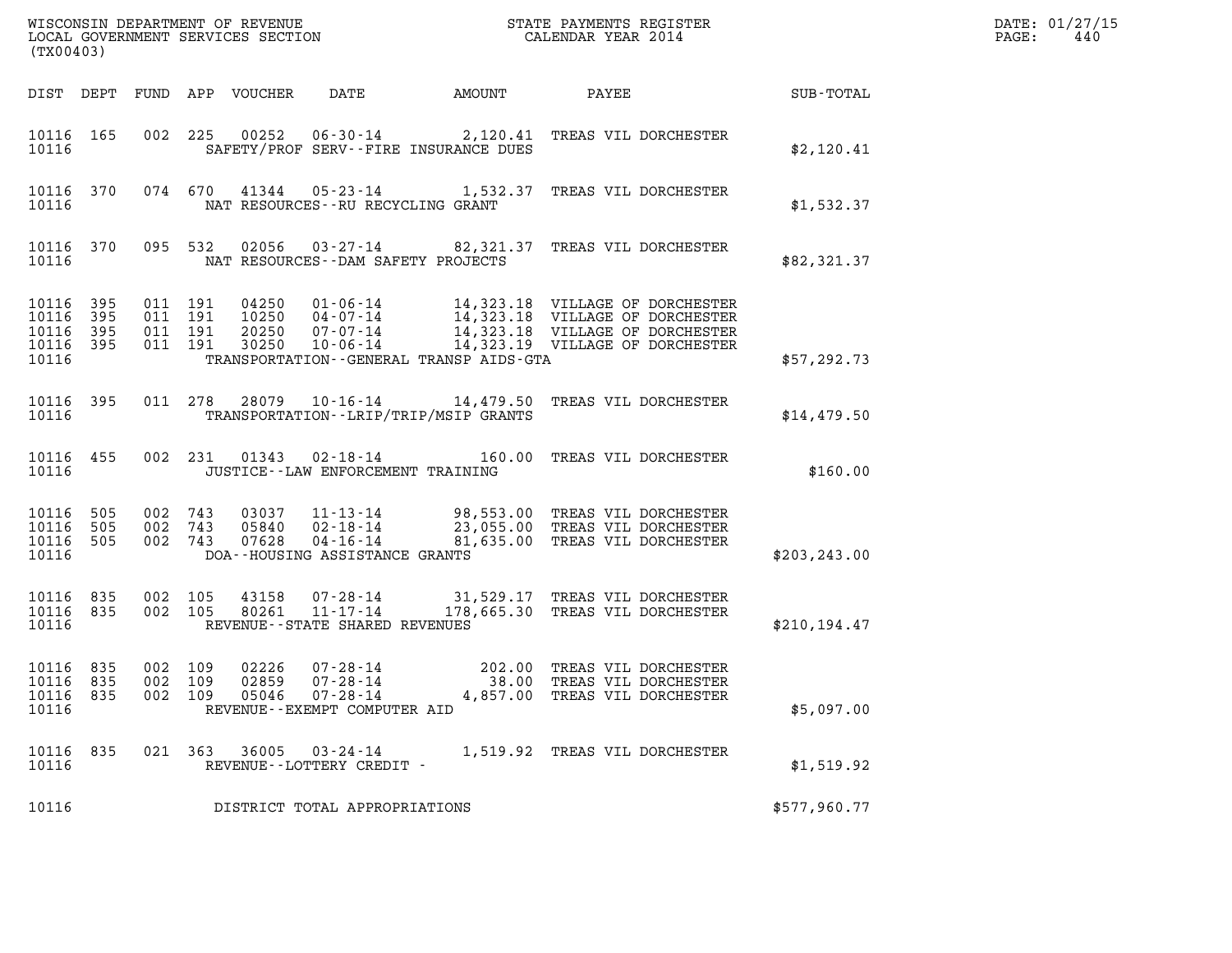| WISCONSIN DEPARTMENT OF REVENUE<br>LOCAL GOVERNMENT SERVICES SECTION | STATE PAYMENTS REGISTER<br>CALENDAR YEAR 2014 | DATE: 01/27/15<br>PAGE:<br>441 |
|----------------------------------------------------------------------|-----------------------------------------------|--------------------------------|

| ${\tt WISCONSIM\ DEPARTMENT\ OF\ REVENUE}\qquad \qquad {\tt STATE\ PAYMENTS\ REGIST}\nonumber\\ {\tt LOCAL\ GOVERNMENT\ SERVICES\ SECTION}\qquad \qquad {\tt CALENDAR\ YEAR\ 2014}$<br>(TX00403) |                                                                                           |                                                                                                                                                                                         |               |
|--------------------------------------------------------------------------------------------------------------------------------------------------------------------------------------------------|-------------------------------------------------------------------------------------------|-----------------------------------------------------------------------------------------------------------------------------------------------------------------------------------------|---------------|
| DEPT<br>DIST                                                                                                                                                                                     | FUND APP VOUCHER DATE AMOUNT PAYEE                                                        |                                                                                                                                                                                         | SUB-TOTAL     |
| 10131 165<br>002<br>10131                                                                                                                                                                        | 225  00253  06-30-14  521.12  TREAS VIL GRANTON<br>SAFETY/PROF SERV--FIRE INSURANCE DUES  |                                                                                                                                                                                         | \$521.12      |
| 10131 370<br>10131                                                                                                                                                                               | 074 670 41345 05-23-14 1,337.45 TREAS VIL GRANTON<br>NAT RESOURCES - - RU RECYCLING GRANT |                                                                                                                                                                                         | \$1,337.45    |
| 10131 395<br>011<br>10131<br>395<br>011<br>10131<br>395<br>011<br>10131<br>395<br>10131                                                                                                          | 191<br>191<br>191<br>011 191<br>30251<br>TRANSPORTATION - - GENERAL TRANSP AIDS - GTA     | 04251  01-06-14  6,867.03  VILLAGE OF GRANTON<br>10251  04-07-14  6,867.03  VILLAGE OF GRANTON<br>20251  07-07-14  6,867.03  VILLAGE OF GRANTON<br>10-06-14 6,867.06 VILLAGE OF GRANTON | \$27,468.15   |
| 10131 395<br>10131                                                                                                                                                                               | 011 278 34050<br>TRANSPORTATION - - LRIP/TRIP/MSIP GRANTS                                 | 12-12-14 14,479.50 TREAS VIL GRANTON                                                                                                                                                    | \$14,479.50   |
| 10131 455<br>002<br>10131                                                                                                                                                                        | 231<br>JUSTICE - - LAW ENFORCEMENT TRAINING                                               | 01417 02-19-14 320.00 TREAS VIL GRANTON                                                                                                                                                 | \$320.00      |
| 10131 835<br>002<br>002<br>10131 835<br>10131                                                                                                                                                    | 105<br>105<br>REVENUE - - STATE SHARED REVENUES                                           | 43159   07-28-14   30,627.20 TREAS VIL GRANTON<br>80262   11-17-14   171,008.06 TREAS VIL GRANTON                                                                                       | \$201, 635.26 |
| 10131 835<br>002<br>10131                                                                                                                                                                        | 109<br>02227<br>REVENUE--EXEMPT COMPUTER AID                                              | 07-28-14 156.00 TREAS VIL GRANTON                                                                                                                                                       | \$156.00      |
| 10131 835<br>10131                                                                                                                                                                               | 021 363 36006 03-24-14 188.04 TREAS VIL GRANTON<br>REVENUE--LOTTERY CREDIT -              |                                                                                                                                                                                         | \$188.04      |
| 10131                                                                                                                                                                                            | DISTRICT TOTAL APPROPRIATIONS                                                             |                                                                                                                                                                                         | \$246,105.52  |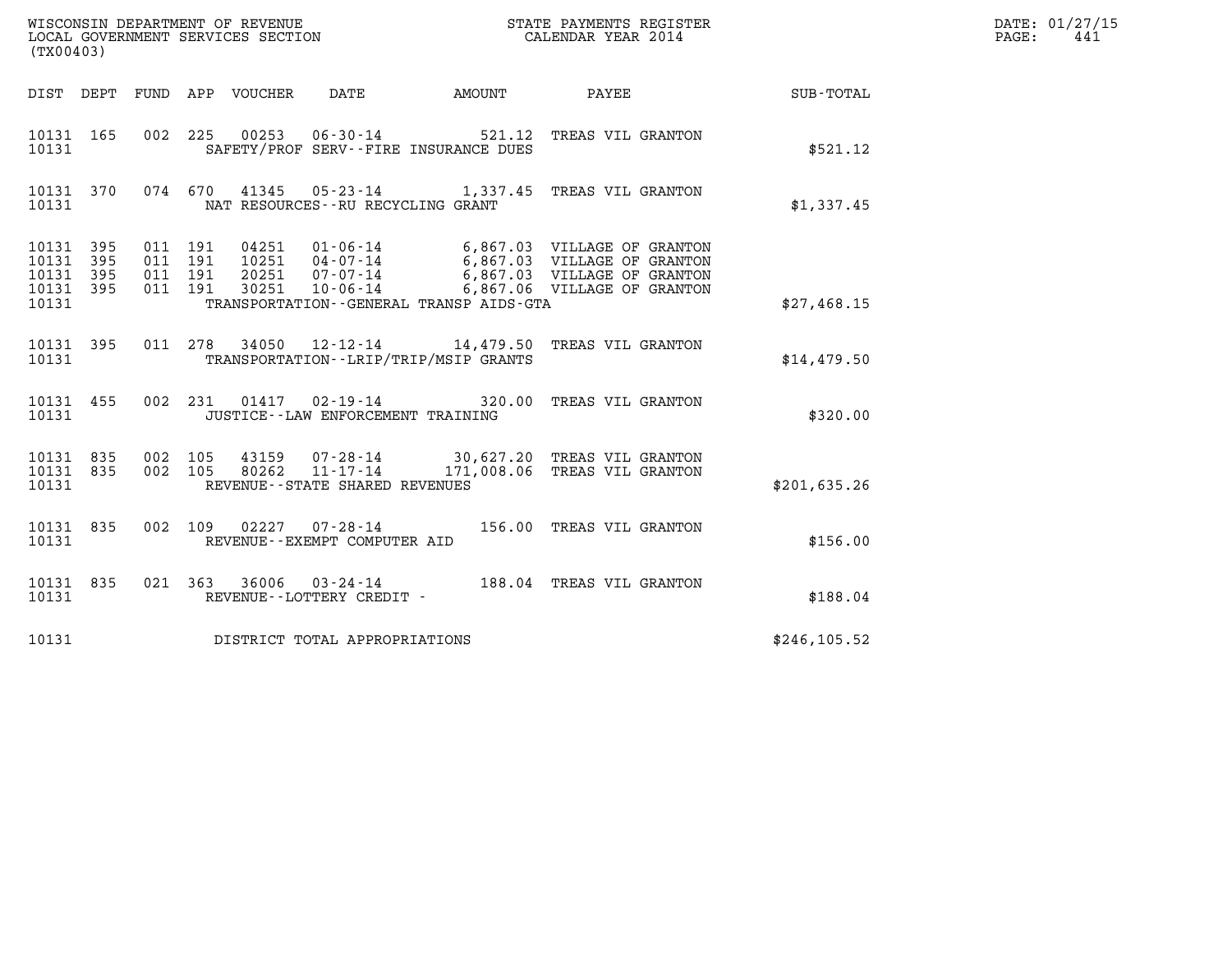| (TX00403)                                                    | WISCONSIN DEPARTMENT OF REVENUE<br>LOCAL GOVERNMENT SERVICES SECTION                                                                                                                                                                                                              | STATE PAYMENTS REGISTER<br>CALENDAR YEAR 2014 | DATE: 01/27/15<br>$\mathtt{PAGE:}$<br>442 |
|--------------------------------------------------------------|-----------------------------------------------------------------------------------------------------------------------------------------------------------------------------------------------------------------------------------------------------------------------------------|-----------------------------------------------|-------------------------------------------|
|                                                              | <b>AMOUNT</b><br>DIST DEPT FUND APP VOUCHER DATE                                                                                                                                                                                                                                  | PAYEE SUB-TOTAL                               |                                           |
| 10191 165<br>10191                                           | 002 225 00254 06-30-14 844.57 TREAS VIL WITHEE<br>SAFETY/PROF SERV--FIRE INSURANCE DUES                                                                                                                                                                                           | \$844.57                                      |                                           |
| 10191 370<br>10191                                           | 074 670 41346 05-23-14 2,225.65 TREAS VIL WITHEE<br>NAT RESOURCES -- RU RECYCLING GRANT                                                                                                                                                                                           | \$2,225.65                                    |                                           |
| 10191 395<br>10191<br>395<br>10191 395<br>10191 395<br>10191 | 04252 01-06-14 6,004.59 VILLAGE OF WITHEE<br>011 191<br>10252  04-07-14   6,004.59  VILLAGE OF WITHEE<br>011 191<br>20252  07-07-14  6,004.59  VILLAGE OF WITHEE<br>011 191<br>011 191<br>30252  10-06-14  6,004.62  VILLAGE OF WITHEE<br>TRANSPORTATION--GENERAL TRANSP AIDS-GTA | \$24,018.39                                   |                                           |
| 10191 835<br>10191 835<br>10191                              | 002 105<br>43160  07-28-14  34, 143.87  TREAS VIL WITHEE<br>002 105<br>11-17-14 177,305.60 TREAS VIL WITHEE<br>80263<br>REVENUE--STATE SHARED REVENUES                                                                                                                            | \$211, 449.47                                 |                                           |
| 10191 835<br>002<br>10191 835<br>10191                       | 109<br>02229<br>07-28-14 439.00 TREAS VIL WITHEE<br>002 109<br>05047  07-28-14  804.00 TREAS VIL WITHEE<br>REVENUE--EXEMPT COMPUTER AID                                                                                                                                           | \$1,243.00                                    |                                           |
| 10191<br>835<br>10191                                        | 021 363 36008 03-24-14 1,200.84 TREAS VIL WITHEE<br>REVENUE--LOTTERY CREDIT -                                                                                                                                                                                                     | \$1,200.84                                    |                                           |
| 10191                                                        | DISTRICT TOTAL APPROPRIATIONS                                                                                                                                                                                                                                                     | \$240,981.92                                  |                                           |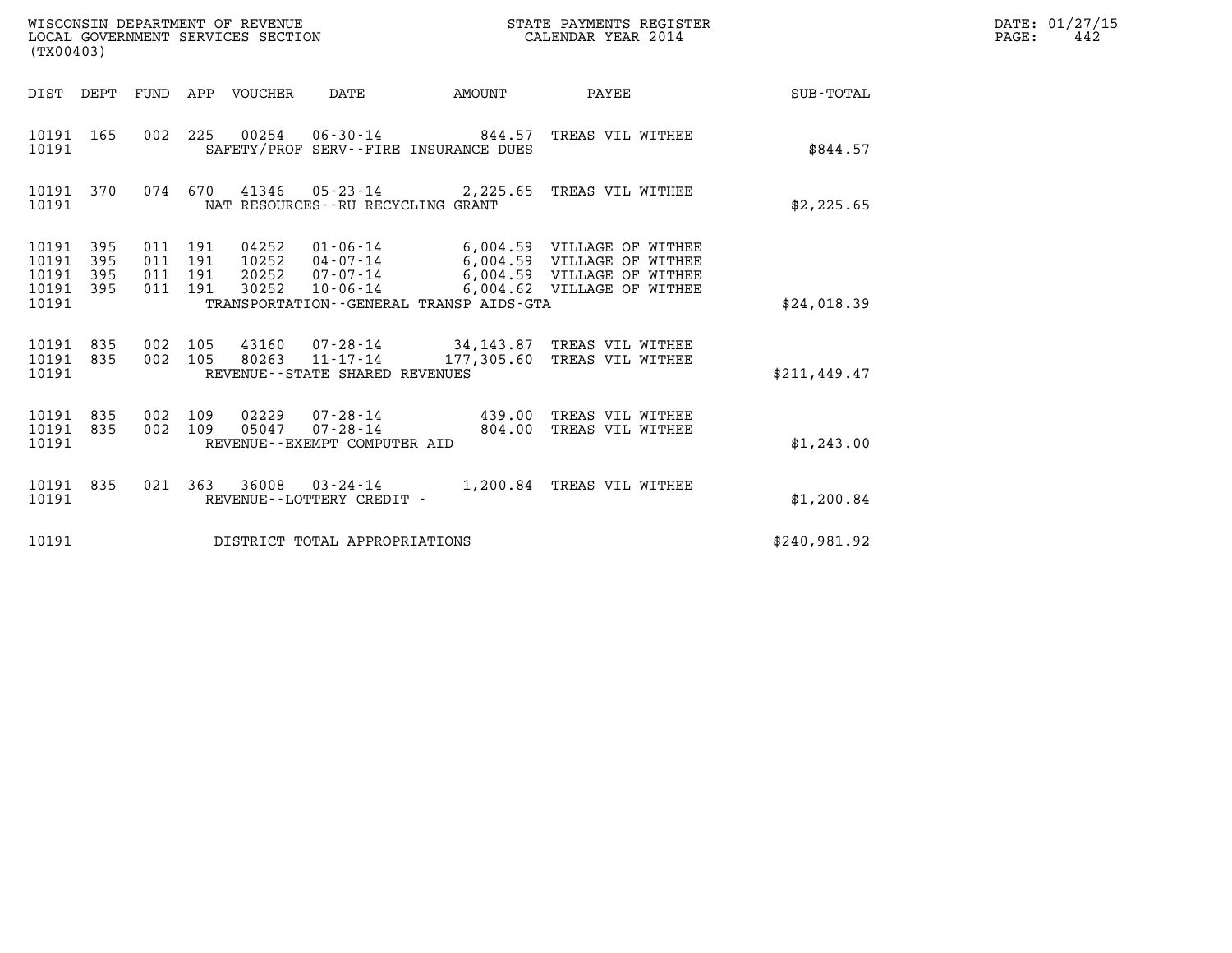| (TX00403)                                                 |                                          |         |                            |                                                                 |                                         |                                                                                                                                                                                    |               | DATE: 01/27/15<br>$\mathtt{PAGE:}$<br>443 |
|-----------------------------------------------------------|------------------------------------------|---------|----------------------------|-----------------------------------------------------------------|-----------------------------------------|------------------------------------------------------------------------------------------------------------------------------------------------------------------------------------|---------------|-------------------------------------------|
|                                                           |                                          |         | DIST DEPT FUND APP VOUCHER | DATE                                                            | AMOUNT                                  | PAYEE                                                                                                                                                                              | SUB-TOTAL     |                                           |
| 10201 165<br>10201                                        |                                          |         |                            |                                                                 | SAFETY/PROF SERV--FIRE INSURANCE DUES   | 002  225  00255  06-30-14  4,977.57  TREAS CITY ABBOTSFORD                                                                                                                         | \$4.977.57    |                                           |
| 10201                                                     |                                          |         |                            | NAT RESOURCES--RU RECYCLING GRANT                               |                                         | 10201 370 074 670 41347 05-23-14 7,810.82 TREAS CITY ABBOTSFORD                                                                                                                    | \$7,810.82    |                                           |
| 10201 395<br>10201 395<br>10201 395<br>10201 395<br>10201 | 011 191<br>011 191<br>011 191<br>011 191 |         | 30253                      | $10 - 06 - 14$                                                  | TRANSPORTATION--GENERAL TRANSP AIDS-GTA | 04253  01-06-14  30,919.59  CITY OF ABBOTSFORD<br>10253  04-07-14  30,919.59  CITY OF ABBOTSFORD<br>20253  07-07-14  30,919.59  CITY OF ABBOTSFORD<br>30,919.62 CITY OF ABBOTSFORD | \$123,678.39  |                                           |
| 10201 435<br>10201                                        |                                          |         | 005 162 01HSD              |                                                                 | HS--AMBULANCE FUNDING ASSISTANCE GRANTS | 09-08-14 4,551.57 TREAS CITY ABBOTSFORD                                                                                                                                            | \$4,551.57    |                                           |
| 10201 435<br>10201                                        |                                          |         | 005 163 01LGS              |                                                                 | HS--PREPAID MEDICAL TRANSPORT REIMBURSE | 11-17-14 3,100.00 ABBOTSFORD AMBULANCE SERVICE                                                                                                                                     | \$3,100.00    |                                           |
| 10201 505<br>10201                                        |                                          |         | 002 174 58920              |                                                                 | DOA--TRANSMISSION LINE FEE DISTRIBUTION | 04-30-14 4,523.00 TREAS CITY ABBOTSFORD                                                                                                                                            | \$4,523.00    |                                           |
| 10201 835<br>10201 835<br>10201                           | 002 105                                  | 002 105 | 43161<br>80264             | $11 - 17 - 14$<br>REVENUE - - STATE SHARED REVENUES             |                                         | 07-28-14 68,601.76 TREAS CITY ABBOTSFORD<br>383,514.49 TREAS CITY ABBOTSFORD                                                                                                       | \$452, 116.25 |                                           |
| 10201 835<br>10201 835<br>10201 835<br>10201              | 002 109<br>002 109<br>002 109            |         | 02230<br>02870<br>05048    | REVENUE--EXEMPT COMPUTER AID                                    |                                         | 07-28-14 2,186.00 TREAS CITY ABBOTSFORD<br>07-28-14 5,587.00 TREAS CITY ABBOTSFORD<br>07-28-14 1,162.00 TREAS CITY ABBOTSFORD                                                      | \$8,935.00    |                                           |
| 10201 835<br>10201                                        |                                          | 002 501 |                            | 00001 02-03-14                                                  | DOA-PAYMENT FOR MUNICIPAL SERVICES AID  | 3,103.09 TREAS CITY ABBOTSFORD                                                                                                                                                     | \$3,103.09    |                                           |
| 10201 835<br>10201 835<br>10201                           | 021 363<br>021 363                       |         | 36009                      | 03-24-14<br>$36214$ $03 - 24 - 14$<br>REVENUE--LOTTERY CREDIT - |                                         | 450.25 TREAS CITY ABBOTSFORD<br>6,861.05 TREAS CITY ABBOTSFORD                                                                                                                     | \$7,311.30    |                                           |
| 10201                                                     |                                          |         |                            | DISTRICT TOTAL APPROPRIATIONS                                   |                                         |                                                                                                                                                                                    | \$620, 106.99 |                                           |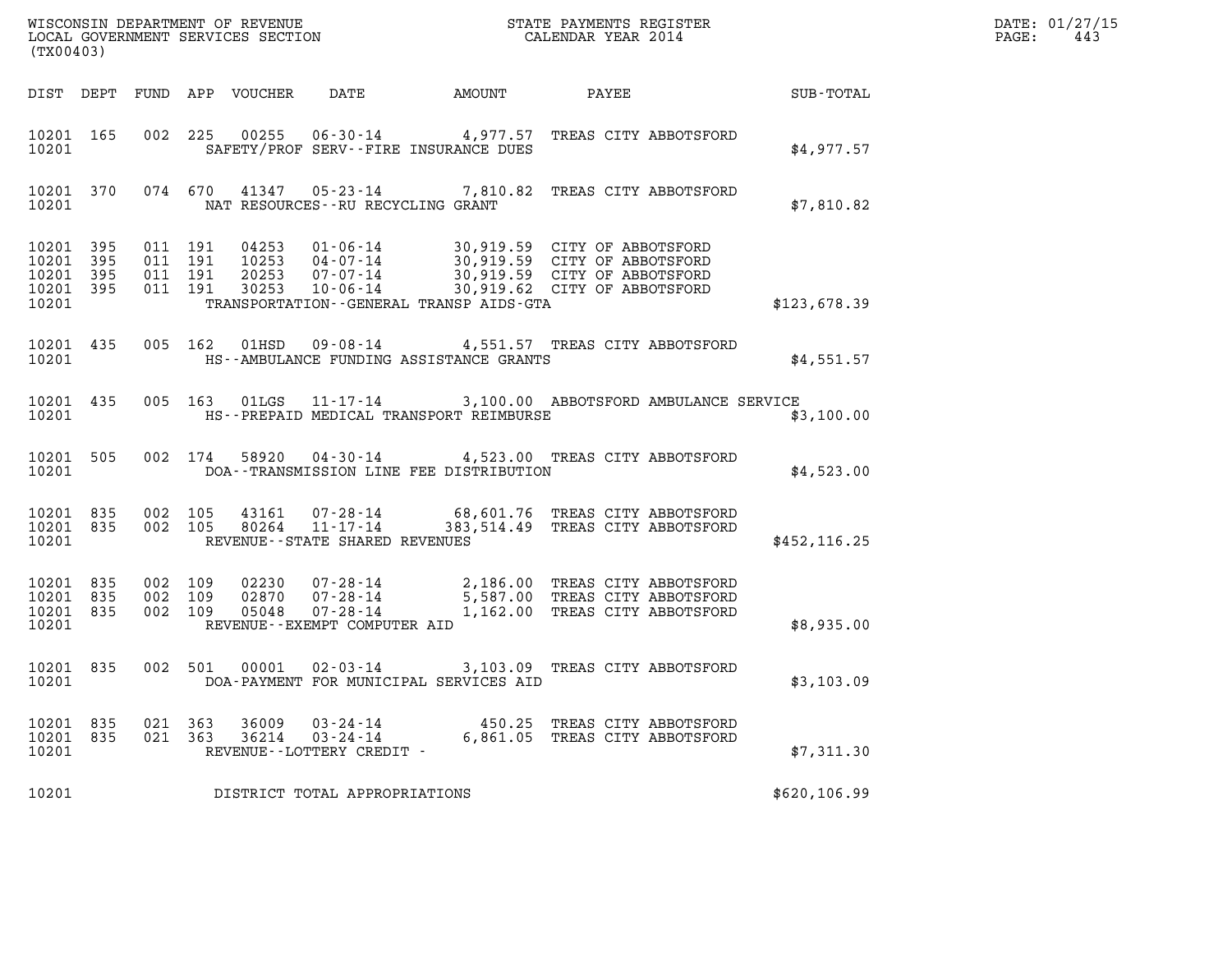| (TX00403)                                                 |                                          |  |                                                  |                                                                                                                                                                                                                                                                                                                                                                                                                                       | WISCONSIN DEPARTMENT OF REVENUE<br>LOCAL GOVERNMENT SERVICES SECTION<br>CALENDAR YEAR 2014                                         |                  | DATE: 01/27/15<br>$\mathtt{PAGE:}$<br>444 |
|-----------------------------------------------------------|------------------------------------------|--|--------------------------------------------------|---------------------------------------------------------------------------------------------------------------------------------------------------------------------------------------------------------------------------------------------------------------------------------------------------------------------------------------------------------------------------------------------------------------------------------------|------------------------------------------------------------------------------------------------------------------------------------|------------------|-------------------------------------------|
|                                                           |                                          |  |                                                  | DIST DEPT FUND APP VOUCHER DATE AMOUNT PAYEE                                                                                                                                                                                                                                                                                                                                                                                          |                                                                                                                                    | <b>SUB-TOTAL</b> |                                           |
| 10211 165<br>10211                                        | 002 225                                  |  |                                                  | SAFETY/PROF SERV--FIRE INSURANCE DUES                                                                                                                                                                                                                                                                                                                                                                                                 | 00256  06-30-14  3,414.22  TREAS CITY COLBY                                                                                        | \$3,414.22       |                                           |
| 10211                                                     |                                          |  | NAT RESOURCES--RU RECYCLING GRANT                |                                                                                                                                                                                                                                                                                                                                                                                                                                       | 10211 370 074 670 41348 05-23-14 4,620.87 TREAS CITY COLBY                                                                         | \$4,620.87       |                                           |
| 10211 395<br>10211 395<br>10211 395<br>10211 395<br>10211 | 011 191<br>011 191<br>011 191<br>011 191 |  |                                                  | $\begin{array}{cccc} 04254 & 01\textnormal{-}06\textnormal{-}14 & 33,745.31 & \textnormal{CITY OF COLBY} \\ 10254 & 04\textnormal{-}07\textnormal{-}14 & 33,745.31 & \textnormal{CITY OF COLBY} \\ 20254 & 07\textnormal{-}07\textnormal{-}14 & 33,745.31 & \textnormal{CITY OF COLBY} \\ 30254 & 10\textnormal{-}06\textnormal{-}14 & 33,745.33 & \textnormal{CITY OF COLBY} \end{array}$<br>TRANSPORTATION--GENERAL TRANSP AIDS-GTA |                                                                                                                                    | \$134,981.26     |                                           |
| 10211                                                     |                                          |  |                                                  | HS--AMBULANCE FUNDING ASSISTANCE GRANTS                                                                                                                                                                                                                                                                                                                                                                                               | 10211 435 005 162 01HSD 09-08-14 4,405.97 TREAS CITY COLBY                                                                         | \$4,405.97       |                                           |
| 10211 435<br>10211                                        |                                          |  |                                                  | HS--PREPAID MEDICAL TRANSPORT REIMBURSE                                                                                                                                                                                                                                                                                                                                                                                               | 005 163 01LGS 11-17-14 2,000.00 COLBY FIRE DEPT AMBULANCE                                                                          | \$2,000.00       |                                           |
| 10211 455<br>10211                                        |                                          |  | JUSTICE - - LAW ENFORCEMENT TRAINING             |                                                                                                                                                                                                                                                                                                                                                                                                                                       | 002 231 01302 02-18-14 800.00 TREAS CITY COLBY                                                                                     | \$800.00         |                                           |
| 10211 835<br>10211 835<br>10211                           | 002 105<br>002 105                       |  | 80265 11-17-14<br>REVENUE--STATE SHARED REVENUES |                                                                                                                                                                                                                                                                                                                                                                                                                                       | 43162  07-28-14  87,089.91  TREAS CITY COLBY<br>371,607.87 TREAS CITY COLBY                                                        | \$458,697.78     |                                           |
| 10211 835<br>10211 835<br>10211 835<br>10211              | 002 109<br>002 109<br>002 109            |  | REVENUE--EXEMPT COMPUTER AID                     |                                                                                                                                                                                                                                                                                                                                                                                                                                       | 02231  07-28-14  578.00 TREAS CITY COLBY<br>02871  07-28-14  565.00 TREAS CITY COLBY<br>05194  07-28-14  6,868.00 TREAS CITY COLBY | \$8,011.00       |                                           |
| 10211 835<br>10211                                        |                                          |  | REVENUE--LOTTERY CREDIT -                        |                                                                                                                                                                                                                                                                                                                                                                                                                                       | 021 363 36215 03-24-14 2,542.08 TREAS CITY COLBY                                                                                   | \$2,542.08       |                                           |
| 10211                                                     |                                          |  | DISTRICT TOTAL APPROPRIATIONS                    |                                                                                                                                                                                                                                                                                                                                                                                                                                       |                                                                                                                                    | \$619,473.18     |                                           |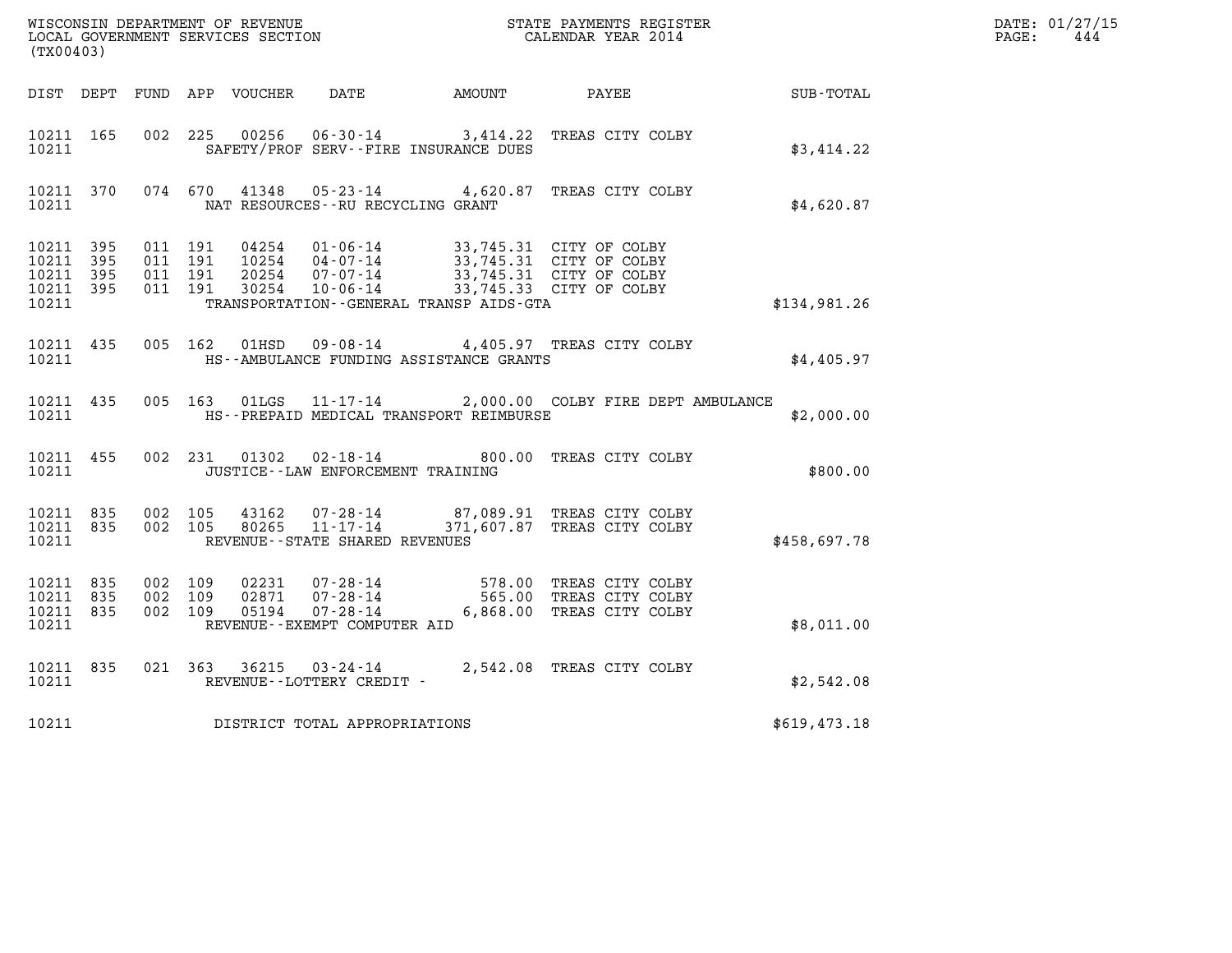| (TX00403)                                    |                                         |         |                                      |                                          |                                                                                                                                                                                                  |                  | DATE: 01/27/15<br>$\mathtt{PAGE:}$<br>445 |
|----------------------------------------------|-----------------------------------------|---------|--------------------------------------|------------------------------------------|--------------------------------------------------------------------------------------------------------------------------------------------------------------------------------------------------|------------------|-------------------------------------------|
|                                              |                                         |         |                                      |                                          | DIST DEPT FUND APP VOUCHER DATE AMOUNT PAYEE                                                                                                                                                     | <b>SUB-TOTAL</b> |                                           |
| 10231                                        |                                         |         |                                      | SAFETY/PROF SERV--FIRE INSURANCE DUES    | 10231 165 002 225 00257 06-30-14 1,778.99 TREAS CITY GREENWOOD                                                                                                                                   | \$1,778.99       |                                           |
| 10231                                        |                                         |         |                                      | NAT RESOURCES--FOREST CROP/MFL/CO FOREST | 10231 370 012 571 37331 06-16-14 8.20 TREAS CITY GREENWOOD                                                                                                                                       | \$8.20           |                                           |
| 10231 370<br>10231                           |                                         |         | NAT RESOURCES - - RU RECYCLING GRANT |                                          | 074 670 41349 05-23-14 2,770.78 TREAS CITY GREENWOOD                                                                                                                                             | \$2,770.78       |                                           |
| 10231 395<br>10231 395<br>10231 395<br>10231 | 10231 395 011 191<br>011 191<br>011 191 | 011 191 |                                      | TRANSPORTATION--GENERAL TRANSP AIDS-GTA  | 04255  01-06-14  26,158.11  CITY OF GREENWOOD<br>10255  04-07-14  26,158.11  CITY OF GREENWOOD<br>20255  07-07-14  26,158.11  CITY OF GREENWOOD<br>30255  10-06-14  26,158.13  CITY OF GREENWOOD | \$104,632.46     |                                           |
| 10231                                        |                                         |         |                                      | HS--AMBULANCE FUNDING ASSISTANCE GRANTS  | 10231 435 005 162 01HSD 09-08-14 4,295.42 TREAS CITY GREENWOOD                                                                                                                                   | \$4,295.42       |                                           |
| 10231 435<br>10231                           |                                         |         |                                      | HS--PREPAID MEDICAL TRANSPORT REIMBURSE  | 005 163 01LGS 11-17-14 2,000.00 GREENWOOD FIRE & AMBULANCE                                                                                                                                       | \$2,000.00       |                                           |
| 10231 455                                    |                                         |         |                                      | 10231 JUSTICE - LAW ENFORCEMENT TRAINING | 002 231 01431 02-19-14 480.00 TREAS CITY GREENWOOD                                                                                                                                               | \$480.00         |                                           |
| 10231 835 002 105<br>10231 835<br>10231      |                                         | 002 105 | REVENUE - - STATE SHARED REVENUES    |                                          | 43163  07-28-14  90,495.89 TREAS CITY GREENWOOD<br>80266  11-17-14  389,594.53 TREAS CITY GREENWOOD                                                                                              | \$480,090.42     |                                           |
| 10231 835<br>10231                           |                                         | 002 109 | REVENUE--EXEMPT COMPUTER AID         |                                          | 02232  07-28-14  927.00 TREAS CITY GREENWOOD                                                                                                                                                     | \$927.00         |                                           |
| 10231                                        |                                         |         | REVENUE - - LOTTERY CREDIT -         |                                          | 10231 835 021 363 36010 03-24-14 2,695.20 TREAS CITY GREENWOOD                                                                                                                                   | \$2,695.20       |                                           |
| 10231                                        |                                         |         | DISTRICT TOTAL APPROPRIATIONS        |                                          |                                                                                                                                                                                                  | \$599,678.47     |                                           |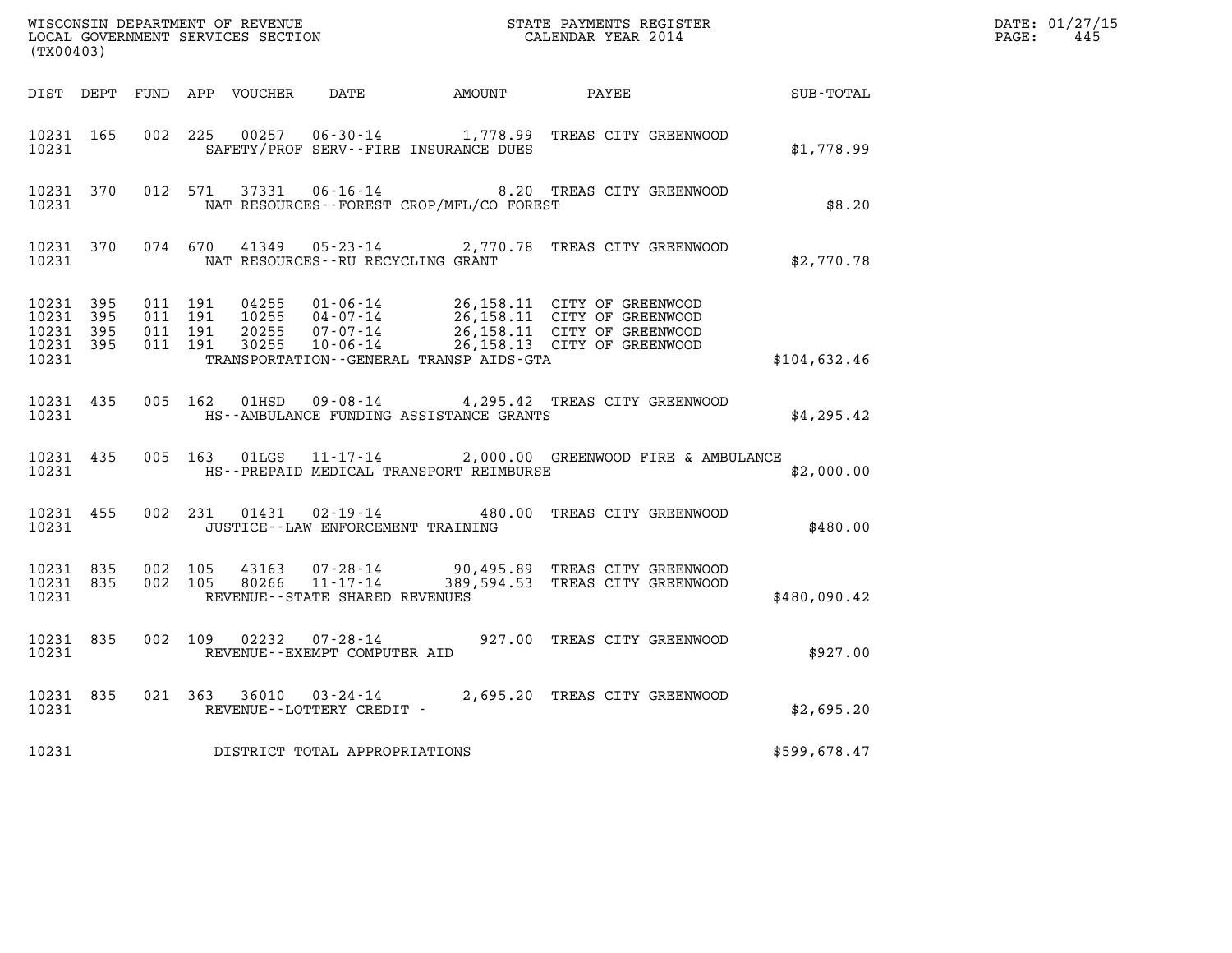| (TX00403)                                         |            |                                      |     |                                  | WISCONSIN DEPARTMENT OF REVENUE<br>LOCAL GOVERNMENT SERVICES SECTION                                            |        | STATE PAYMENTS REGISTER<br>CALENDAR YEAR 2014                                                            |                  | DATE: 01/27/15<br>$\mathtt{PAGE}$ :<br>446 |
|---------------------------------------------------|------------|--------------------------------------|-----|----------------------------------|-----------------------------------------------------------------------------------------------------------------|--------|----------------------------------------------------------------------------------------------------------|------------------|--------------------------------------------|
|                                                   |            |                                      |     | DIST DEPT FUND APP VOUCHER       | DATE                                                                                                            | AMOUNT | PAYEE                                                                                                    | <b>SUB-TOTAL</b> |                                            |
| 10246 165<br>10246                                |            |                                      |     |                                  | SAFETY/PROF SERV--FIRE INSURANCE DUES                                                                           |        | 002 225 00258 06-30-14 2,228.23 TREAS CITY LOYAL                                                         | \$2,228.23       |                                            |
| 10246 370<br>10246                                |            |                                      |     |                                  | NAT RESOURCES - - RU RECYCLING GRANT                                                                            |        | 074 670 41350 05-23-14 4,586.80 TREAS CITY LOYAL                                                         | \$4,586.80       |                                            |
| 10246 395<br>10246<br>10246<br>10246 395<br>10246 | 395<br>395 | 011 191<br>011<br>011 191<br>011 191 | 191 | 04256<br>10256<br>20256<br>30256 | $01 - 06 - 14$<br>$04 - 07 - 14$<br>$07 - 07 - 14$<br>$10 - 06 - 14$<br>TRANSPORTATION--GENERAL TRANSP AIDS-GTA |        | 18,360.99 CITY OF LOYAL<br>18,360.99 CITY OF LOYAL<br>18,360.99 CITY OF LOYAL<br>18,361.00 CITY OF LOYAL | \$73,443.97      |                                            |
| 10246 455<br>10246                                |            |                                      |     |                                  | JUSTICE - - LAW ENFORCEMENT TRAINING                                                                            |        | 002 231 01531 02-21-14 480.00 TREAS CITY LOYAL                                                           | \$480.00         |                                            |
| 10246 835<br>10246<br>10246                       | 835        | 002 105<br>002 105                   |     | 80267                            | 43164 07-28-14<br>11-17-14<br>REVENUE - - STATE SHARED REVENUES                                                 |        | 76,694.03 TREAS CITY LOYAL<br>329,399.37 TREAS CITY LOYAL                                                | \$406.093.40     |                                            |
| 10246 835<br>10246 835<br>10246                   |            | 002 109<br>002 109                   |     | 02233<br>05049                   | REVENUE--EXEMPT COMPUTER AID                                                                                    |        | 07-28-14 2,454.00 TREAS CITY LOYAL<br>07-28-14 578.00 TREAS CITY LOYAL                                   | \$3,032.00       |                                            |
| 10246 835<br>10246                                |            |                                      |     |                                  | REVENUE--LOTTERY CREDIT -                                                                                       |        | 021 363 36011 03-24-14 1,656.47 TREAS CITY LOYAL                                                         | \$1,656.47       |                                            |
| 10246                                             |            |                                      |     |                                  | DISTRICT TOTAL APPROPRIATIONS                                                                                   |        |                                                                                                          | \$491,520.87     |                                            |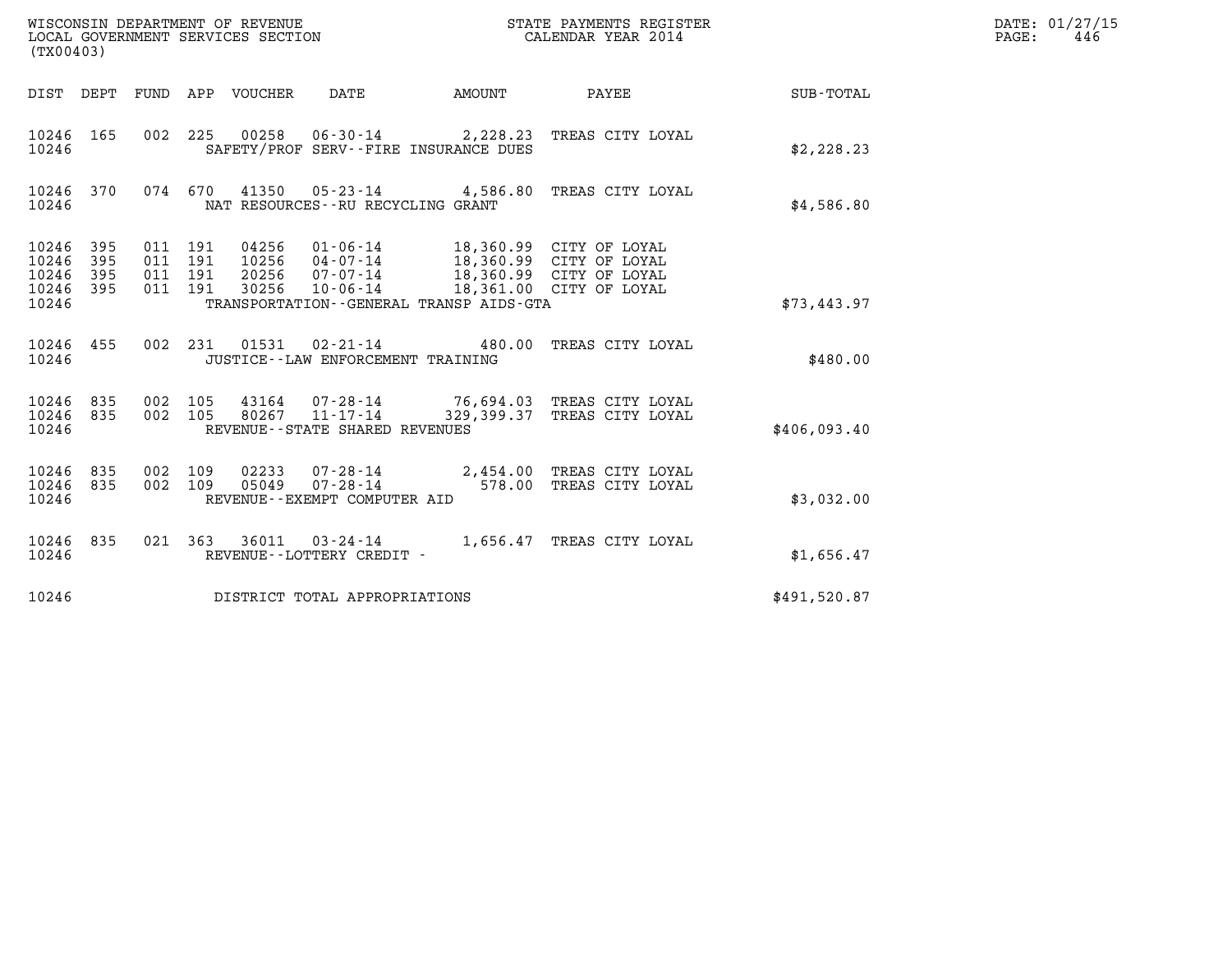| (TX00403)                                                 |           |                               |                    |                                  |                                                                 |                                             |                                                                                                                                                                     |                | DATE: 01/27/15<br>PAGE:<br>447 |
|-----------------------------------------------------------|-----------|-------------------------------|--------------------|----------------------------------|-----------------------------------------------------------------|---------------------------------------------|---------------------------------------------------------------------------------------------------------------------------------------------------------------------|----------------|--------------------------------|
|                                                           |           |                               |                    | DIST DEPT FUND APP VOUCHER       | DATE                                                            | AMOUNT                                      | PAYEE                                                                                                                                                               | SUB-TOTAL      |                                |
| 10261 165<br>10261                                        |           |                               |                    |                                  |                                                                 | SAFETY/PROF SERV--FIRE INSURANCE DUES       | 002 225 00259 06-30-14 4,977.57 TREAS CITY NEILLSVILLE                                                                                                              | \$4,977.57     |                                |
| 10261                                                     | 10261 370 |                               | 012 571            | 37332                            |                                                                 | NAT RESOURCES - - FOREST CROP/MFL/CO FOREST | 06-16-14 10.30 TREAS CITY NEILLSVILLE                                                                                                                               | \$10.30        |                                |
| 10261                                                     | 10261 370 |                               | 074 670            |                                  |                                                                 | NAT RESOURCES--RU RECYCLING GRANT           | 41351  05-23-14  9,357.41  TREAS CITY NEILLSVILLE                                                                                                                   | \$9,357.41     |                                |
| 10261 395<br>10261<br>10261 395<br>10261 395<br>10261     | 395       | 011 162<br>011 162<br>011 162 | 011 162            | 06011<br>32011                   | 22011 07-07-14<br>$10 - 06 - 14$                                | TRANSPORTATION - - CONNECTING HIGHWAY AIDS  | 01-06-14 5,413.34 CITY OF NEILLSVILLE<br>12011 04-07-14 5,413.34 CITY OF NEILLSVILLE<br>22011 07-07-14 5,413.34 CITY OF NEILLSVILLE<br>5,413.36 CITY OF NEILLSVILLE | \$21,653.38    |                                |
| 10261 395<br>10261 395<br>10261 395<br>10261 395<br>10261 |           | 011 191<br>011 191            | 011 191<br>011 191 | 04257<br>10257<br>20257<br>30257 | 01-06-14<br>04-07-14<br>07-07-14                                | TRANSPORTATION--GENERAL TRANSP AIDS-GTA     | 32,720.72 CITY OF NEILLSVILLE<br>32,720.72 CITY OF NEILLSVILLE<br>32,720.72 CITY OF NEILLSVILLE<br>10-06-14 32,720.75 CITY OF NEILLSVILLE                           | \$130,882.91   |                                |
| 10261                                                     | 10261 435 |                               | 005 162            | 01HSD                            |                                                                 | HS--AMBULANCE FUNDING ASSISTANCE GRANTS     | 09-08-14 4,680.72 TREAS CITY NEILLSVILLE                                                                                                                            | \$4,680.72     |                                |
| 10261 455<br>10261 455<br>10261                           |           |                               | 002 231<br>002 231 | 01605<br>02213                   | 02-24-14<br>$11 - 03 - 14$                                      | JUSTICE - - LAW ENFORCEMENT TRAINING        | 800.00 TREAS CITY NEILLSVILLE<br>160.00 TREAS CITY NEILLSVILLE                                                                                                      | \$960.00       |                                |
| 10261 835<br>10261 835<br>10261                           |           |                               | 002 105<br>002 105 | 43165<br>80268                   | 07-28-14<br>$11 - 17 - 14$<br>REVENUE - - STATE SHARED REVENUES |                                             | 168,396.71 TREAS CITY NEILLSVILLE<br>740,026.29 TREAS CITY NEILLSVILLE                                                                                              | \$908,423.00   |                                |
| 10261 835<br>10261 835<br>10261                           |           | 002 109<br>002 109            |                    | 02234<br>05050                   | $07 - 28 - 14$<br>REVENUE--EXEMPT COMPUTER AID                  |                                             | 5,790.00 TREAS CITY NEILLSVILLE<br>07-28-14 811.00 TREAS CITY NEILLSVILLE                                                                                           | \$6,601.00     |                                |
| 10261 835<br>10261                                        |           |                               |                    |                                  | 002 501 00001 02-03-14                                          | DOA-PAYMENT FOR MUNICIPAL SERVICES AID      | 2,945.38 TREAS CITY NEILLSVILLE                                                                                                                                     | \$2,945.38     |                                |
| 10261 835<br>10261                                        |           |                               |                    |                                  | REVENUE--LOTTERY CREDIT -                                       |                                             | 021 363 36012 03-24-14 688.90 TREAS CITY NEILLSVILLE                                                                                                                | \$688.90       |                                |
| 10261                                                     |           |                               |                    |                                  | DISTRICT TOTAL APPROPRIATIONS                                   |                                             |                                                                                                                                                                     | \$1,091,180.57 |                                |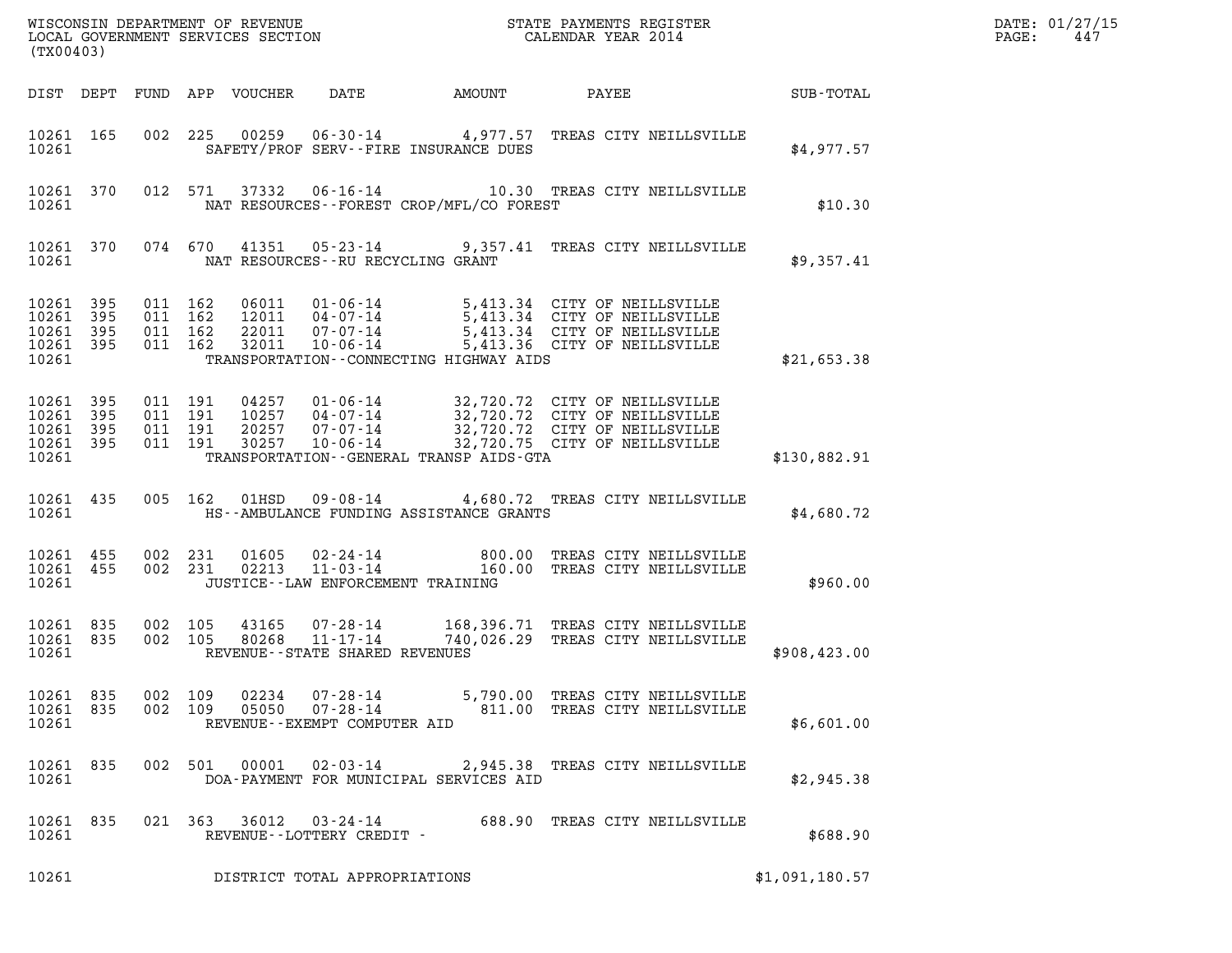| (TX00403)                                 |                          |                                          |         | LOCAL GOVERNMENT SERVICES SECTION | WISCONSIN DEPARTMENT OF REVENUE<br>LOCAL GOVERNMENT SERVICES SECTION |                                              | STATE PAYMENTS REGISTER<br>CALENDAR YEAR 2014                                                        |              | DATE: 01/27/15<br>PAGE:<br>448 |
|-------------------------------------------|--------------------------|------------------------------------------|---------|-----------------------------------|----------------------------------------------------------------------|----------------------------------------------|------------------------------------------------------------------------------------------------------|--------------|--------------------------------|
| DIST DEPT                                 |                          |                                          |         | FUND APP VOUCHER                  | DATE                                                                 | AMOUNT                                       | PAYEE                                                                                                | SUB-TOTAL    |                                |
| 10265 165<br>10265                        |                          | 002 225                                  |         | 00260                             |                                                                      | SAFETY/PROF SERV--FIRE INSURANCE DUES        | 06-30-14 1,796.96 TREAS CITY OWEN                                                                    | \$1,796.96   |                                |
| 10265<br>10265                            | 370                      |                                          | 074 670 | 41352                             | NAT RESOURCES--RU RECYCLING GRANT                                    |                                              | 05-23-14 2,743.04 TREAS CITY OWEN                                                                    | \$2.743.04   |                                |
| 10265 395<br>10265                        |                          |                                          |         | 011 185 19644                     |                                                                      | TRANSPORTATION - - HIGHWAY SAFETY - FEDERAL  | 07-30-14 4,000.00 TREAS CITY OWEN                                                                    | \$4,000.00   |                                |
| 10265<br>10265<br>10265<br>10265<br>10265 | 395<br>395<br>395<br>395 | 011 191<br>011 191<br>011 191<br>011 191 |         | 04258<br>10258<br>20258<br>30258  | $01 - 06 - 14$<br>04-07-14<br>$07 - 07 - 14$<br>10-06-14             | TRANSPORTATION - - GENERAL TRANSP AIDS - GTA | 13,261.79 CITY OF OWEN<br>13,261.79 CITY OF OWEN<br>13,261.79 CITY OF OWEN<br>13,261.82 CITY OF OWEN | \$53,047.19  |                                |
| 10265<br>10265<br>10265                   | 455<br>455               | 002 231<br>002 231                       |         | 00978<br>01652                    | 09 - 04 - 14<br>02 - 24 - 14<br>JUSTICE - - LAW ENFORCEMENT TRAINING |                                              | 160.00 TREAS CITY OWEN<br>480.00 TREAS CITY OWEN                                                     | \$640.00     |                                |
| 10265<br>10265 835<br>10265               | 835                      | 002 105<br>002 105                       |         | 43166<br>80269                    | 07-28-14<br>11-17-14<br>REVENUE - - STATE SHARED REVENUES            |                                              | 70,691.78 TREAS CITY OWEN<br>399,983.58 TREAS CITY OWEN                                              | \$470,675.36 |                                |
| 10265 835<br>10265<br>10265               | 835                      | 002 109<br>002 109                       |         | 02235<br>05051                    | 07-28-14<br>$07 - 28 - 14$<br>REVENUE--EXEMPT COMPUTER AID           |                                              | 616.00 TREAS CITY OWEN<br>6.00 TREAS CITY OWEN                                                       | \$622.00     |                                |
| 10265 835<br>10265                        |                          |                                          | 021 363 | 36013                             | 03-24-14<br>REVENUE--LOTTERY CREDIT -                                |                                              | 18.00 TREAS CITY OWEN                                                                                | \$18.00      |                                |
| 10265                                     |                          |                                          |         |                                   | DISTRICT TOTAL APPROPRIATIONS                                        |                                              |                                                                                                      | \$533,542.55 |                                |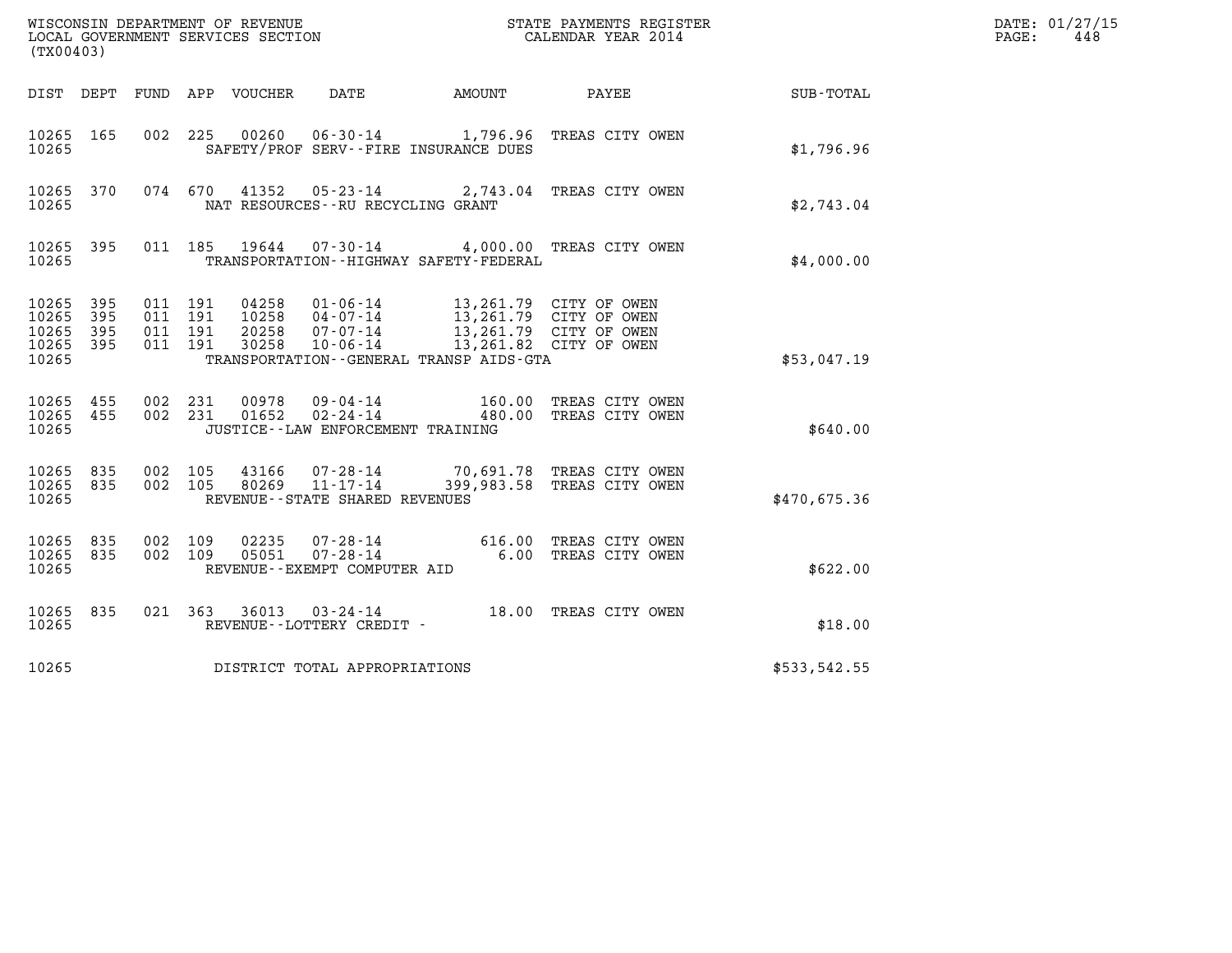| (TX00403)                                         |            |                                          |         |                                  |                                                                                                                 |        | $\tt WISCONSIM DEPARTMENT OF REVENUE$ $\tt WISCONSIMENT$ SERVICES SECTION $\tt CALENDAR YEAR$ 2014 CALENDAR SERVICES SECTION |                  | DATE: 01/27/15<br>$\mathtt{PAGE}$ :<br>449 |
|---------------------------------------------------|------------|------------------------------------------|---------|----------------------------------|-----------------------------------------------------------------------------------------------------------------|--------|------------------------------------------------------------------------------------------------------------------------------|------------------|--------------------------------------------|
|                                                   | DIST DEPT  |                                          |         | FUND APP VOUCHER                 | DATE                                                                                                            | AMOUNT | PAYEE                                                                                                                        | <b>SUB-TOTAL</b> |                                            |
| 10286 165<br>10286                                |            | 002 225                                  |         |                                  | SAFETY/PROF SERV--FIRE INSURANCE DUES                                                                           |        | 00261  06-30-14  3,575.94  TREAS CITY THORP                                                                                  | \$3,575.94       |                                            |
| 10286 370<br>10286                                |            |                                          | 074 658 |                                  | NAT RESOURCES - - URBAN NON-POINT GRANTS                                                                        |        | 00573  09-22-14  13,661.43  TREAS CITY THORP                                                                                 | \$13,661.43      |                                            |
| 10286 370<br>10286                                |            |                                          |         |                                  | NAT RESOURCES - - RU RECYCLING GRANT                                                                            |        | 074 670 41353 05-23-14 10,855.91 TREAS CITY THORP                                                                            | \$10,855.91      |                                            |
| 10286 395<br>10286                                |            | 011 185                                  |         | 09940                            | TRANSPORTATION - - HIGHWAY SAFETY - FEDERAL                                                                     |        | 04-21-14 4,000.00 TREAS CITY THORP                                                                                           | \$4,000.00       |                                            |
| 10286 395<br>10286<br>10286<br>10286 395<br>10286 | 395<br>395 | 011 191<br>011 191<br>011 191<br>011 191 |         | 04259<br>10259<br>20259<br>30259 | 01-06-14<br>04-07-14<br>07-07-14<br>10-06-14 25,678.10 CITY OF THORP<br>TRANSPORTATION--GENERAL TRANSP AIDS-GTA |        | 25,678.08 CITY OF THORP<br>25,678.08 CITY OF THORP<br>25,678.08 CITY OF THORP                                                | \$102, 712.34    |                                            |
| 10286 455<br>10286                                |            |                                          |         |                                  | 002 231 01772 02–26–14<br>JUSTICE - - LAW ENFORCEMENT TRAINING                                                  |        | 480.00 TREAS CITY THORP                                                                                                      | \$480.00         |                                            |
| 10286 835<br>10286 835<br>10286                   |            | 002 105<br>002 105                       |         | 43167<br>80270                   | 11-17-14<br>REVENUE--STATE SHARED REVENUES                                                                      |        | 07-28-14 89,056.62 TREAS CITY THORP<br>487,125.10 TREAS CITY THORP                                                           | \$576,181.72     |                                            |
| 10286<br>10286 835<br>10286                       | 835        | 002 109<br>002 109                       |         | 02237<br>05052                   | 07-28-14<br>REVENUE - - EXEMPT COMPUTER AID                                                                     |        | 07-28-14 1,204.00 TREAS CITY THORP<br>2,523.00 TREAS CITY THORP                                                              | \$3,727.00       |                                            |
| 10286 835<br>10286                                |            | 021 363                                  |         |                                  | REVENUE--LOTTERY CREDIT -                                                                                       |        | 36014  03-24-14   1,285.92   TREAS CITY THORP                                                                                | \$1,285.92       |                                            |
| 10286                                             |            |                                          |         |                                  | DISTRICT TOTAL APPROPRIATIONS                                                                                   |        |                                                                                                                              | \$716,480.26     |                                            |